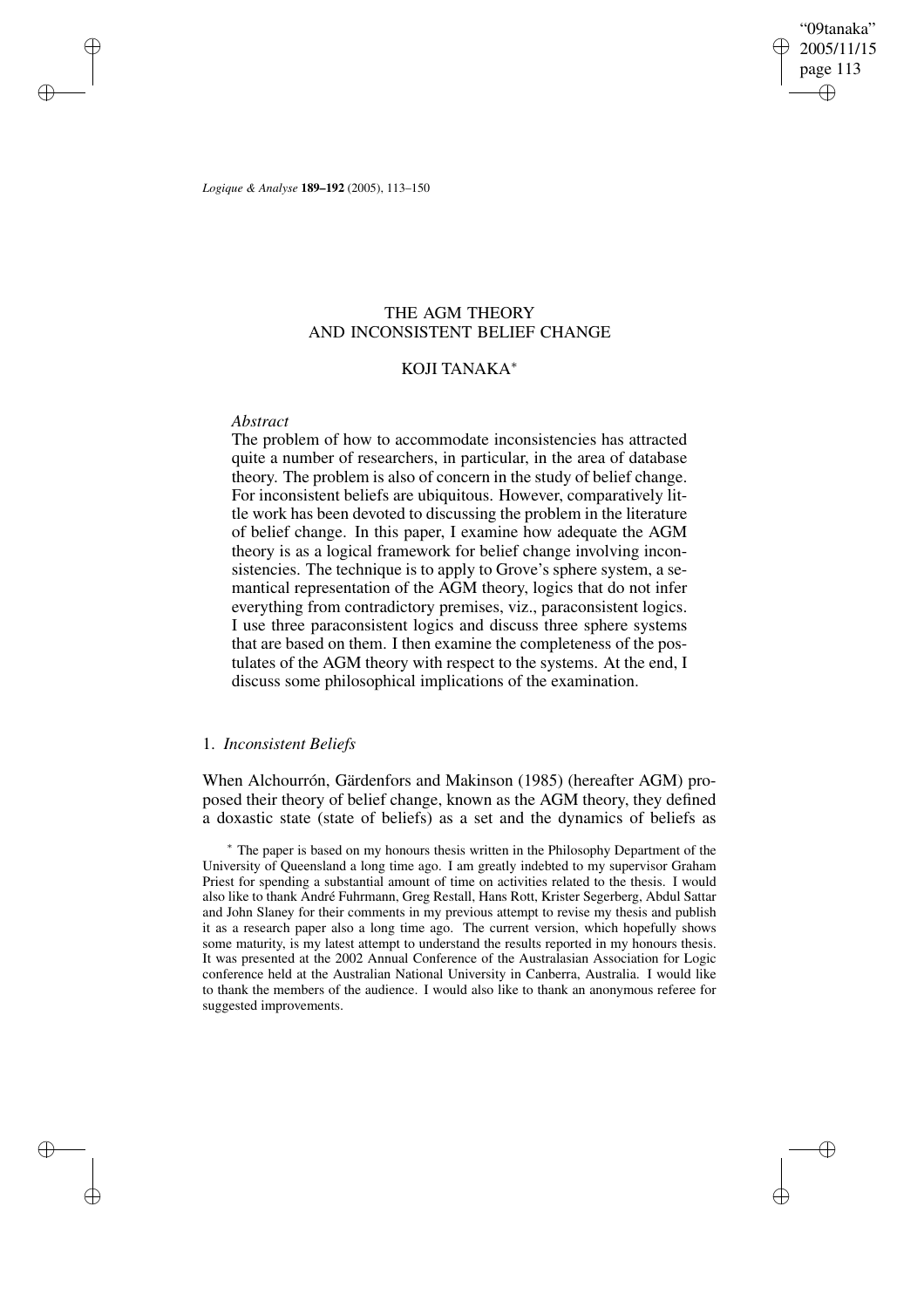"09tanaka" 2005/11/15 page 114 ✐ ✐

✐

✐

#### 114 KOJI TANAKA

changes in the set. For AGM, not all sets are belief sets. Belief sets are special kind of sets that satisfy the following two criteria (Gärdenfors (1988) p. 22):

1. The set must be consistent.

2. The set must be logically closed.

AGM held that a belief set containing inconsistent beliefs could not be held by a rational agent. When Gärdenfors (1988) re-presented the AGM theory in his canonical text (once upon a time at least), it became apparent that the AGM notion of rationality was mainly driven by consistency.

This consistency driven rationality of beliefs is mainly due to the underlying logic that the AGM theory employs, viz., classical logic. Classical logic seems to be useful as AGM show. Yet, since a belief set is closed under logical consequence, *any* belief is contained in the belief set once a contradictory belief such as  $A \land \neg A$  is involved. For the logical principle *ex contradictione quodlibet* (ECQ), that anything follows from inconsistent premises  $(A, \neg A \models B$  for any A and B) is valid in classical logic. Consequently, belief sets containing contradictions are trivial, i.e., containing every sentence of the language. Hence anyone who holds inconsistent beliefs is thought of as being irrational. For his/her beliefs are trivial.

This classical view of rationality has been criticised, for example, by Priest  $(1987).$ <sup>1</sup> The main objection, in the context of beliefs, is notoriously that beliefs are often inconsistent yet may be non-trivial. This does not mean that we often believe in 'true contradictions' or have beliefs which are both true and false. But we often catch ourselves having a belief which is inconsistent with another belief. (See the example given in Lewis (1982).) Moreover, inconsistent beliefs may even be held rationally. For example, consider the paradox of the preface. People, after thorough research, write a book in which they claim in the preface  $A_1, ..., A_n$  with rational reasons to believe them. But they are aware that no books contain no falsehoods. So they believe  $\neg(A_1 \wedge \cdots \wedge A_n)$  too. Clearly, the beliefs are inconsistent. Yet they believe them rationally and the beliefs are non-trivial.

Whether or not one can rationally hold inconsistent beliefs, the imposition of consistency criterion on beliefs is too strong a requirement for a logical framework of belief change. There *may* be some empirical reasons for thinking that our beliefs are consistent. Our beliefs *may* indeed turn out to be consistent. Yet this is a matter of empirical investigation. There are no *a priori* or logical reasons to think that our beliefs cannot be inconsistent. The only logical reason seems to be given once we collapse beliefs into knowledge. There may be logical reasons for the consistency of knowledge. Yet it is not clear how to motivate collapsing beliefs into knowledge. Consistency

<sup>1</sup> See also Priest (2001) and Tanaka (1998) in the context of belief change.

✐

✐

✐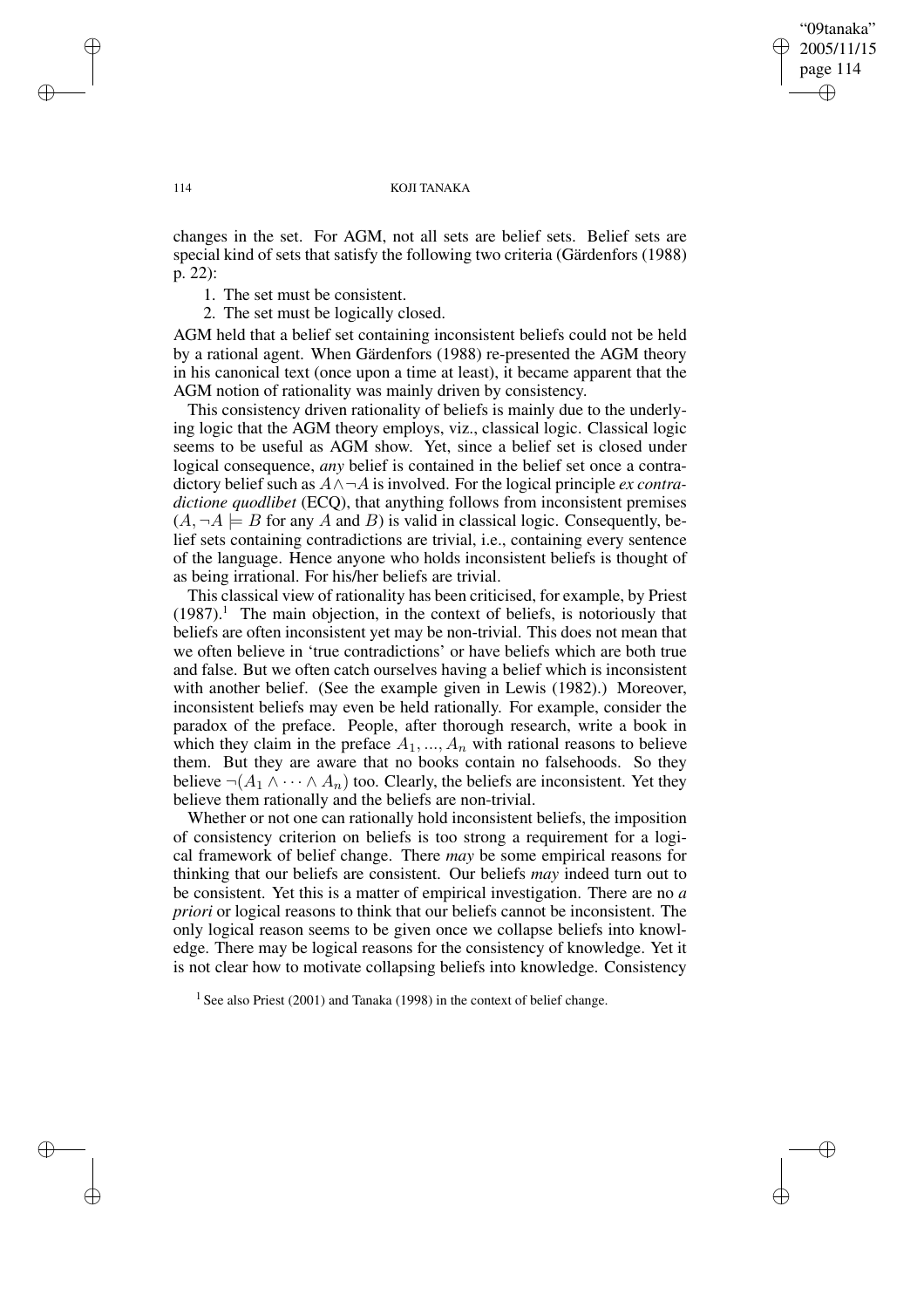✐

✐

✐

is thus a too strong requirement for beliefs in a logical framework of belief change, whether we subscribe to classical logic or not.

Logical closure, on the other hand, seems to be a necessary feature of a *logical* framework of belief change. Against this criterion, Fuhrmann (1991), Hansson (1989), Hansson (1992) and Nebel (1992), for example, have proposed the approach which is based on belief *bases* that are not closed under logical consequence. Their approach is tantamount to separating explicit beliefs from implicit beliefs which are derived from the explicit beliefs, or separating relevant beliefs from irrelevant beliefs. Based on this approach, several formal techniques have been developed in recent years to deal with inconsistent beliefs; for example, Chopra and Parikh (2000), Hansson and Wassermann (2002) and Wassermann (2003). These techniques allow implicit or irrelevant inconsistencies to arise in the belief system as a whole by 'localising' explicit or relevant consistent belief bases.

There are two things that should be said about the above approach. Firstly, even though the approach may have some advantages, if we give up logical closure, it is not clear that our attempt will provide a logical framework for belief change. It is true that the belief base approach does not give up logical closure all together; implicit beliefs, or all beliefs (whether relevant or irrelevant), are represented by logically closed sets. Yet the fundamental units of the framework are logic free: as Rott (2001) points out, the approach invokes extra-logical factors. Thus, the question arises, in what sense are we providing a logical framework?

Secondly, the belief base approach itself is not a way to handle inconsistent beliefs in a sensible manner. The above mentioned techniques to handle inconsistencies are based on the assumption that consistent belief bases can be isolated. However, this seems too strong an assumption for a logical framework that can be said to accommodate inconsistent beliefs in a sensible manner. To see this, consider the Liar sentence: This sentence is false. Though there is a long history of debates concerning the truth value of the sentence, if we admit that the sentence is both true and false, a belief about this sentence itself is inconsistent. Hence, if we decide to revise our belief about the Liar sentence, we have to deal with one inconsistent belief. It is not clear how to localise consistency in this case. Moreover, even if we assume that belief bases are consistent, at some stage we have to consider inferring beliefs from contradictory beliefs in order to sensibly accommodate inconsistent beliefs. In other words, in order to present a logical model of belief change that involves inconsistencies, we have to develop a technique to allow such beliefs in a logically closed set.

For these reasons, I develop in this paper an approach to accommodate inconsistent beliefs in a sensible manner that has been overlooked by the advocates of the belief base approach. Specifically, I represent beliefs as a logically closed set without separating two kinds of beliefs. However, I do

*"09tanaka" 2005/11/15 page 115*

✐

✐

✐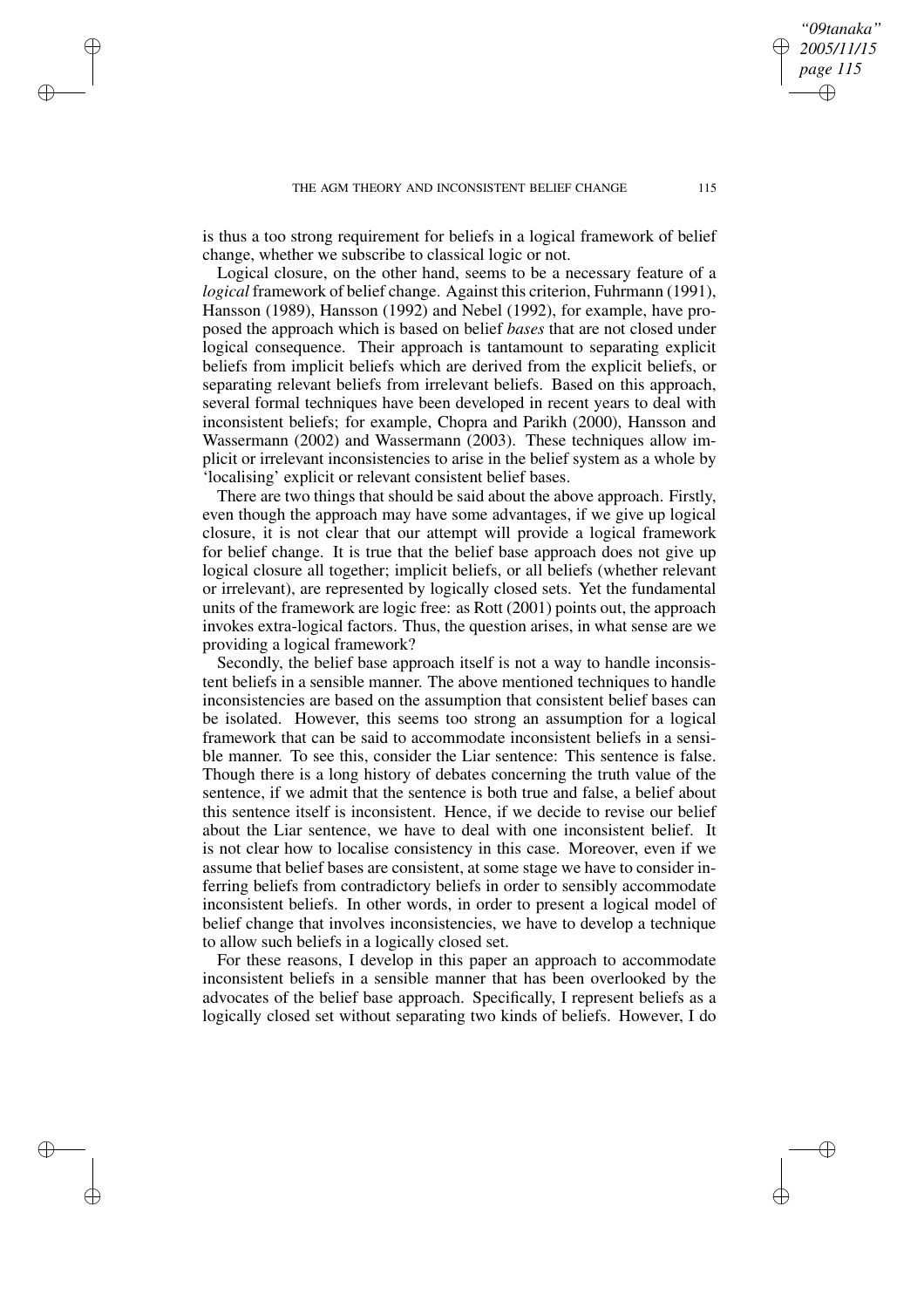✐

#### 116 KOJI TANAKA

not impose the criterion that the set must be consistent. Thus, I am concerned with a belief set defined as follows:

## *Definition 1*: (Belief Set) *Let* K *be a set of sentences. Then* K *is a belief set iff* K is logically closed, i.e.,  $K = Cn(K)$ .

In order to accommodate inconsistent beliefs, I employ *paraconsistent logics* that do not validate ECQ  $(A, \neg A \models B$  for any A and B). As Rott (2001) notes, this paraconsistent approach is not the same as a belief base approach. The former involves only logical factors; the latter invokes extra-logical factors. Hence the paraconsistent approach to belief change developed in this paper provides a *logical* framework of belief change. And to provide a logical framework is the point of the logical study of belief change.

## 2. *The AGM Theory and Inconsistent Beliefs*

Against the consistency-driven notion of rationality adopted by AGM, Priest (2001) proposes an alternative framework for belief change. His approach is motivated by the thought that the notion of rationality involves more than consistency. Priest proposes a framework that considers multiple criteria for rationality such as a low degree of *ad-hoc*ness, fruitfulness, explanatory power, unifying power as well as consistency. As a result, accepting inconsistency may turn out to score a high degree of rationality.

Perhaps, proposing an alternative framework to the AGM theory is the right path to take in formalising a theory of belief change involving inconsistent beliefs. However, the question of how incompatible the AGM theory is with the paraconsistent approach remains to be answered. As a step towards answering this question, I examine the AGM theory in the presence of inconsistent beliefs. The technique is to appeal to a semantic representation of the AGM theory, viz., Grove's sphere system, which is known to be sound and complete with respect to the AGM postulates. Instead of using Grove's original system which is based on classical logic, I construct three sphere systems based on three paraconsistent logics. I present semantics for dealing with inconsistent belief change and examine which of the AGM postulates fail to be complete with respect to the semantics. That is, I examine how inadequate the formal AGM theory is if a belief set is allowed to be inconsistent.<sup>2</sup>

 $2$  Soundness does not concern us here since the adequacy of the paraconsistent sphere systems with respect to the AGM postulates is not what is examined in this paper.

✐

✐

✐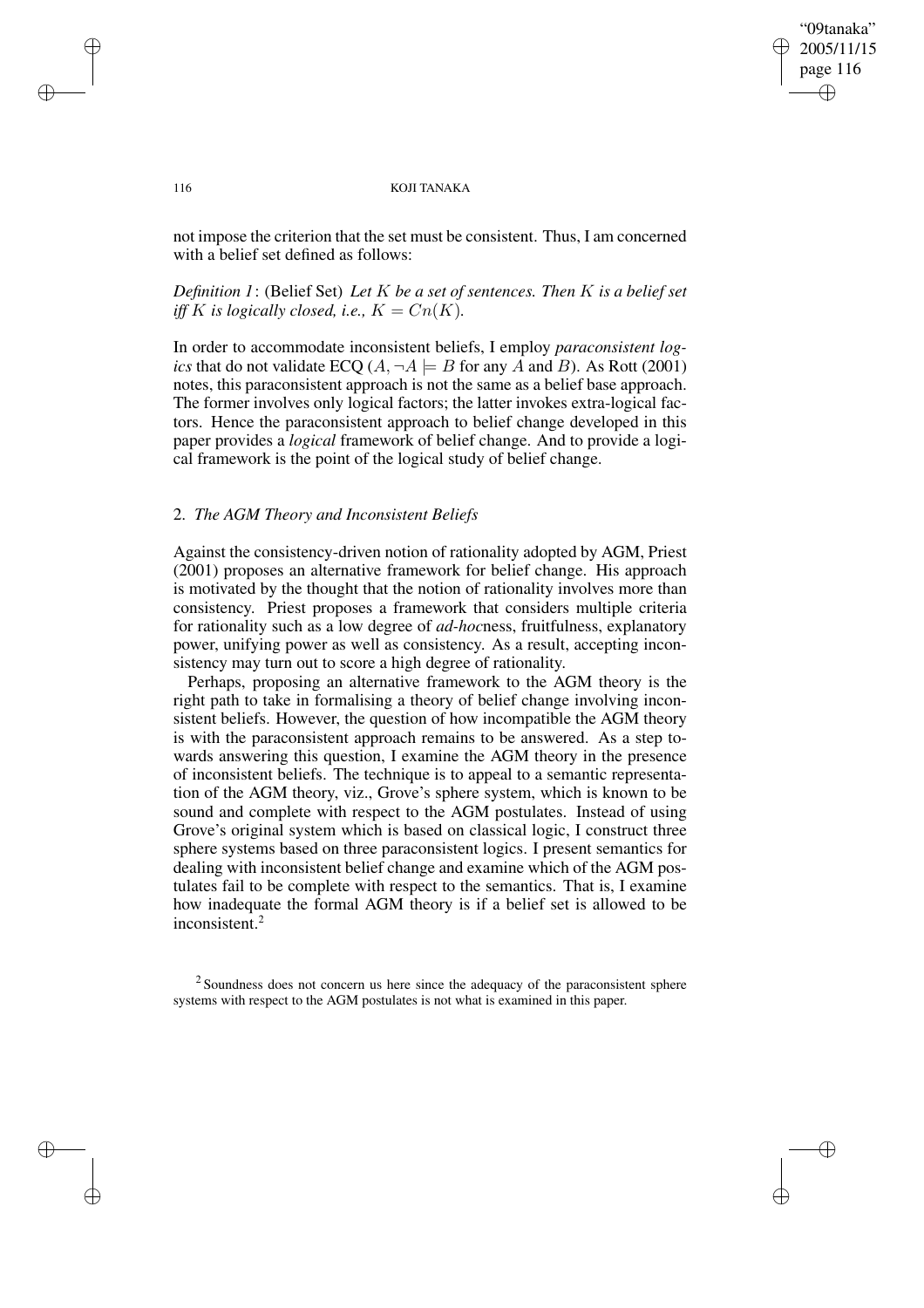#### THE AGM THEORY AND INCONSISTENT BELIEF CHANGE 117

## 3. *Grove's Systems of Spheres*

In presenting a semantic model of the AGM theory, Grove (1988) introduces *systems of spheres* that are similar to the sphere semantics for counterfactuals proposed by Lewis (1973). He shows that the systems of spheres are directly related to the belief change postulates for the three operations proposed by AGM:

Expansion

✐

✐

✐

✐

 $(K^+1) K_A^+$  is a belief set.  $(K^+2) A \in K_A^+$ .  $(K^+3) K \subseteq K_A^+$ .  $(K^+4)$  If  $A \in K$  then  $K_A^+ = K$ .  $(K^+5)$  If  $K \subseteq H$  then  $K_A^+ \subseteq H_A^+$ .  $(K^+6)$  For all belief sets K and all sentences A,  $K_A^+$  is the smallest belief set that satisfies  $(K^+2)$ – $(K^+5)$ .

Contraction

 $(K^-1) K_A^-$  is a belief set.  $(K^-2) K_A^{\mathcal{A}} \subseteq K.$  $(K^-3)$  If  $A \notin K$  then  $K_A^- = K$ .  $(K^-4)$  If  $\nvdash A$  then  $A \notin K^-_A$ .  $(K^-5)$  If  $A \in K$  then  $K \subseteq (K_A^-)_A^+$ .  $(K^-6)$  If  $\vdash A \leftrightarrow B$  then  $K^-_A = K^-_B$ .  $(K^-7) K^-_A \cap K^-_B \subseteq K^-_{A \wedge B}$  $(K^{-}8)$  If  $A \notin K_{A \wedge B}^{-}$  then  $K_{A \wedge B}^{-} \subseteq K_A^{-}$ .

Revision

 $(K^*1) K_A^*$  is a belief set.  $(K^*2) A \in K_A^*$ .  $(K^*3) K_A^* \subseteq K_A^+.$  $(K^*4)$  If  $\neg A \notin K$  then  $K_A^+ \subseteq K_A^*$ .  $(K^*5) K^*_{-A}$  is trivial iff  $\vdash^A A$ .  $(K^*6)$  If  $\stackrel{\cdot A}{\vdash} A \leftrightarrow B$  then  $K_A^* = K_B^*$ .  $(K^*7) K^*_{A \wedge B} \subseteq (K^*_A)^+_B.$  $(K^*8)$  If  $\neg B \notin K_A^*$  then  $(K_A^*)_B^+ \subseteq K_{A \wedge B}^*$ .

The first postulates of each operation, i.e.,  $(K^+1)$ ,  $(K^-1)$  and  $(K^*1)$ , ensure that  $+$ ,  $-$  and  $*$  are functions that map a pair of a belief set and a sentence

"09tanaka" 2005/11/15 page 117

✐

✐

✐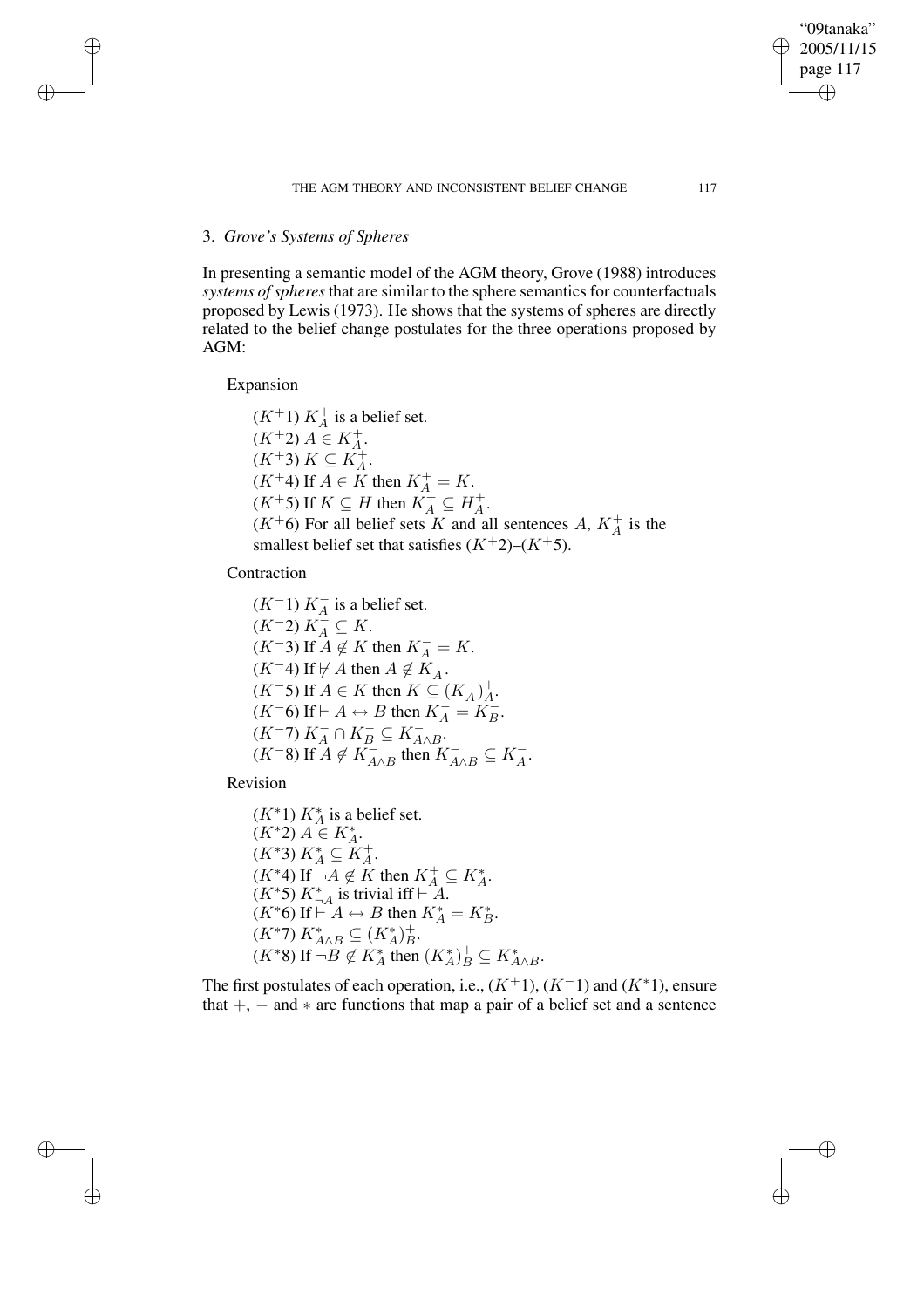*"09tanaka" 2005/11/15 page 118* ✐ ✐

✐

✐

#### 118 KOJI TANAKA

to a new belief set that satisfies the criteria for a belief set. Though they are important, these postulates are of a little interest to us in this paper. These first postulates will not be considered in the following sections.

To make this paper self-contained, I rehearse Grove's systems of spheres and their relationship to the AGM theory. Let  $M_L$  be a set of all maximal *consistent* sets of sentences of a language L. Then any belief set K can be represented by a subset |K| of  $M_L$ . |K| consists of all maximal consistent sets in which all the sentences in  $K$  are contained. Because of isomorphism between maximal consistent sets and models,  $|K|$  can be thought of as a set of models of  $|K|$ , and formally defined as:

$$
|K| = \{m \in M_L : m \models K\}.
$$

The set of models of a sentence  $A$ ,  $|A|$ , can be defined in a similar fashion.

A system of spheres, S, centred on some subset X of  $M_L$ , is a collection of subsets, called *spheres*, of  $M_L$ . In our context, we only consider the cases where X is  $|K|$ . Then S has to satisfy the following conditions:

- (S1) S is totally ordered by  $\subseteq$ ; that is, if  $S, S' \in S$ , then  $S \subseteq S'$  or  $S' \subseteq S$ .
- (S2) |K| is the ⊆-minimum of S; that is,  $|K| \in S$  and if  $S \in S$  then  $|K| \subset S$ .
- (S3)  $M_L$  is in S (and so the largest element of S).
- (S4) If A is a sentence and there is any sphere in S intersecting  $|A|$ , then there is a smallest sphere in S intersecting  $|A|$ .

Intuitively, a system of spheres centred on  $|K|$  is a series of sets of possible worlds which, starting from  $|K|$ , covers every possible world or every way in which the belief set  $K$  could be. And each set, represented by a sphere, gives a measure of closeness to |K| which is ordered by  $\subseteq$ .

Expansion  $K_A^+$ , contraction  $K_A^-$  and revision  $K_A^*$  of  $\overline{K}$  by  $A$  can then be defined by the systems of spheres. Let t be a one place function. Then  $t(S)$ defines the set of all formulas in all the elements in  $S \subseteq M_L$ . So  $t(S)$  is the theory  $\bigcap S$ . Precisely,  $t(S)$  is defined as follows:

$$
t(S) = \{A : m \in S \Rightarrow m \models A\}.
$$

Then  $t(S)$  will be a belief set. Grove uses the function t to define the belief change functions that are sound and complete with respect to the AGM postulates.

✐

✐

✐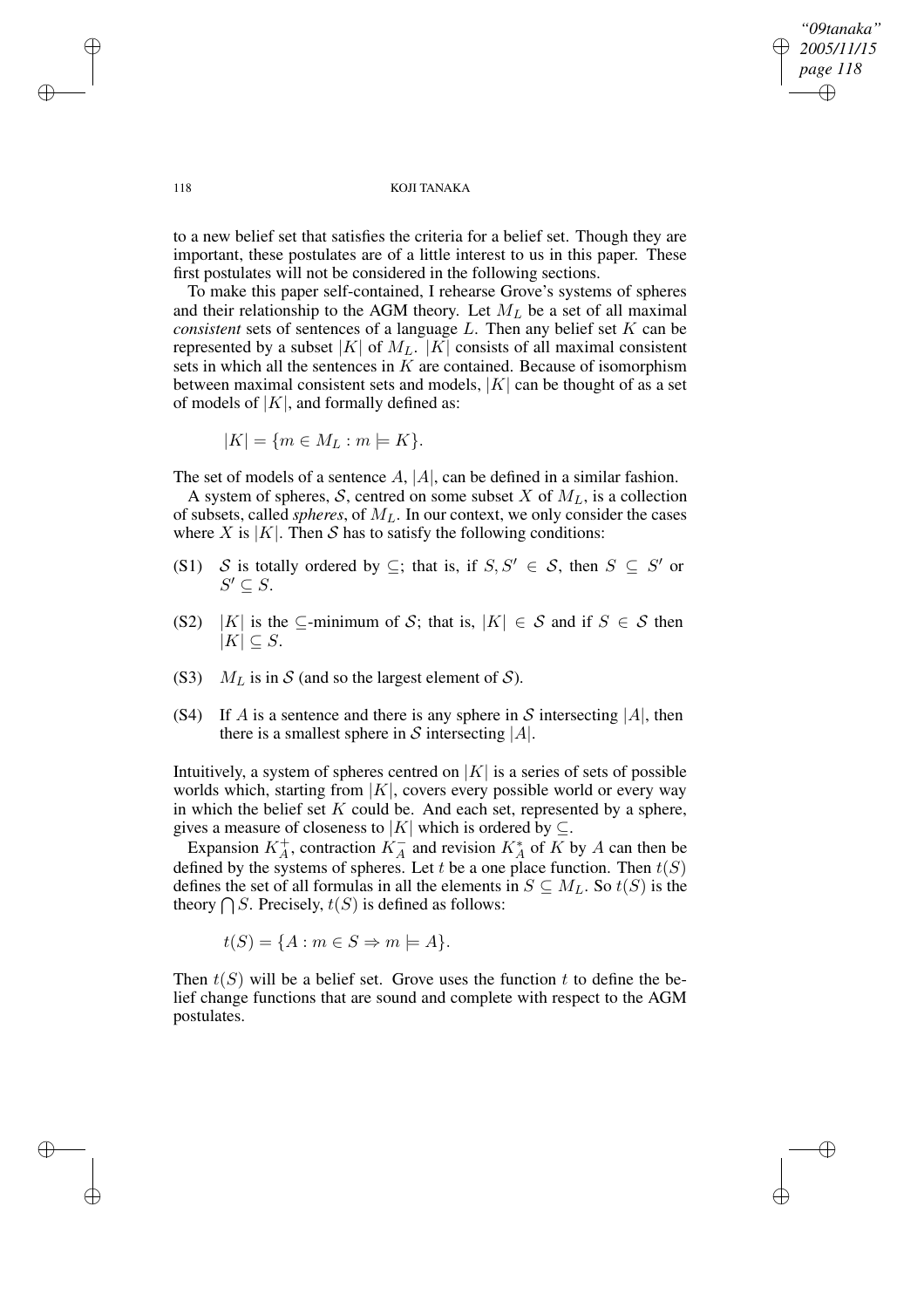Grove's proof for soundness contains an error, as is reported in Priest, Surendonk and Tanaka (1996) and Priest and Tanaka (1997). There are several ways of repairing it. The most general way is to require that any sphere,  $S \subseteq M_L$ , is an elementary class, which is defined as follows:

*Definition 2*: (Elementary Class) S *is an elementary class iff there is a sentence A such that*  $S = |A|$ *.* 

This means that every sphere including  $|K|$  for any K represents a finitely axiomatisable theory. Note that elementary classes have the following properties:

*Lemma* 1: *For any elementary classes*  $S_1$  *and*  $S_2$ *,* 

(EC1)  $S_1 \cap S_2$  *is an elementary class.* (EC2)  $S_1 \cup S_2$  *is an elementary class.*<sup>3</sup>

Before presenting the relationship to the AGM theory, we require the following definitions. For any sentence A, if  $|A|$  intersects any sphere (i.e., any elementary class) in  $S$ , the condition  $(S4)$  ensures that there will be some spheres in S which intersects |A|, yet there is exactly one sphere  $S(A)$ which is smaller than any other such sphere. If  $|A|$  does not intersect any spheres, which by (S3) occurs only if  $|A| = \phi$ , then  $S(A)$  is taken to be  $M_L$ .

By using  $S(A)$ , we can define the closest worlds in  $M<sub>L</sub>$  to |K| that play a crucial role in the systems of spheres. Such worlds are represented by the set  $C(A)$ , defined as:

 $C(A) = |A| \cap S(A).$ 

It is worth noting that, since |A| and  $S(A)$  are elementary classes,  $C(A)$  is also an elementary class, as can easily be shown.

3.1. *... and Expansion*

✐

✐

✐

✐

We are now in a position to define the belief change functions in terms of the systems of spheres. For expansion,  $K_A^+$  is defined as:

*Definition* 3:  $K_A^+ = t(|K| \cap |A|)$ *.* 

 $3$  Proofs for all the theorems and the lemmas in this paper are included in the Appendix.

*"09tanaka" 2005/11/15 page 119*

✐

✐

✐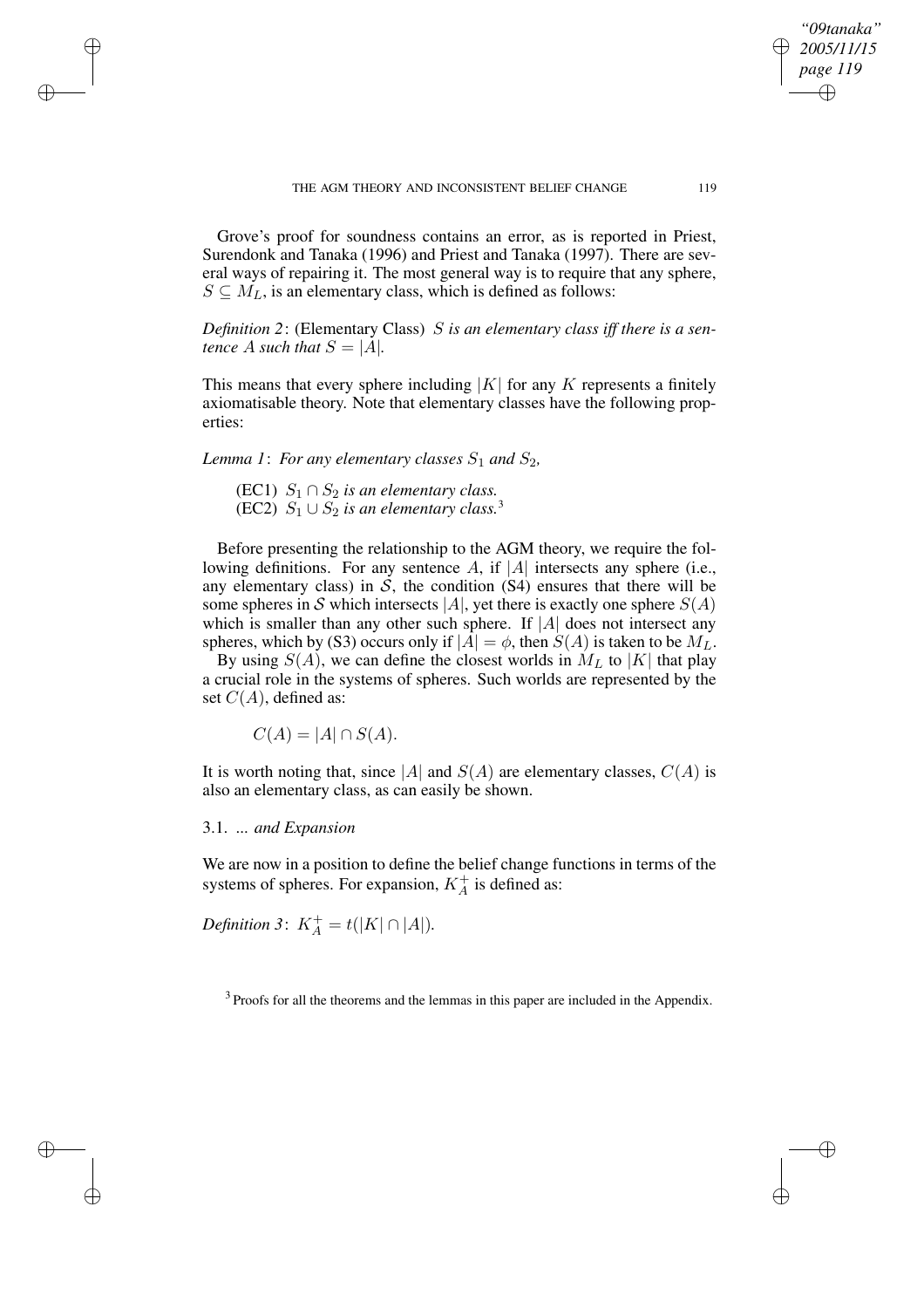✐

#### 120 KOJI TANAKA

Then the following theorem shows that  $K_A^+$  given by the above definition satisfies the AGM expansion postulates.

*Theorem 1: Let S be any system of spheres in*  $M_L$  *centred on*  $|K|$ *. If an ex*pansion function  $K^+_A$  is defined as in Definition 3 then the postulates  $(K^+2)$  $-(K^+6)$  *are satisfied.* 

## 3.2. *... and Contraction*

For contraction,  $K_A^-$  is defined as follows:

*Definition* 4:  $K_A^- = t(|K| \cup C(\neg A)).$ 

*Theorem* 2: Let *S* be any system of spheres in  $M<sub>L</sub>$  centred on |K|. If a *contraction function* K<sup>−</sup> A *is defined as in Definition 4 then the postulates (*K−*2) – (*K−*8) are satisfied.*

3.3. *... and Revision*

Now for revision,  $K_A^*$  is defined as follows:

*Definition* 5:  $K_A^* = t(C(A)) = t(|A| \cap S(A)).$ 

*Theorem* 3: Let *S* be any system of spheres in  $M_L$  centred on |K|. If a *revision function* K<sup>∗</sup> A *is defined as in Definition 5 then the postulates (*K∗*2) – (*K∗*8) are satisfied.*

## 4. *Relevant Systems*

The development of relevant logics was pioneered by Anderson and Belnap (1975). They proposed a number of systems in proof theoretic form. There are several ways to introduce relevant logics. I choose one that seems to be simple to grasp due to the simplified semantics provided by Priest and Sylvan (1992) and Restall (1993). An interpretation for the language is a 5-tuple  $\langle g, W, R, *, \nu \rangle$ , where W is a set of worlds;  $g \in W$  (the base world); R is a ternary relation on W;  $*$  is a one place function from W to W; and  $\nu$ is an evaluation function that assigns to each pair of world,  $w$ , and propositional parameter, p, a truth value  $\nu_w(p) \in \{1,0\}$ . Truth values at worlds are then assigned to formulas by the following conditions:

$$
\nu_w(\neg A) = 1 \text{ iff } \nu_{w^*}(A) \neq 1
$$

✐

✐

✐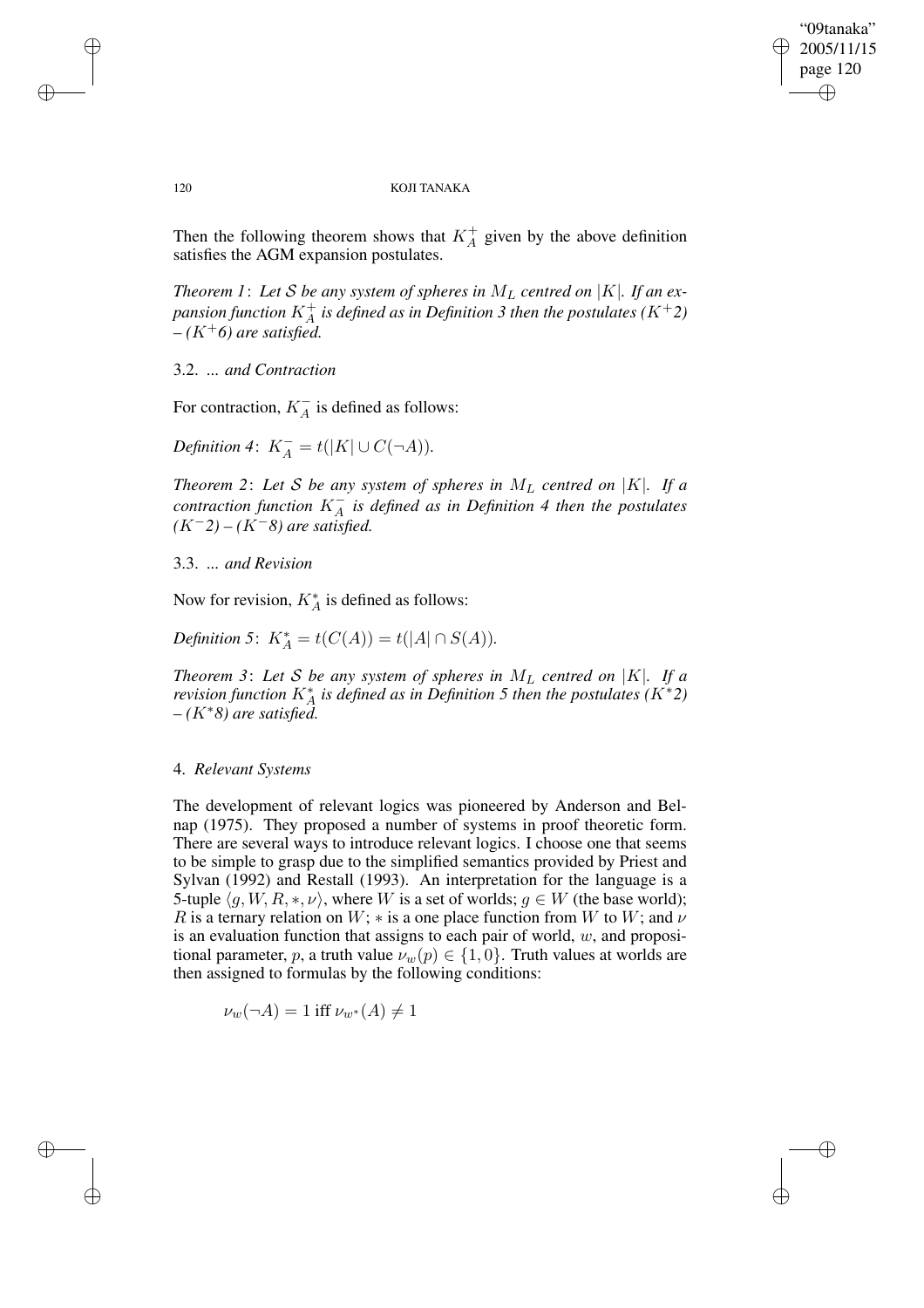THE AGM THEORY AND INCONSISTENT BELIEF CHANGE 121

$$
\nu_w(A \wedge B) = 1 \text{ iff } \nu_w(A) = 1 \text{ and } \nu_w(B) = 1
$$
  

$$
\nu_w(A \vee B) = 1 \text{ iff } \nu_w(A) \text{ 1 or } \nu_w(B) = 1
$$
  

$$
\nu_g(A \rightarrow B) = 1 \text{ iff for all } x \in W, \text{ if } \nu_x(A) = 1 \text{ then } \nu_x(B) = 1
$$

and for  $x \neq g$ ;

✐

✐

✐

✐

$$
\nu_x(A \to B) = 1 \text{ iff for all } y, z \in W \text{ such that } Rxyz,
$$
  
if  $\nu_y(A) = 1$  then  $\nu_z(B) = 1$ .

Semantic consequence is then defined in the usual way in terms of truth preservation at g:

 $\Sigma \models A$  iff for all interpretations  $\langle g, W, R, \nu \rangle$ , if  $\nu_q(B) = 1$ for all  $B \in \Sigma$  then  $\nu_q(A) = 1$ .

This system is called BM. To obtain semantics for B, ∗ is required to satisfy the condition that  $w^{**} = w$  in each interpretation. Then it may be that  $\nu_w(A) = \nu_w(\neg A) = 1$  and that  $\nu_w(A) \neq 1$  and  $\nu_w(\neg A) \neq 1$ . Extensions of  $\overline{B}$ , such as  $\overline{R}$  and  $\overline{T}$ , are obtained by placing conditions on the accessibility relation  $R^4$ .

## 4.1. *Systems of Spheres and Relevant Logics*

We now construct the system of spheres that is based on relevant logics, in particular the relevant logic B. The replacement of classical logic by a relevant logic leads to two important changes to Grove's systems of spheres.<sup>5</sup> Firstly, instead of maximal *consistent* sets of sentences, the main focus is *prime theories*, where a prime theory is defined as follows:

 $4$  For the simplified semantics for the extensions of B, see Restall (1993).

<sup>5</sup> These changes are also discussed by Restall and Slaney (1995) who show, *inter alia*, that the system of spheres based on FDE, a fragment of relevant logic containing just  $\neg$ ,  $\wedge$ and ∨, is sound with respect to all of the AGM postulates. Note, however, that there are some differences between the FDE sphere system presented by Restall and Slaney and the relevant sphere system developed in this paper. Firstly, Restall and Slaney employ a fourvalued semantics instead of a two-valued semantics. Secondly, their language contains two propositional constants,  $\perp$  and  $\top$ , which denote the 'false only' truth value and the 'true only' truth value respectively. The introduction of  $\perp$  and  $\top$  gives rise to the possibility that a belief set be trivial. The approach adopted in this paper is to disallow that possibility.

*"09tanaka" 2005/11/15 page 121*

✐

✐

✐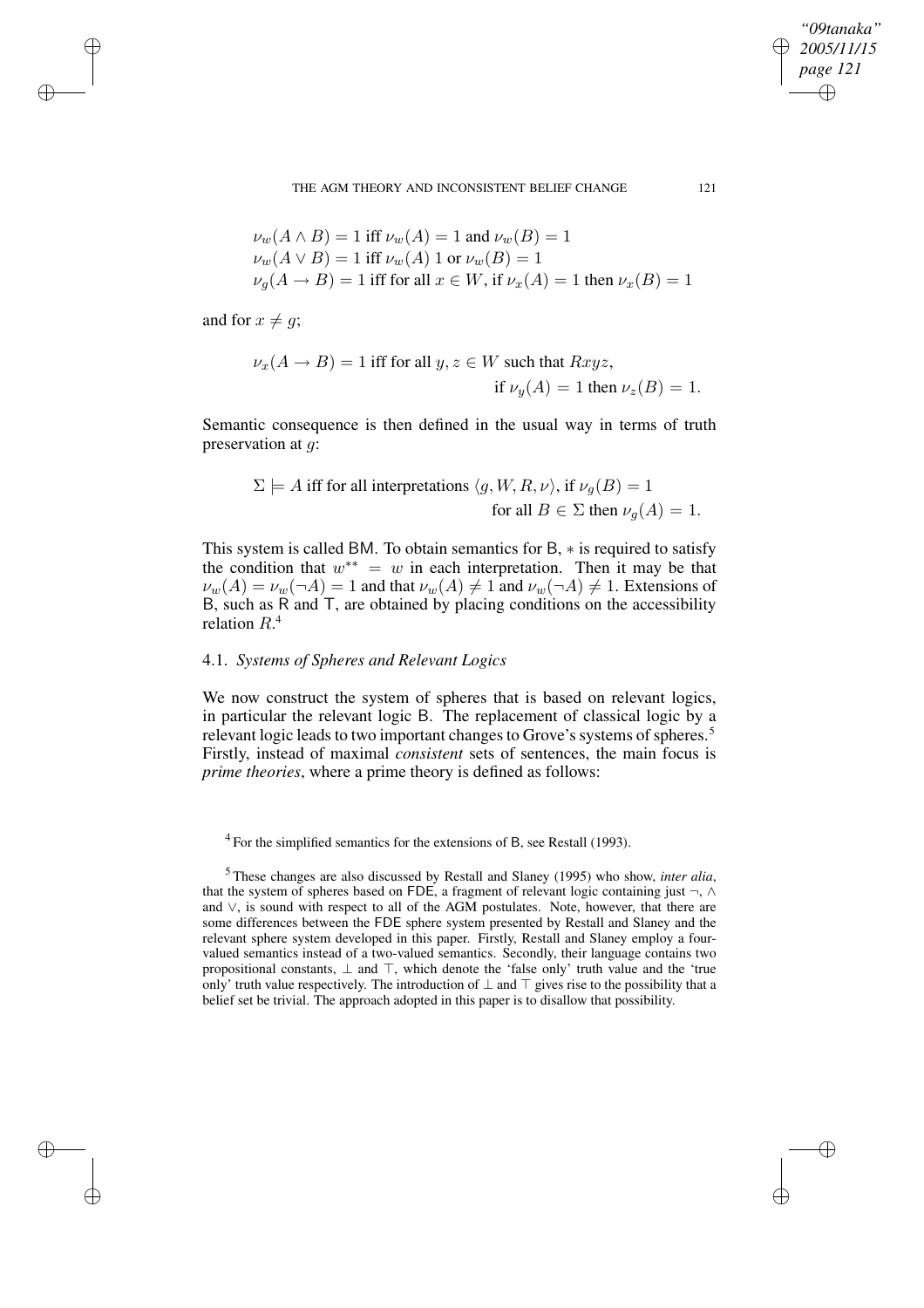✐

122 KOJI TANAKA

*Definition* 6: (Prime Theory) *Let*  $\Sigma$  *be a set of sentences.*  $\Sigma$  *is a prime theory iff it satisfies the following conditions:*

1. *if*  $A, B \in \Sigma$  *then*  $A \wedge B \in \Sigma$ 

2. *if*  $\vdash A \rightarrow B$  *then* (*if*  $A \in \Sigma$  *then*  $B \in \Sigma$ )

3. *if*  $A \lor B \in \Sigma$  *then*  $A \in \Sigma$  *or*  $B \in \Sigma$ 

*for some sentences* A *and* B*.*

The semantics of relevant logic ensures that the set of sentences made true by an evaluation function is a prime theory. Hence such sets replace maximal consistent sets in systems of spheres.<sup>6</sup> Among all prime theories of a language, there is a theory in which all sentences of the language are true (the trivial theory), denoted by  $\perp$ , and a theory in which no sentences are true (or every sentence is not true and not just false), (the empty theory), denoted by  $\top$ . Because of these theories, systems of spheres have some properties different from those that they have in classical case, as is shown below.

Secondly, the definition of the contraction function has to be changed. In the original definition, the set  $|K| \cup C(\neg A)$  determines the belief set  $K_A^-$ . However, this definition is not suitable to the systems of spheres which are based on prime theories. The first reason is that a prime theory that contains A may also contain  $\neg A$ . As a result,  $K_A^-$  could still contain A. The second is that  $A \vee \neg A$  is true in a prime theory where  $\neg A$  is true. So if the original definition is used, the systems of spheres based on relevant logic gives that  $A \vee \neg A \in K_A^-$ . Yet this is not in accordance with the semantics of relevant logic which allows incompleteness (and inconsistencies). One way to overcome these problems is to define  $K_A^{\rightarrow}$  as  $|K| \cup \Pi$  where  $\Pi$  is a class of prime theories  $m$  in which  $A$  fails (or not true). Then if there is such an  $m, A \notin K_A^-$ . Also m could reject  $A \lor \neg A$ , and so it could well be the case that  $A \vee \neg A \notin K_A^-$ .

By applying the changes mentioned in the previous section, we construct the system of spheres, so that the sphere semantics is suitable for the theory of belief change based on relevant logics, B at least. Let  $M_R$  be a set of all prime theories of a language L. Then, as mentioned above,  $\bot \in M_R$ and  $\top \in M_R$ .  $\bot \in M_R$  ensures that every  $S \subseteq M_R$  intersects every other sphere in  $M_R$ . For  $\perp$  is an element of all spheres in  $M_R$ . In particular,  $|K|$ intersects every  $S \subseteq M_R$ .

A system of spheres,  $S_R$ , centred on |K|, is a collection of subsets of  $M_R$ . Let  $\overline{|A|}$  be the complement of  $|A|$ , i.e.,  $\overline{|A|} = M_R - |A|$ . Define  $S(\overline{A})$  to

✐

✐

✐

<sup>6</sup> Models and maximal consistent sets are interchangeable in classical logic because of the isomorphism between them. In relevant logics, however, prime theories and models are quite distinct. In this paper, I consider relevant sphere systems that are based on prime theories.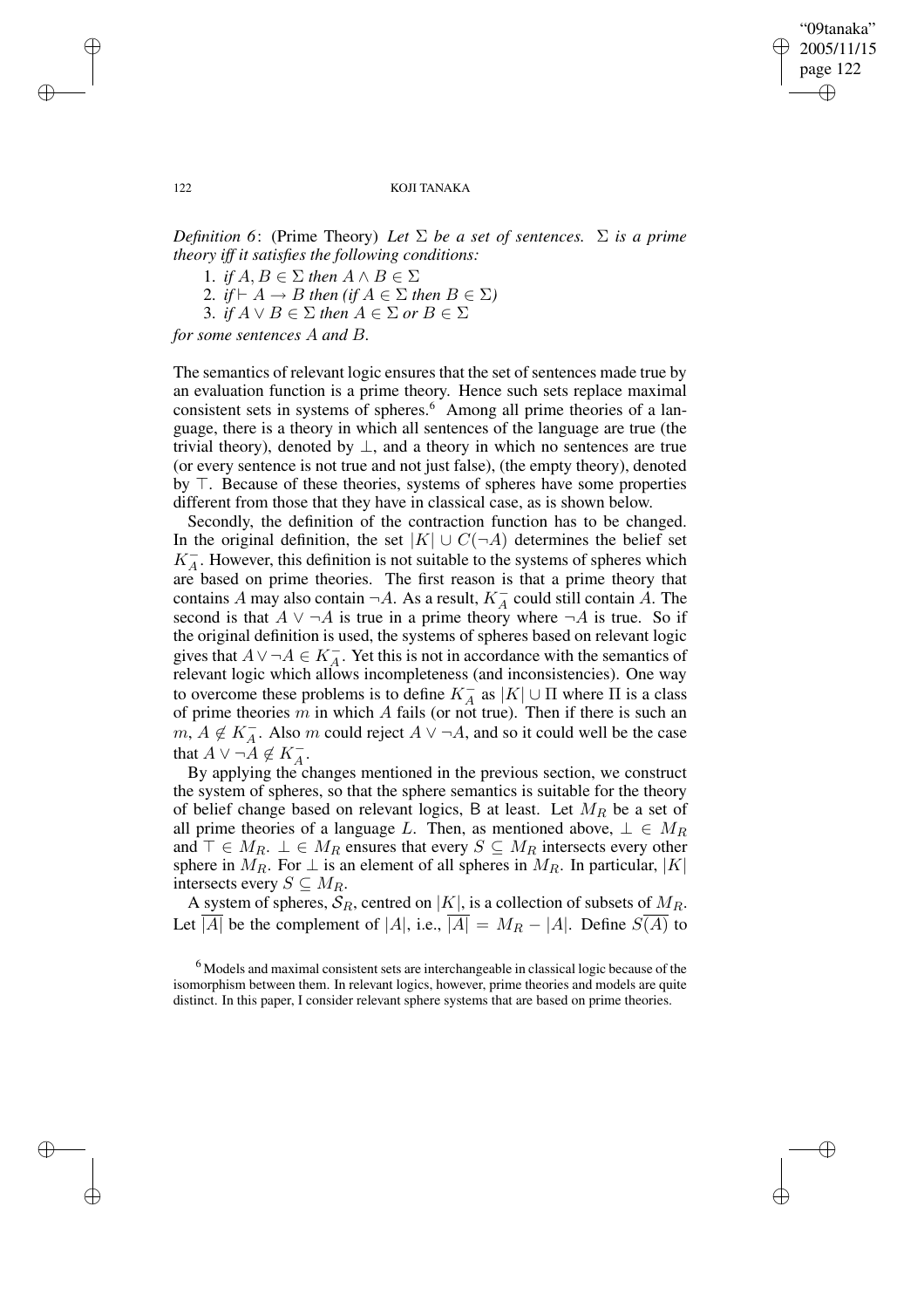be the smallest sphere in  $S_R$ , which intersects  $\overline{A}$ . Then  $S_R$  satisfies the conditions  $(S1) - (S3)$  and the following which is a stronger form of  $(S4)$ :

 $(S4)'$  If A is a sentence and there is any sphere in  $S_R$  intersecting |A| or |A|, then there is a smallest sphere in  $S_R$  intersecting |A| or |A| respectively.

*Remark:* When relevant logics are applied to the theory of belief change, belief sets are not closed under logical consequences. They are closed under provable entailments (see the definition of prime theory). So strictly speaking,  $(K^{\perp}1)$ ,  $(K^{\perp}1)$  and  $(K^*1)$  do not hold. However, as is shown below, this difference between classical and relevant logics does not produce harmful consequences.

## 4.1.1. *... and Expansion*

✐

✐

✐

✐

As in Grove's original formulation, the AGM belief change operations can be defined in the systems of spheres based on relevant logics. For expansion, the classical definition serves in the relevant case. So an expansion function is defined as in Definition 3 ( $K_A^+ = t(|K| \cap |A|)$ ).

*Theorem* 4: Let  $S_R$  be any system of spheres in  $M_R$  centred on |K|. If *an expansion function* K<sup>+</sup> A *is defined as in Definition 3 then the postulates*  $(K^+2) - (K^+6)$  *are satisfied.* 

## 4.1.2. *... and Contraction*

As is mentioned above, we cannot appeal to prime theories where  $\neg A$  is true in defining contraction. The closest theories to  $|K|$  to be considered in contraction must be the complement of the prime theories in which A is true. So we have to consider a class of prime theories in which  $A$  is not true and not just false. We define this class,  $C(A)$ , as follows:

 $\overline{C(A)} = \overline{S(A)} \cap \overline{[A]}$ .

Classically the complement of an elementary class,  $\overline{S}$ , is also an elementary class. For if  $S = |A|$  for some sentence A then  $\overline{S} = |\neg A|$  and so  $\overline{S}$  is an elementary class. Yet in a relevant logic even though  $S = |A|$ ,  $\overline{S} \neq |\neg A|$ . In fact, there is no sentence B such that  $\overline{S} = |B|$ . To verify this claim, suppose that  $S = |A|$  and  $\overline{S} = |B|$  for some sentences A and B. Then for all  $m \in S$ ,  $m \models A$ , and for all  $n \in \overline{S}$ ,  $n \models B$ . But this is impossible, for  $\top$  must be in

"09tanaka" 2005/11/15 page 123

✐

✐

✐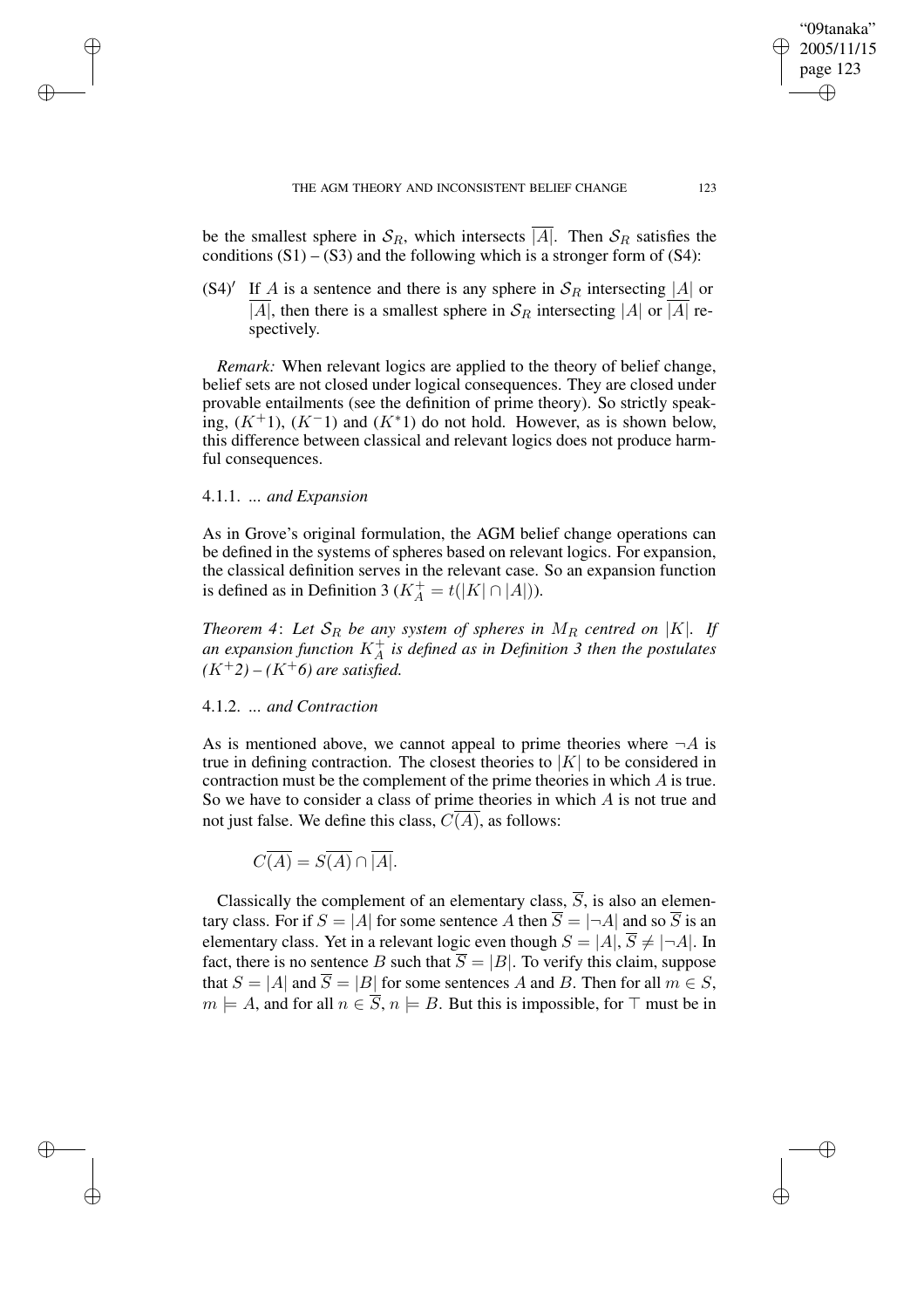"09tanaka" 2005/11/15 page 124 ✐ ✐

✐

✐

#### 124 KOJI TANAKA

either S or  $\overline{S}$ . So if  $S = |A|$  then there is no sentence B such that  $\overline{S} = |B|$ . The preceding argument shows that  $|A|$  is not an elementary class. Hence there is no guarantee that  $C(A)$  is an elementary class.

We are now in a position to define contraction in the systems of spheres based on a relevant logic. For contraction, we define a contraction function as follows:

*Definition* 7:  $K_A^- = t(|K| \cup C(\overline{A}))$ *.* 

Note that, as we saw above,  $C(\overline{A})$  is not an elementary class. So  $|K| \cup C(\overline{A})$ is not an elementary class in general.

*Theorem* 5: Let  $S_R$  *be any system of spheres in*  $M_R$  *centred on* |K|*. If a*  $\sum_{i=1}^{n}$  *contraction*  $\sum_{i=1}^{n}$  *K*<sub>A</sub> *is defined as in Definition 7 then the postulates*  $(K^-2) - (K^-4)$  *and*  $(K^-6) - (K^-8)$  *are satisfied.* 

The classical proof for  $(K<sup>-5</sup>)$  does not hold in the relevant case. Yet whether or not it is satisfied is an open question at time of writing. This is mainly because of the assumption that every  $S \subseteq M_R$  is an elementary class. If this assumption is abandoned, a counter-example for  $(K<sup>-5</sup>)$  can be established.<sup>7</sup> Yet the assumption is needed in order to show that Grove's (classical) systems of spheres is sound with respect to the AGM postulates.<sup>8</sup> Makinson (1987) calls contraction operations that do not hold (K−5) *withdrawals*. Perhaps, a relevant sphere system satisfies only withdrawal rather than contraction. However, I leave a discussion of  $(K^-5)$  for another occasion.

## 4.1.3. *... and Revision*

An intuitive understanding of revision is somewhat related to the *Ramsey Test*. (See Gärdenfors (1988) for the relationship between the AGM theory and the Ramsey Test.) A belief set  $K$  is revised when the input sentence

<sup>7</sup> A counter-example:  $K = t(|p|)$  and  $A = p \vee q$ , and |p| and  $M_R$  are the only members of  $S_R$ . Then it can be checked that  $p \in K$ . Suppose that we have the following easy to prove lemma: if  $S = |A|$  then  $\top \in \overline{S}$ . By this lemma,  $\top \in C(p \vee q)$ , and so  $K_A^- = \phi$ . But then  $p \notin (K_A^-)_A^+$ , since  $\nvdash p \lor q \to p$ . Hence  $K \notin (K_A^-)_A^+$ .

<sup>8</sup> There is another solution to the problem of Grove's proof. This solution does not require introducing the elementary class assumption. See Priest, Surendonk and Tanaka (1996) and Priest and Tanaka (1997) for this solution. Yet I do not pursue this approach in this paper. For it works only in the classical case.

✐

✐

✐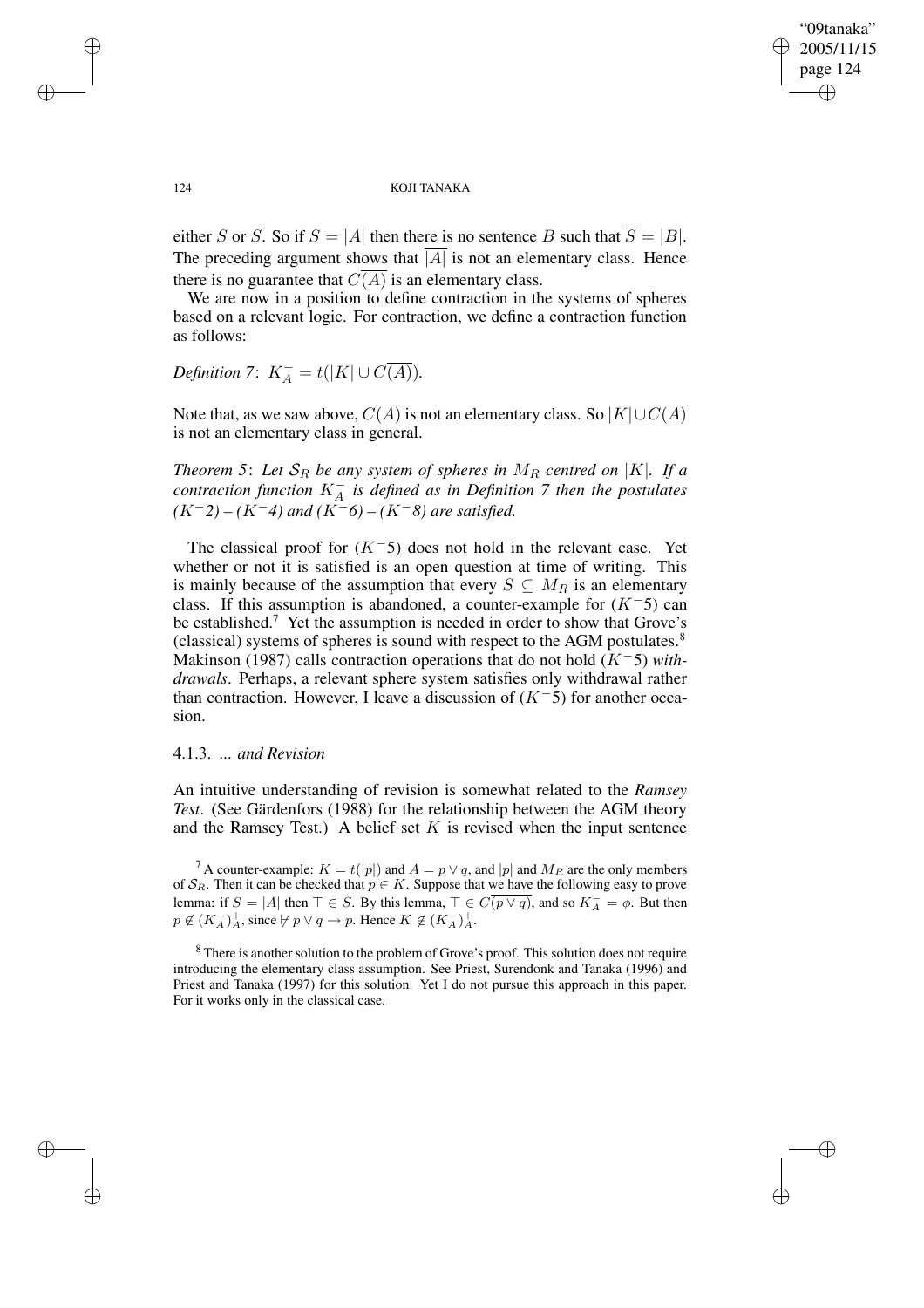✐

✐

✐

A would not commit one to believe all of the beliefs together with A; in particular,  $A$  contradicts the beliefs that are already in  $K$ . In such cases it is *classically* necessary to revise K by giving up some beliefs in order to maintain consistency. For an inconsistent belief set is trivial. The need for the revision operation is thus driven by consistency. Yet if the concept of inconsistency is separated from that of triviality, the need for revision seems to disappear. The new belief A may simply be added to  $K$  without concern for the consistency of the resulting belief set. Hence a relevant logic, which allows inconsistency without trivialising the belief set, does not seem to give rise to the need to distinguish revision from expansion.<sup>9</sup>

This is exactly what the relevant sphere semantics shows. The semantics of relevant logic ensures that  $\bot \in M_R$  and  $\top \in M_R$ . In terms of systems of spheres, ⊥ is an element of all spheres, i.e., all elementary classes, and  $\top$  is an element of no spheres, i.e., no elementary classes. Thus in  $M_R$ ,  $|K| \cap |A| \neq \phi$  for all sentences A. So the smallest sphere which intersects  $|A|, S(A)$ , is always  $|K|$  for all A. Hence by defining a revision function as in the classical case, i.e., Definition 5 ( $K_A^* = t(C(A)) = t(|K| \cap S(A))$ ), we have the following lemma:

# *Lemma* 2:  $K_A^* = K_A^+$  *if the underlying logic is a relevant logic.*

Though the revision functions are shown to be the same as the expansion functions, the spirit of revision is satisfied as the following theorem shows.

*Theorem* 6: Let  $S_R$  be any system of spheres in  $M_R$  centred on |K|. If a *revision function*  $K_A^*$  *is defined as in Definition* 5 *then the postulates*  $(K^*2)$ *– (*K∗*4) and (*K∗*6) – (*K∗*8) are satisfied.*

As was expected,  $(K^*5)$ , which allows the belief set to be trivial, fails in the relevant systems of spheres.

*Theorem* 7: Let  $S_R$  be any system of spheres in  $M_R$  centred on |K|. If a *revision function*  $K_A^*$  *is defined as in Definition* 5 *then the postulates*  $(K^*5)$ *is not satisfied.*<sup>10</sup>

<sup>9</sup> This does not mean that an inconsistent belief set should not be revised. For a discussion of how to motivate revision in the presence of paraconsistent logics, see Priest (2001). A discussion on revision also appears at the end of this paper.

"09tanaka" 2005/11/15 page 125

✐

✐

✐

<sup>&</sup>lt;sup>10</sup> One may wonder what happens if  $(K^*5)$  is reformulated as:  $K_{\neg A}^*$  is inconsistent iff  $\vdash$  A. Since the paraconsistent approach developed in this paper is to challenge the possibility of an inconsistent belief set being trivial, I leave such a discussion for another occasion.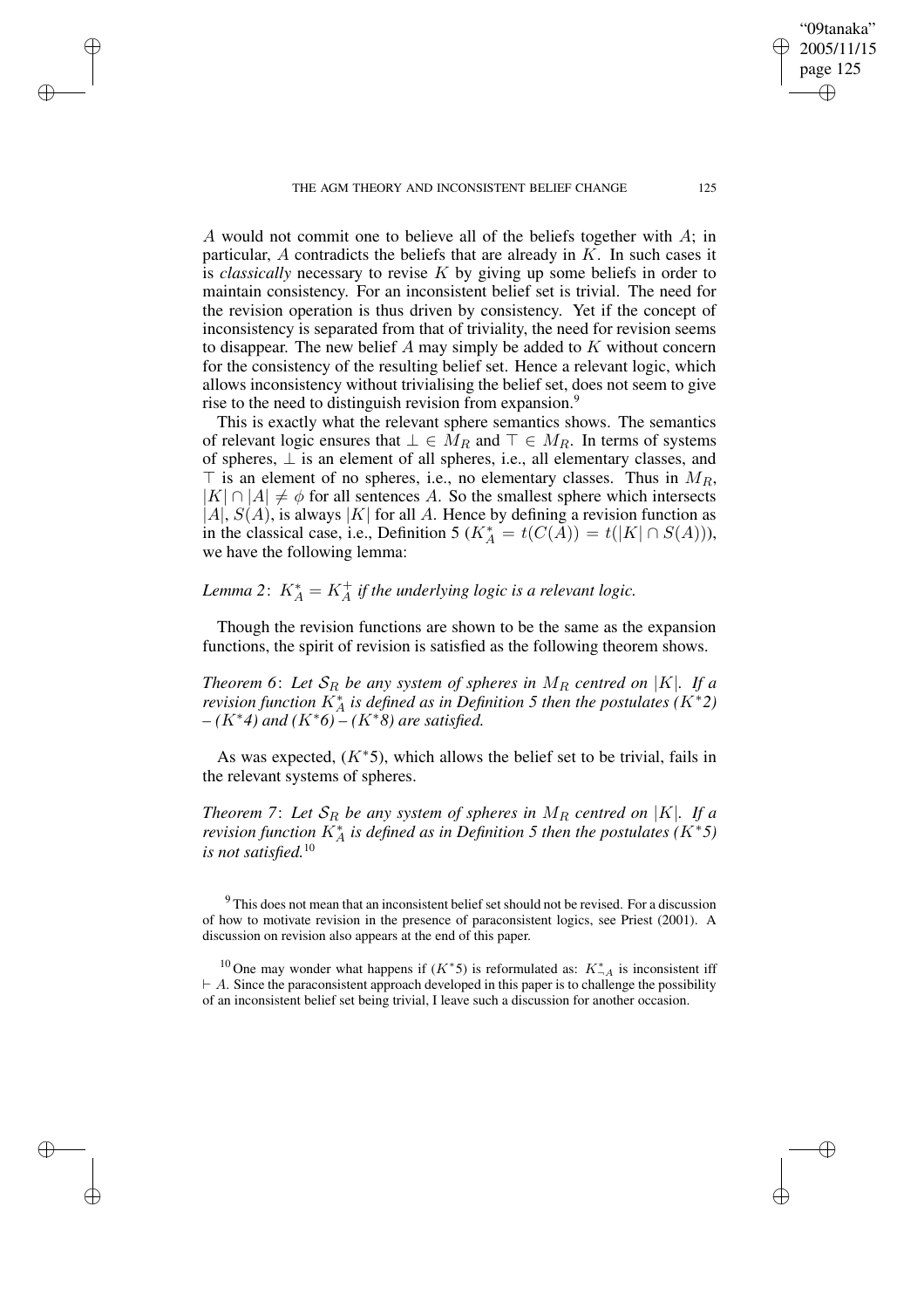"09tanaka" 2005/11/15 page 126 ✐ ✐

✐

✐

#### 126 KOJI TANAKA

## 5. *Positive-Plus Systems*

The study of positive-plus systems was initiated by da Costa who proposed a family of paraconsistent logics C<sub>i</sub>, where  $1 \leq i \leq \omega$ . (For example, da Costa (1974) and da Costa and Alves (1977).) The semantics of system  $C_{\omega}$ is an illuminating path to da Costa's systems, so we discuss it first.

Let a *da Costa semivaluation* be a function ν which maps every proposition in a language to 1 or 0. Then in  $C_{\omega}$ ,  $\nu$  satisfies the following conditions: (See Loparić (1977) and Priest and Routley (1989)).)

- 1.  $\nu(A \wedge B) = 1$  iff  $\nu(A) = 1$  and  $\nu(B) = 1$ .
- 2.  $\nu(A \vee B) = 1$  iff  $\nu(A) = 1$  or  $\nu(B) = 1$ .
- 3. If  $\nu(A) = 0$  then  $\nu(\neg A) = 1$ .
- 4. If  $\nu(\neg\neg A) = 1$  then  $\nu(A) = 1$ .
- 5. If  $\nu(A \supset B) = 0$  then  $\nu(B) = 0$ .
- 6. If  $\nu(A \supset B) = 1$  then  $\nu(A) = 0$  or  $\nu(B) = 1$ .

A  $C_{\omega}$  *valuation* is any semivaluation  $\nu$  such that for any formula B of the form  $A_1 \supset (A_2 \supset (A_3 \supset \cdots (A_{n-1} \supset A_n)))$  where  $A_n$  is not a conditional, if  $\nu(B) = 0$  there is a semivaluation  $\nu'$  such that  $\nu'(A_i) = 1$ , for each i such that  $1 \leq i < n$ , and  $\nu'(A_n) = 0$ . (See Priest and Routley (1989) p. 175.) It is worth noting that if  $\nu(A) = 1$  then  $\nu(\neg A)$  is under-determined, so it may be the case that  $\nu(A) = 1$  and  $\nu(\neg A) = 1$ . The value of A is assigned independently of the value of  $\neg A$  under the valuation. As a consequence of this, the classical rule of double negation:  $\nu(A) = \nu(\neg\neg A)$ , fails.

Semantic consequence is then defined in the usual way:

$$
\Sigma \models A
$$
 iff for all  $\nu$ , if  $\nu(B) = 1$  for all  $B \in \Sigma$  then  $\nu(A) = 1$ .

As can be checked, neither  $\{A, \neg A\} \models B$  nor  $\{A \land \neg A\} \models B$ .

Da Costa strengthens system  $C_{\omega}$  to produce systems  $C_n$  ( $1 \leq n \leq \omega$ ). In introducing system C<sub>n</sub>, it is convenient to abbreviate  $\neg$ ( $A \land \neg A$ ) to  $A^\circ$ . In other words,  $A^\circ$  expresses the consistency of A, and  $\circ$  may be construed as a *classicality operator*.

On a  $C_{\omega}$  valuation, there are two kinds of sentences: those that are consistent, i.e.,  $\nu(A) \neq \nu(\neg A)$ , and those that are dialetheic, i.e.,  $\nu(A)$  =  $\nu(\neg A) = 1$ . The motivation for C<sub>n</sub> is to make this point explicit and achieve the following: (See Priest and Routley (1989) p. 166.)

If B is a compound of  $A_1, ..., A_n$  and  $\Sigma \models A_1^\circ \wedge \cdots \wedge A_n^\circ$  then  $\Sigma \models B$ iff B is a classical consequence of  $\Sigma$ .

Now  $C_1$  adds to the above conditions 1–6 the following:

7.  $\nu(A^{\circ}) = 1$  if  $\nu(A) \neq \nu(\neg A)$ 

✐

✐

✐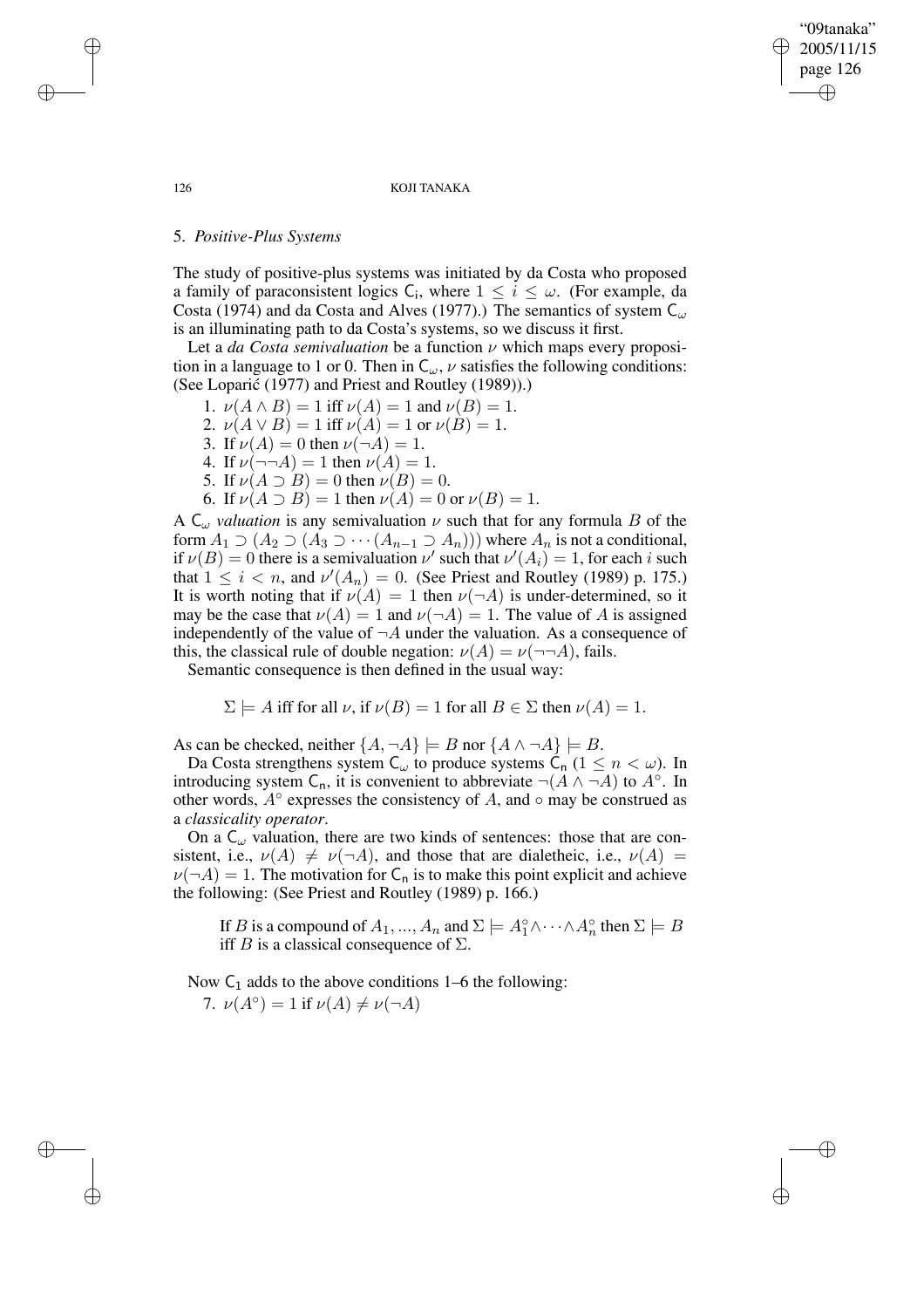THE AGM THEORY AND INCONSISTENT BELIEF CHANGE 127

8.  $\nu(A^{\circ}) = 0$  if  $\nu(A) = \nu(\neg A) = 1$ .

✐

✐

✐

✐

 $C_1$  also adds the following to fulfill the motivation:

- 9.  $\nu(A) = 0$  if  $\nu(B^{\circ}) = \nu(A \supset B) = \nu(A \supset \neg B) = 1$ 10.  $\nu((A \wedge B)^{\circ}) = \nu((A \vee B)^{\circ}) = \nu((A \supset B)^{\circ}) = \nu((\neg A)^{\circ}) = 1$  if
- $\nu(A^{\circ}) = \nu(B^{\circ}) = 1.$

Let  $A^n$  be an abbreviation of  $A^{\circ \circ \cdots \circ}$  where  $\circ$  appears  $n \geq 1$ ) times, and  $A^{(n)}$  of  $A^1 \wedge A^2 \wedge \cdots \wedge A^n$ . Then the extension of the semantics of C<sub>1</sub> to the systems  $C_n$  is immediate. The semantics of  $C_n$  gives the inductive truth conditions of  $A<sup>n</sup>$  as:

7'. 
$$
\nu(A^n) = 1
$$
 if  $\nu(A^{n-1}) \neq \nu(\neg A^{n-1})$   
8'.  $\nu(A^n) = 0$  if  $\nu(A^{n-1}) = \nu(\neg A^{n-1}) = 1$ 

and replaces 9 and 10 by the following

9'. 
$$
\nu(A) = 0
$$
 if  $\nu(B^{(n)}) = \nu(A \supset B) = \nu(A \supset \neg B) = 1$   
10'.  $\nu((A \wedge B)^{(n)}) = \nu((A \vee B)^{(n)}) = \nu((A \supset B)^{(n)}) = \nu((\neg A)^{(n)}) = 1$  if  $\nu(A^{(n)}) = \nu(B^{(n)}) = 1$ .

Adding the semantic conditions for the classicality operator, i.e.,  $7'$  and  $8'$ , to those for the semantics of  $C_{\omega}$ , simplifies the semantic condition for  $\supset$  to: (See Priest and Routley (1989) pp. 176–7.)

11.  $\nu(A \supset B) = 1$  iff  $\nu(A) = 0$  or  $\nu(B) = 1$ .

Then the difference between valuations and semivaluations vanishes. Semantic consequence in  $C_n$  is defined as in  $C_\omega$ . The semantic conditions for  $C_n$  ( $1 \le n < \omega$ ) show that the positive fragment of  $C_n$  is exactly that of classical logic. Hence  $C_n$  is the positive fragment of classical logic plus da Costa negation. (See Priest and Routley (1989) and Priest and Tanaka (2004).)

## 5.1. *Systems of Spheres and*  $C_{\omega}$

The adoption of  $C_{\omega}$  requires some changes to systems of spheres. In the context of relevant logic, maximal consistent sets of sentences were replaced by prime theories. In  $C_{\omega}$ , they are replaced by maximal *non-trivial* sets of sentences, where a maximal non-trivial set of sentences is defined as follows:

*Definition* 8: (Maximal Non-Trivial Set) *Let*  $\Sigma$  *be a set of sentences in a language* L.  $\Sigma$  *is a maximal non-trivial set iff if*  $A \notin \Sigma$  *then*  $\Sigma \cup \{A\}$  *is trivial, i.e., the set of all sentences of* L*.*

In  $C_{\omega}$  (and all  $C_n$ ), this means that either A or  $\neg A$  (and maybe both) is in a maximal non-trivial set.

Now, let  $M_{C_{\omega}}$  be a set of all maximal non-trivial sets of sentences in a language L. Then there are no trivial set,  $\perp$ , and no empty set,  $\top$ , in  $M_{C_{\omega}}$ .

"09tanaka" 2005/11/15 page 127

✐

✐

✐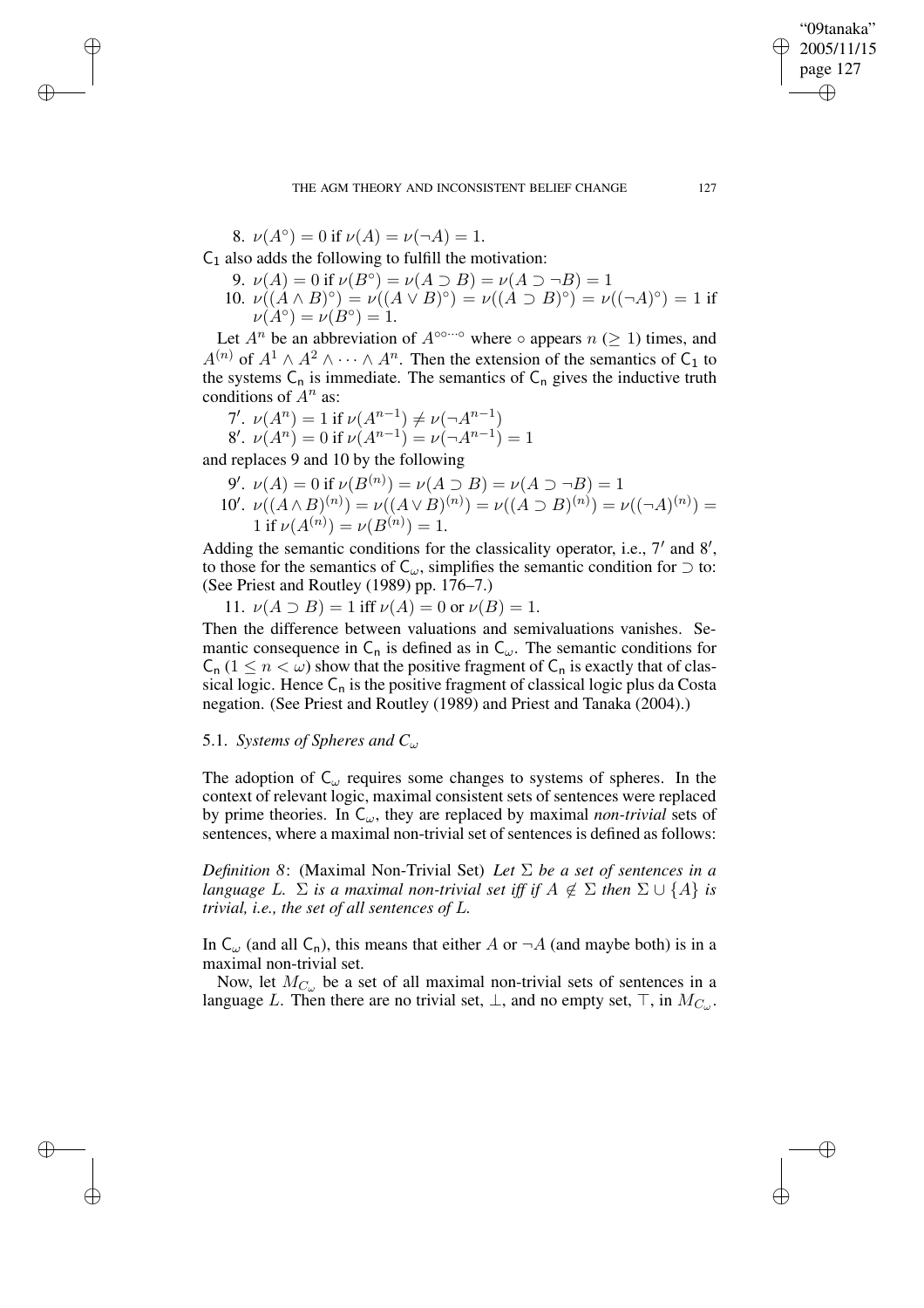✐

#### 128 KOJI TANAKA

However, while  $|A| \cup |\neg A| = M_{C_{\omega}}$ , as in the classical case, it may be the case that  $|A| \cap |\neg A| \neq \phi$ .

A system of spheres,  $\mathcal{S}_{C_{\omega}}$ , centred on |K|, is then a collection of subsets of  $M_{C_{\omega}}$ . Although  $S_{C_{\omega}}$  is different from  $S_{R}$ ,  $S_{C_{\omega}}$  satisfies (S1) – (S4)'.

## 5.1.1. *... and Expansion*

For expansion, the classical definition serves here. So an expansion function is defined as in Definition 3 ( $K_A^+ = t(|K| \cap |A|)$ .

*Theorem* 8: Let  $\mathcal{S}_{C_{\omega}}$  be any system of spheres in  $M_{C_{\omega}}$  centred on |K|. If *an expansion function* K<sup>+</sup> A *is defined as in Definition 3 then the postulates*  $(K^+2) - (K^+6)$  *are satisfied.* 

## 5.1.2. *... and Contraction*

For contraction, the definition in the relevant case can be used. That is, a contraction function is defined as in Definition 7 ( $K_A^- = t(|K| \cup C(\overline{A)}).$ Note that  $C(A)$  is not an elementary class in general. Thus  $|K| \cup C(A)$  is not an elementary class.

*Theorem* 9: Let  $\mathcal{S}_{C_{\omega}}$  be any system of spheres in  $M_{C_{\omega}}$  centred on |K|. If *a contraction function* K<sup>−</sup> A *is defined as in Definition 7 then the postulates (*K−*2) – (*K−*4) and (*K−*6) – (*K−*8) are satisfied.*

For  $(K<sup>-5</sup>)$ , whether or not it is satisfied is an open question at time of writing.

## 5.1.3. *... and Revision*

A revision function can also be defined as in the classical and relevant case. So it is defined as in Definition 5 ( $K_A^* = t(C(A)) = t(|K| \cap S(A))$ ). Although  $\perp \notin M_{C_{\omega}},$  we have

*Lemma* 3:  $K_A^* = K_A^+$  *if the underlying logic is*  $C_{\omega}$ *.* 

This is because, for any sentences A and B,  $|A| \cap |B| \neq \emptyset$ . In particular,  $|K| \cap |A| \neq \phi$ . So the smallest sphere intersecting  $|A|$  is  $|K|$ .

*Theorem 10: Let*  $\mathcal{S}_{C_\omega}$  *be any system of spheres in*  $M_{C_\omega}$  *centred on |K|. If a revision function*  $K_A^*$  *is defined as in Definition* 5 *then the postulates*  $(K^*2)$ *– (*K∗*4) and (*K∗*6) – (*K∗*8) are satisfied.*

 $\rightarrow$ 

 $\rightarrow$ 

✐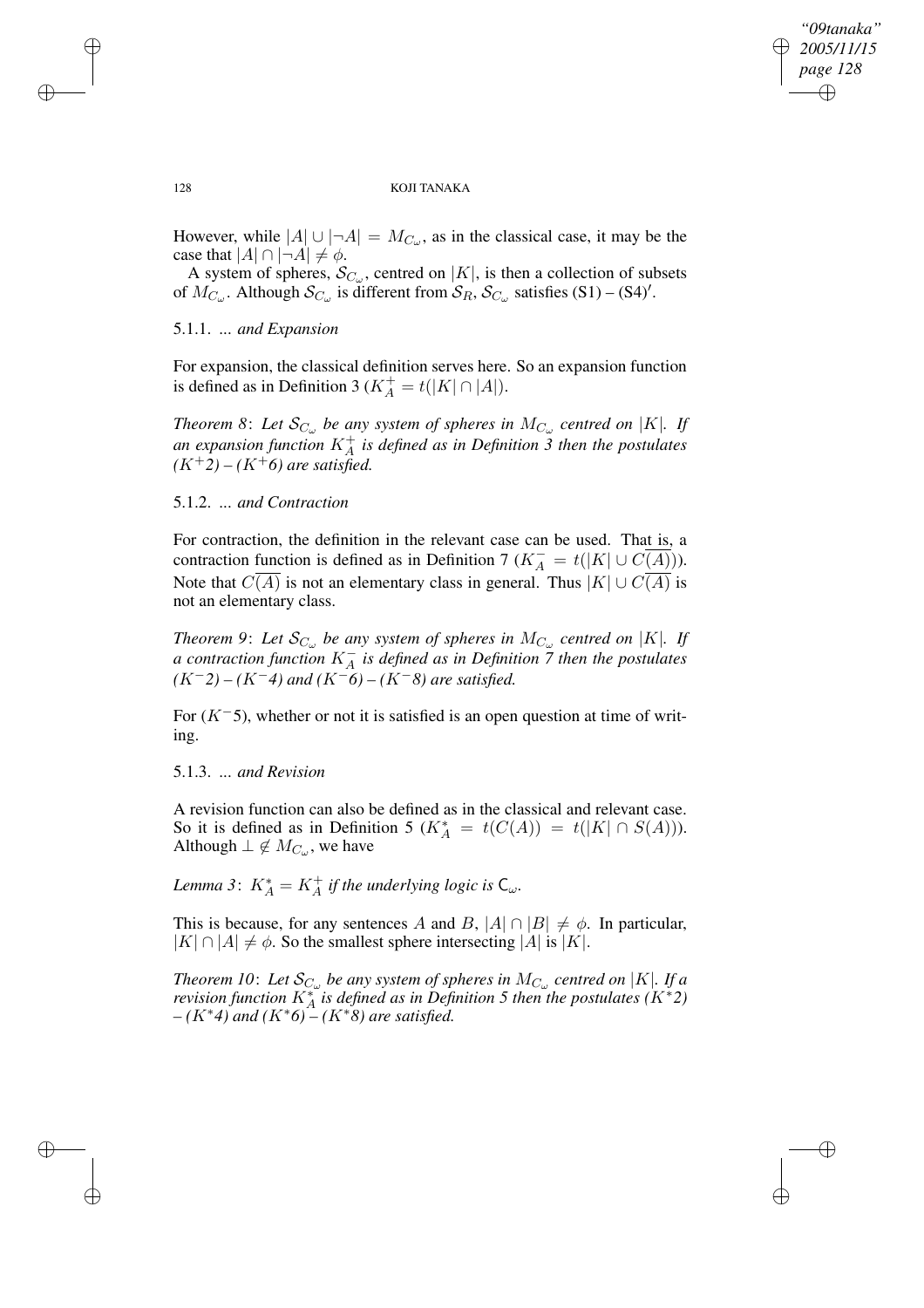*Theorem 11*: Let  $\mathcal{S}_{C_\omega}$  be any system of spheres in  $M_{C_\omega}$  centred on |K|. If a *revision function*  $K_A^*$  *is defined as in Definition* 5 *then the postulate*  $(K^*5)$ *is not satisfied.*

## 5.2. *Systems of Spheres and C*n

 $\rightarrow$ 

 $\rightarrow$ 

✐

✐

The sphere semantics based on  $C_n$  ( $1 \leq n \leq \omega$ ) seems to be a combination of that of  $C_{\omega}$  and that of classical logic. Let  $M_{C_n}$  be the set of all maximal non-trivial sets of sentences in a language L.  $M_{C_n}$  is somewhat different from all of  $M_L$ ,  $M_R$  and  $M_{C_{\omega}}$ . Firstly, unlike the case of  $M_R$ , the trivial set,  $\bot$ , and the empty set,  $\top$ , are not in  $M_{C_n}$ , i.e.,  $\bot \notin M_{C_n}$  and  $\top \notin M_{C_n}$ . Yet as in the case of  $M_{C_{\omega}}, |A| \cup |\neg A| = M_{C_n}$  and it may be the case that  $|A| \cap |\neg A| \neq \emptyset$ , though if A behaves consistently, then  $|A| \cap |\neg A|$  =  $\phi$ . Secondly, any sentence A divides  $M_{C_n}$  into two parts: one in which  $\nu(A^{\circ}) = 1$ , indicating the sets where A behaves consistently, and the other in which  $\nu(A^{\circ}) = 0$ , indicating the sets where A maybe inconsistent. The second part is in fact the complement of the first. We let  $|A^\circ|$  denote the first and  $\overline{|A^{\circ}|}$  (=  $M_{C_n} - |A^{\circ}|$ ) the second.

A system of spheres,  $S_{C_n}$ , centred on |K|, is a collection of subsets of  $M_{C_n}$ . Then  $\mathcal{S}_{C_n}$  satisfies the conditions  $(S1) - (S4)'$ . Despite the fact that  $M_{C_n}$  is divided into two parts for any A,  $S_{C_n}$  does not introduce any complexity with respect to the belief change functions, as we see below.

## 5.2.1. *... and Expansion*

For expansion, as in the cases of relevant logic and  $C_{\omega}$ , the function is defined as in the classical case. So an expansion function is defined as in Definition 3  $(K_A^+ = t(|K| \cap |A|)).$ 

*Theorem* 12: Let  $\mathcal{S}_{Cn}$  be any system of spheres in  $M_{C_n}$  centred on |K|. If an expansion function  $K_A^+$  is defined as in Definition 3 then the postulates  $(K^+2) - (K^+6)$  *are satisfied.* 

## 5.2.2. *... and Contraction*

A contraction function is defined as in the cases of relevant logic and  $C_{\omega}$ as well, i.e., Definition 7 ( $K_A^- = t(|K| \cup C(A))$ ). Note that in the case of  $\mathsf{C}_n$ ,  $\overline{|A|}$  is an elementary class. For  $\overline{|A|} = |\neg A \land A^\circ|$ . Hence  $C(\overline{A})$  is an elementary class. Thus  $|K| \cup C(\overline{A})$  is an elementary class.

*"09tanaka" 2005/11/15 page 129*

✐

✐

✐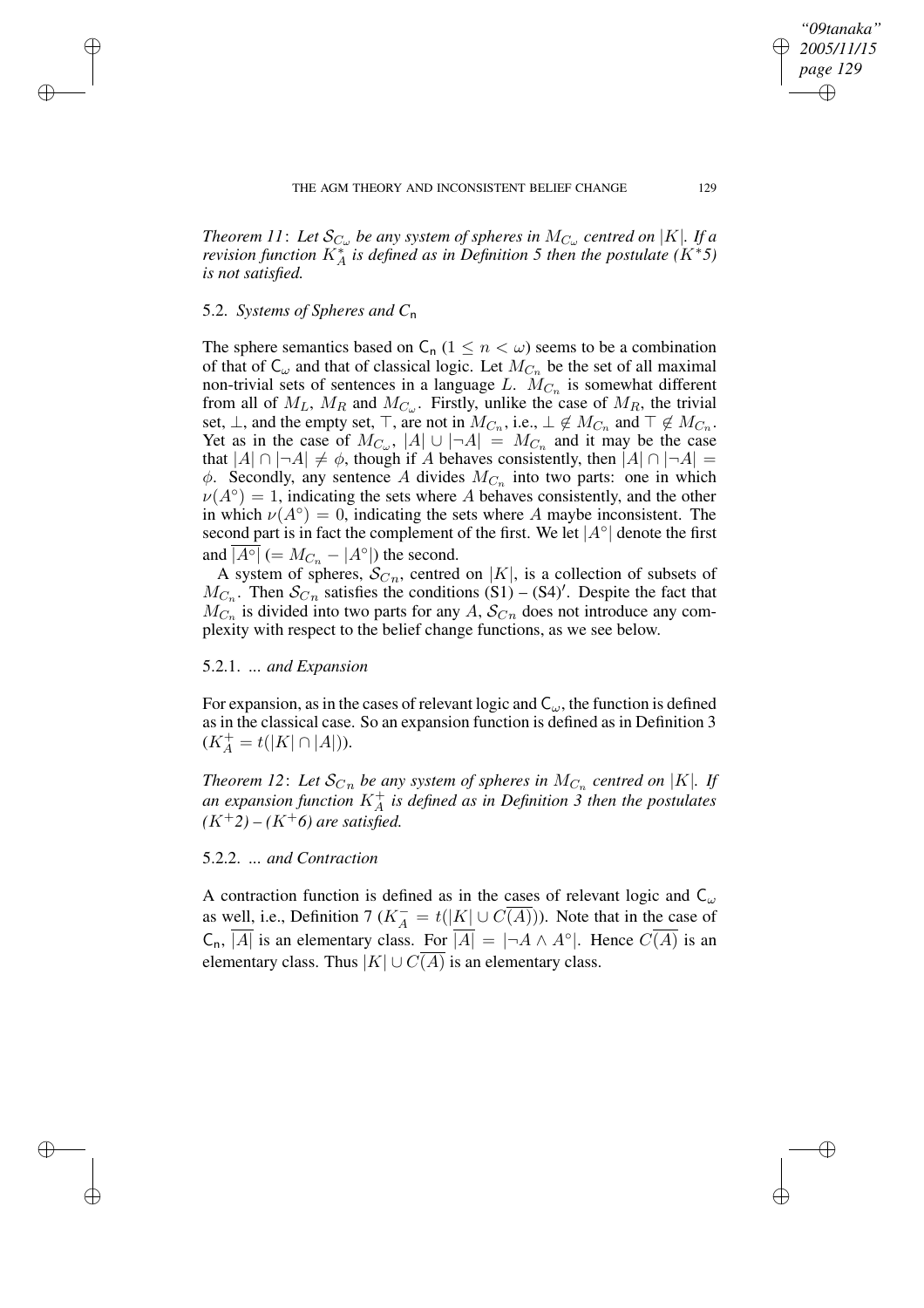✐

#### 130 KOJI TANAKA

*Theorem* 13: Let  $\mathcal{S}_{C_n}$  be any system of spheres in  $M_{C_n}$  centred on |K|. If *a contraction function* K<sup>−</sup> A *is defined as in Definition 7 then the postulates (*K−*2) – (*K−*8) are satisfied.*

Note that  $(K^-5)$  is shown to be satisfied. The fact that  $|K| \cup C(A)$  is an elementary class allows the classical proof to be applicable.

## 5.2.3. *... and Revision*

A revision function is defined as in Definition 5 ( $K_A^* = t(C(A)) = t(|K| \cap$  $S(A)$ )). Unlike the cases of relevant logic and  $C_{\omega}$ ,  $K_A^* \neq K_A^+$  in general if the underlying logic is  $C_n$ . For if  $|K| \subseteq |A^{\circ}|$  and  $|K| \subseteq |\neg A|$  then  $S(A) \neq |K|$ . Yet we have the following lemma:

*Lemma* 4: Let  $|K| \cap |\overline{A^{\circ}|} \neq \emptyset$ . Then  $K_A^* = K_A^+$  if the underlying logic is  $C_n$   $(1 \leq n \leq \omega)$ .

That is, if K allows A to be inconsistent, revision of K by A collapses into expansion.

*Theorem 14: Let*  $\mathcal{S}_{Cn}$  *be any system of spheres in*  $M_{C_n}$  centred on  $|K|$ *. If a revision function*  $K_A^*$  *is defined as in Definition* 5 *then the postulates*  $(K^*2)$ *– (*K∗*4) and (*K∗*6) – (*K∗*8) are satisfied.*

*Theorem 15*: Let  $\mathcal{S}_{Cn}$  be any system of spheres in  $M_{C_n}$  centred on  $|K|$ . If a *revision function*  $K_A^*$  *is defined as in Definition* 5 *then the postulate*  $(K^*5)$ *is not satisfied.*

## 6. *Non-Adjunctive Systems*

Non-adjunctive systems were perhaps the first formal systems that were developed for a paraconsistent purpose. The development of the systems was pioneered by Jask´ owski (1969) who introduced *discussive (discursive) logic* in an axiomatic form. The semantics of discussive logic was later investigated by da Costa and his co-workers. (For example, da Costa and Dubikajtis (1977). The development of the semantics started earlier than their paper however.) Non-adjunctive systems were further developed by a number of people such as Schotch and Jennings (1980), Rescher and Brandom (1980) and Rescher and Manor (1970).

The main idea of non-adjunctive systems, in particular of discussive logic, is as follows. A discourse may be advanced by a number of participants.

 $\rightarrow$ 

 $\rightarrow$ 

✐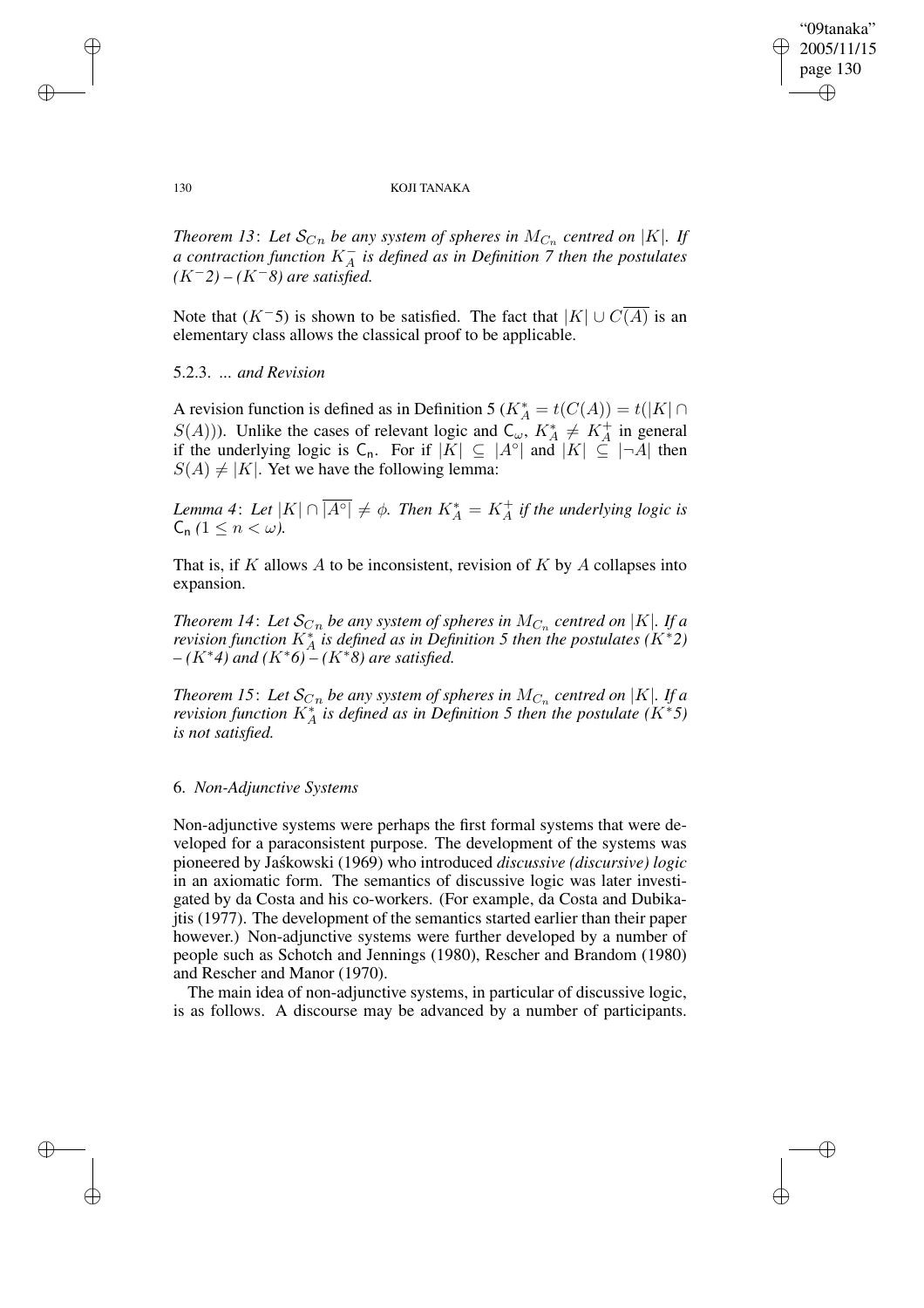$\rightarrow$ 

 $\rightarrow$ 

✐

✐

Each participant puts forward some information, beliefs or opinions that are assumed to be self-consistent. Conceivably, the opinions of one person may sometimes contradict that of others. So a discourse as a whole may be inconsistent. For what is true in a discourse is a sum of information put forward by participants.

In order to formalise this idea, imagine each participant's information set as the set of things true in a possible world of standard modal logic. An interpretation, I, is a Kripke interpretation of some modal logic, say S5, employing the usual truth conditions for  $\land$ ,  $\lor$  and  $\neg$ . Conditionals will be looked at later. Then I is a discussive model of sentence A iff A holds at some world. Hence, by appealing to S5, semantic consequence is defined as: (See Priest (2002).)

$$
\Sigma \models A \text{ iff } \Diamond \Sigma \models_{S5} \Diamond A \text{ where } \Diamond \Sigma \text{ is } \{ \Diamond A : A \in \Sigma \}.
$$

It is easy to check that  $A, \neg A \not\models B$ . For it may be the case that  $\Diamond A$  and  $\Diamond \neg A$ , but not  $\Diamond B$ , in an S5 interpretation. It should be noted, however, that  $A \land \neg A \models B$ . This means that a single contradictory premise yields an explosive inference in discussive logic, as in the case of standard modal logic. Hence adjunction has to fail, i.e.,  $A, B \not\models A \wedge B$ . For otherwise  $A, \neg A \models A \land \neg A \models B$ . Thus conjunction has non-standard behaviour which makes discussive logic paraconsistent.

This leaves us to discuss the conditional. Let  $\supset_{d}$  be a discussive implication. Then  $A \supseteq_{d} B$  is defined as  $\Diamond A \supseteq B$ . It is easy to check that discussive implication satisfies *modus ponens*:  $A, A \supseteq_{\mathsf{d}} B \models B$  (at least by appealing to S5 semantic consequence). For the definition of the discussive biconditional  $\equiv_d$ , it is natural to define  $A \equiv_d B$  as  $(A \supset_d B) \wedge (B \supset_d A)$ . Yet this definition gives that  $A \equiv_{d} \neg A \models B$ , as can easily be checked. Presumably to avoid the problem, Jaskowski chose to define  $A \equiv d \text{ } B$  as  $(A \supseteq_{\mathsf{d}} B) \wedge (B \supseteq_{\mathsf{d}} \lozenge A)$  (or  $(\lozenge A \supseteq B) \wedge (\lozenge B \supset \lozenge A)$ ).

## 6.1. *Systems of Spheres and Discussive Logic*

We now construct the systems of spheres that are based on discussive logic. In doing so, we appeal to the modal logic S5. Let  $M_D$  be the set of all S5 interpretations.  $|A|$  is defined to be the set of all interpretations I such that for *some* w in I,  $w \models A$ . Note that it may be the case that in an interpretation  $I, w \models A$  and  $w' \models \neg A$ . Hence it may be that  $|A| \cap |\neg A| \neq \emptyset$ . Yet  $\bot \notin M_D$ . For there is a sentence B such that  $w \not\models B$  for all w in I, for example, the negation of an S5 logical truth. Also  $\dot{\top} \notin M_D$  and  $|A| \cup |\neg A| = M_D$ , as every  $I \in M_D$  is an S5 interpretation.

A system of spheres,  $S_D$ , centred on |K|, is a collection of subsets of  $M_D$ . It satisfies the conditions  $(S1) - (S4)'$ .

*"09tanaka" 2005/11/15 page 131*

✐

✐

✐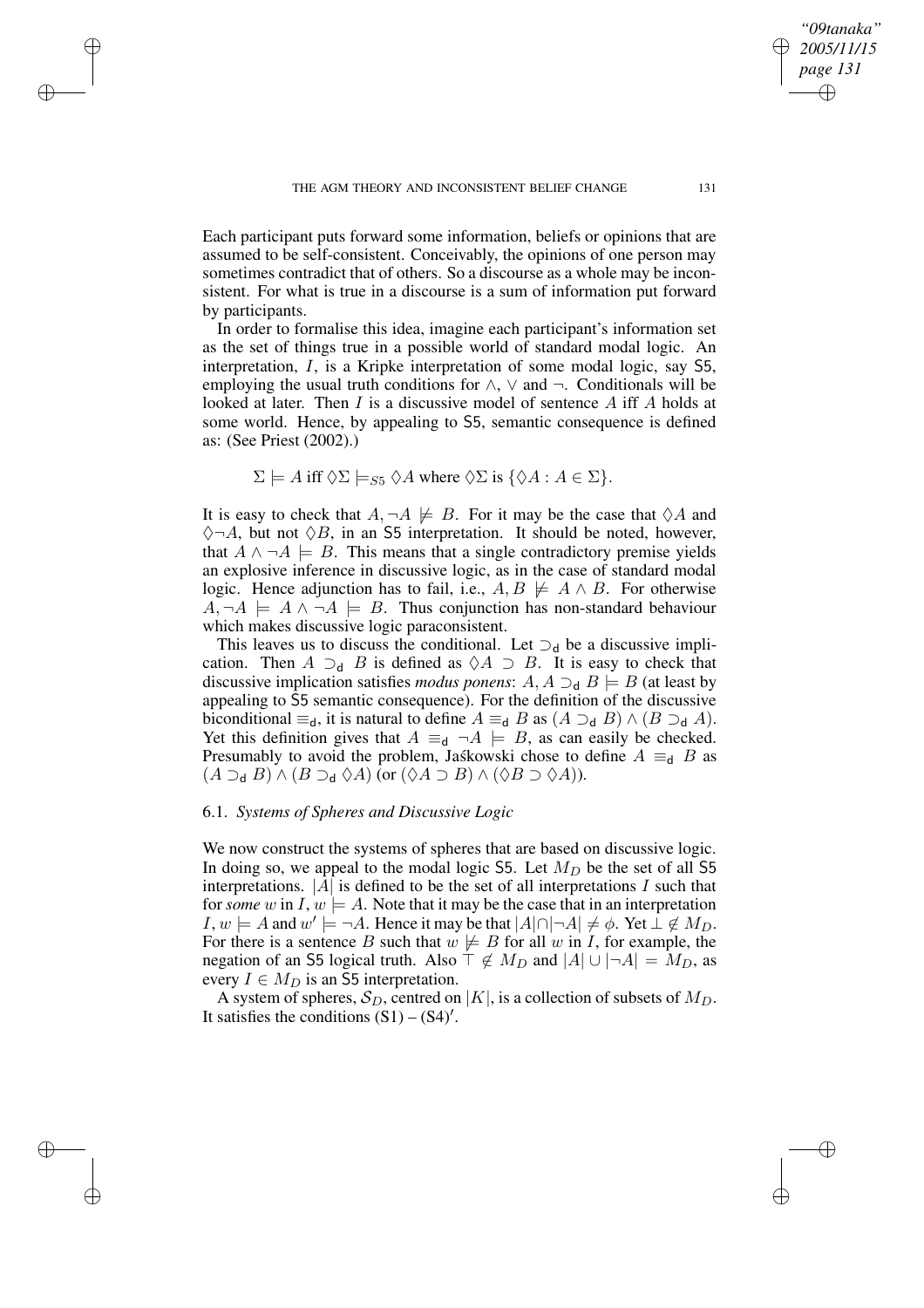"09tanaka" 2005/11/15 page 132 ✐ ✐

✐

✐

#### 132 KOJI TANAKA

## 6.1.1. *... and Expansion*

For expansion, the classical definition serves in the case of discussive logic. So an expansion function is defined as in Definition 3 ( $K_A^+ = t(|K| \cap |A|)$ ).

*Theorem* 16: Let  $S_D$  be any system of spheres in  $M_D$  centred on |K|. If *an expansion function* K<sup>+</sup> A *is defined as in Definition 3 then the postulates*  $(K^+2) - (K^+6)$  *are satisfied.* 

### 6.1.2. *... and Contraction*

Contraction is defined as in the cases of relevant logic,  $C_{\omega}$  and  $C_{n}$ . That is, a contraction function is defined as in Definition 7  $(K_A^- = t(|K| \cup C(A)))$ . Note that  $C(A)$  is not an elementary class in general. Thus,  $|K| \cup C(\overline{A})$  is not an elementary class. In fact,  $C(A)$  may not be an elementary class either, since (EC1) of Lemma 1 fails.

*Theorem* 17: Let  $S_D$  *be any system of spheres in*  $M_D$  *centred on*  $|K|$ *. If a contraction function* K<sup>−</sup> A *is defined as in Definition 7 then the postulates (*K−*2) – (*K−*4) and (*K−*6) – (*K−*8) are satisfied.*

For  $(K<sup>-5</sup>)$ , whether or not it is satisfied is an open question at time of writing.

## 6.1.3. *... and Revision*

A revision function is defined as in Definition 5 ( $K_A^* = t(C(A)) = t(|K| \cap$  $C(A)$ )). If the underlying logic is discussive logic, then  $K_A^* \neq K_A^+$ . For  $S(A) \neq |K|$  in general, since  $\perp \notin M_D$  and it is not the case that  $|A| \cap |B| \neq$  $\phi$  for any A and B.

*Theorem* 18: Let  $S_D$  *be any system of spheres in*  $M_D$  *centred on* |K|*. If a revision function*  $K_A^*$  *is defined as in Definition* 5 *then the postulates*  $(K^*2)$ *– (*K∗*4) and (*K∗*6) are satisfied.*

*Theorem* 19: Let  $S_D$  be any system of spheres in  $M_D$  centred on |K|. If a *revision function*  $K_A^*$  *is defined as in Definition* 5 *then the postulates*  $(K^*5)$ *and (*K∗*7) are not satisfied.*

The non-standard behaviour of conjunction in discussive logic seems to affect those revision postulates which involve conjunction, though it does not affect contraction postulates. For  $(K^*8)$  too, the classical proof does not

 $\rightarrow$ 

 $\rightarrow$ 

✐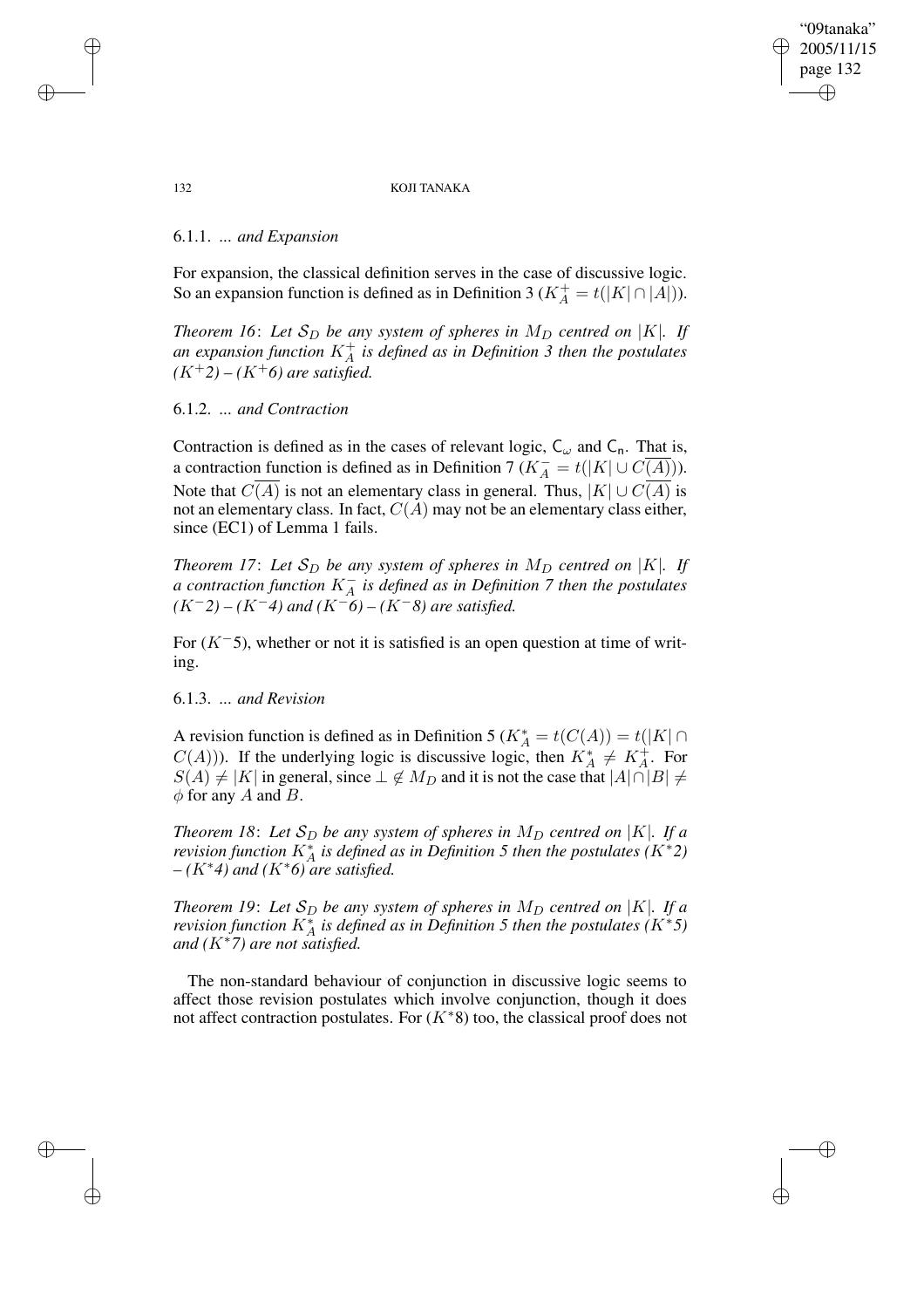hold. However, whether or not it is satisfied is an open question at time of writing.

## 7. *Some Implications*

 $\rightarrow$ 

 $\rightarrow$ 

✐

✐

We saw in the previous sections four types of systems of spheres, each of which is based on classical logic, relevant logics, positive-plus logics and non-adjunctive logic.<sup>11</sup> In general, two AGM postulates seem to require some attention in the context of paraconsistent logics. The first is  $(K<sup>-5</sup>)$ the so called *recovery postulate*. Most paraconsistent sphere systems do not validate nor invalidate the postulate. As has been argued by many, including Gärdenfors (1988) himself, the recovery postulate is problematic and open to many criticisms, as many intuitive contraction operations do not validate it. For example, suppose that  $A \wedge B$  is in a belief set. Then if A is contracted from the belief set,  $A \wedge B$  may go with it. So when A is added again, B is not recovered. The information  $B$  is lost during the process. This example indicates that the question about the recovery postulate is not specific to the context of paraconsistent logics.<sup>12</sup>

Secondly, paraconsistent sphere systems do not satisfy  $(K^*5)$ . Classically, the main objective of introducing this postulate is to maintain that  $K_{\neg A}^*$  is consistent, unless A is a logical truth in which case  $K_{\neg A}^*$  becomes inconsistent. For the negation of a logical truth is always false classically. And when a belief set, e.g.,  $K_{\neg A}^*$ , is inconsistent, it becomes trivial. According to paraconsistent approaches, however, beliefs may be non-trivial even if they are inconsistent. Since beliefs should not be trivial simply because they are inconsistent, as was argued at the beginning of the paper, the classical motivation for  $(K^*5)$  goes astray. In order to accommodate inconsistent beliefs sensibly, therefore,  $(K^*5)$  is not adequate as part of the logical framework of belief change.

By and large, however, the accommodation of inconsistent beliefs does not require a wholesale rejection of the AGM theory. All we need to reject, as far as the AGM postulates go, is  $(K^*5)$  which is problematic in the presence of inconsistent beliefs. Although the AGM theory as a whole is motivated by the consistency criterion,  $(K^*5)$  is therefore independent of other AGM

"09tanaka" 2005/11/15 page 133

✐

✐

✐

 $11$  The main aim of this paper is to examine the adequacy of the AGM theory in the presence of inconsistent beliefs. For this reason, I leave aside for now the important question of which paraconsistent logic is best suited to model inconsistent belief change.

 $12$  For a discussion of recovery postulate in classical context, see for example Makinson (1987).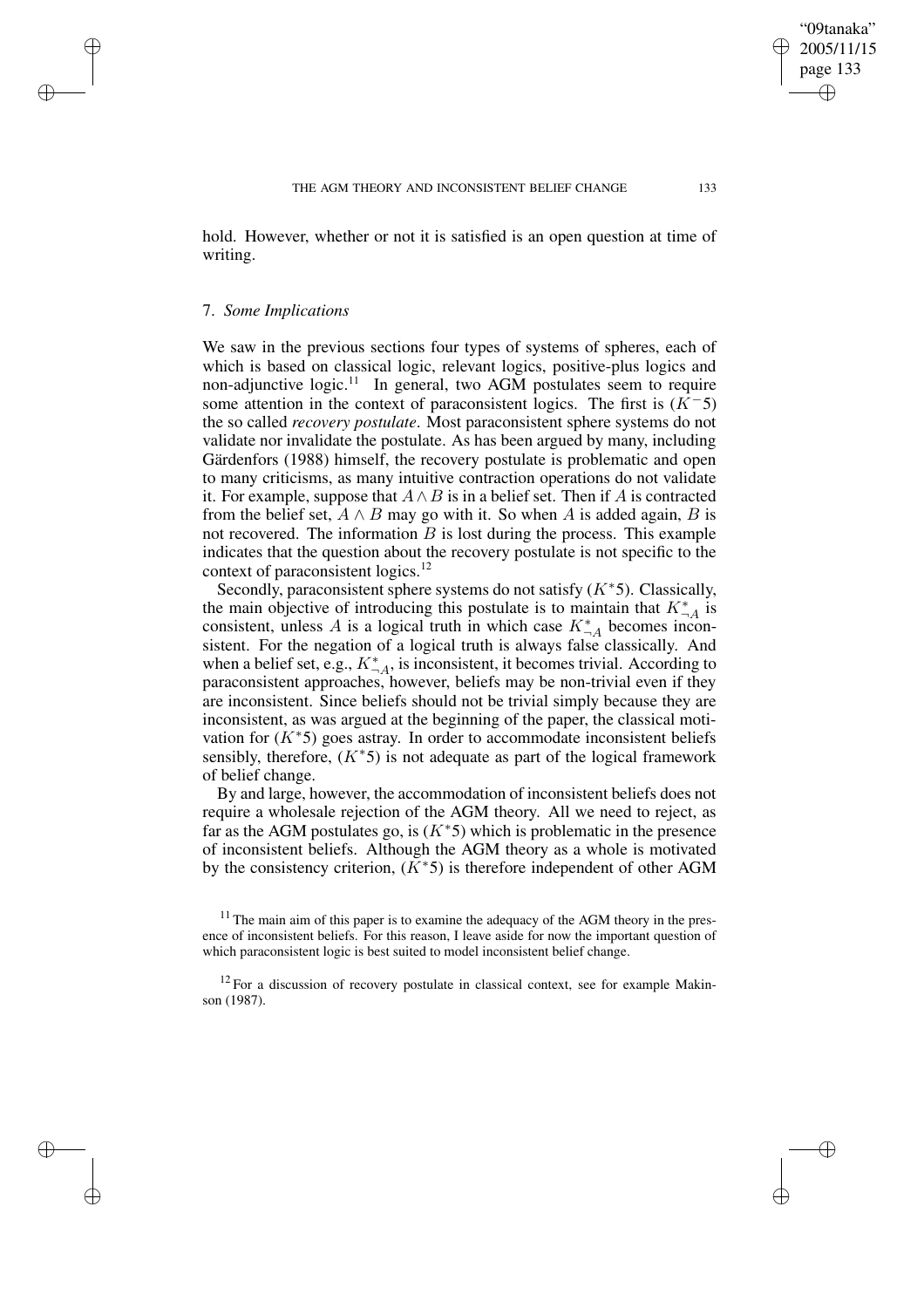"09tanaka" 2005/11/15 page 134 ✐ ✐

✐

✐

#### 134 KOJI TANAKA

postulates. This seems to indicate that the AGM theory is not totally an inadequate theory of belief change in handling inconsistent beliefs in a sensible fashion.

Now putting aside the AGM postulates, one interesting result of our investigation is that revision collapses into expansion. This does not mean, however, that the revision operation cannot be defined in dealing with inconsistent beliefs. Indeed, it is more intuitive to think that expansion and contraction are primitive and revision is a derived operation.<sup>13</sup> There are several ways to define revision in terms of expansion and contraction. The 'standard' definition is the *Levi Identity*:  $K_A^* = (K_{\Box A}^-)_A^+$ . If we define revision in this way, some AGM postulates no longer hold in the contexts of paraconsistent logics.<sup>14</sup> However, since inconsistent beliefs can be accommodated sensibly in the context of paraconsistent logics, revision can be, so it seems, defined alternatively by the *Reverse Levi Identity*:  $K_A^* = (K_A^+)^{-1}$  $^{-}_{\neg A}$ or by the *Consolidated Expansion*:  $K_A^* = (K_A^+)^-$  where I is an inconsistency. <sup>15</sup> However, I leave a discussion of the issue of defining revision in terms of expansion and contraction for another occasion.<sup>16</sup>

One consequence of our result, that revision collapses into expansion, is that our framework of belief change in general satisfies the *Ramsey Test* which can be formalised as: (RM)  $\overrightarrow{A} > \overrightarrow{B} \in K$  iff  $B \in K_A^*$ , where  $\overrightarrow{A} > B$ is a conditional statement.<sup>17</sup> For revision is *ipso facto* expansion and hence (RM) is tantamount to our assumption that a belief set is closed under logical consequence, or closed under provable entailments in the case of relevant logics. In fact, it was (RM) that was the motive behind the idea that revision needs not be distinguished from expansion.

This consequence, however, goes against the argument of Fuhrmann (1991) that (RM) should be rejected, even though the choice of underlying logic is largely in agreement with our approach in this paper. Whether a revision operation should satisfy (RM) or not, a framework of belief change based on a paraconsistent logic needs not reject (RM), as we have seen above. The issue

<sup>16</sup> See Hansson (1992) for a discussion on reversing the Levi Identity.

✐

✐

✐

 $13$  Gärdenfors (1988) introduces revision before contraction. It is not clear what the reason behind it is, in particular whether or not he thinks that revision is a derived operation.

<sup>&</sup>lt;sup>14</sup> Proof in the context of relevant logics is included in the Appendix.

<sup>&</sup>lt;sup>15</sup> Thanks are due to Krister Segerberg for bringing my attention to the latter.

<sup>&</sup>lt;sup>17</sup> See for example Gärdenfors (1988) p. 148.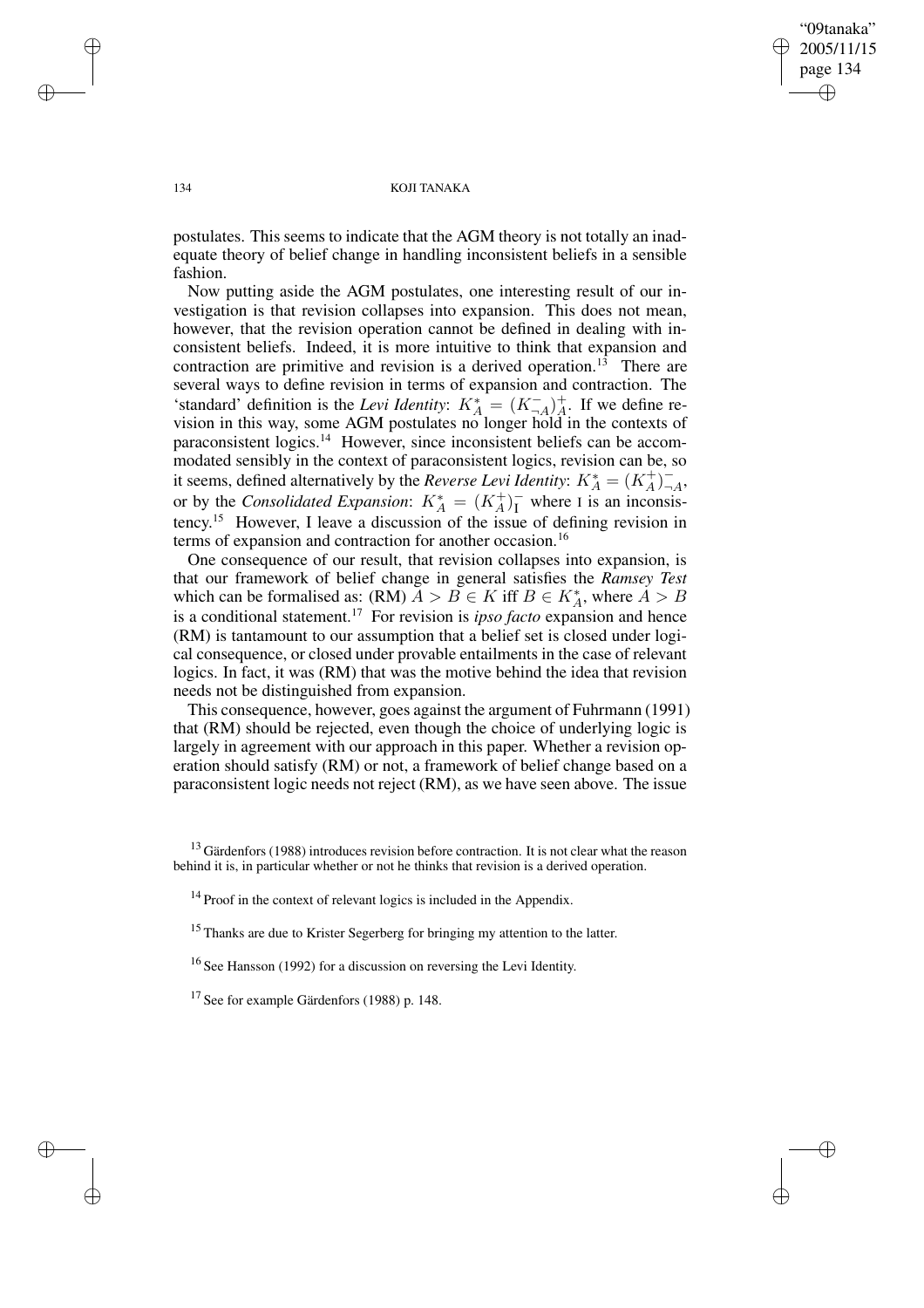seems to be a matter of further investigation into the definition of revision, just as in the context of classical logic.<sup>18</sup>

### *Appendix*

✐

✐

✐

✐

This section contains proofs for the theorems and lemmas that appear in the paper. To make proofs self-contained, lemmas that are used to prove the theorems are also included below. In proving the theorems and lemmas, it is useful to note the completeness theorem which holds in all of the logics that we saw above:

*Completeness Theorem: Let* Σ *be a collection of sentences. Then for every sentence* A, if  $\Sigma \not\vdash A$  *then* for *some*  $m \in M_X$ ,  $m \models \Sigma$  *and*  $m \not\models A$ , *where*  $M_X$  is either  $M_L$ ,  $M_R$ ,  $M_{C_\omega}$ ,  $M_{C_n}$  or  $M_D$ .

*Grove's Systems of Spheres*

*Lemma* 1: *For any elementary classes*  $S_1$  *and*  $S_2$ *,* 

*(EC1)*  $S_1 \cap S_2$  *is an elementary class. (EC2)*  $S_1 \cup S_2$  *is an elementary class.* 

*Proof.*

- (EC1) Since  $S_1$  and  $S_2$  are elementary classes, there are sentences A and B such that  $S_1 = |A|$  and  $S_2 = |B|$ . So for any  $m \in S_1 \cap S_2$ ,  $m \models A \land B$ . Hence  $m \in |A \land B|$ . Conversely, for any  $m \in |A \land B|$ ,  $m \models A \land B$ . So  $m \in |A| \cap |B|$ . Hence  $m \in S_1 \cap S_2$ .
- (EC2) For any  $m \in S_1 \cup S_2 = |A| \cup |B|$ ,  $m \models A$  or  $m \models B$ . In either case  $m \models A \lor B$ . Hence  $m \in |A \lor B|$ . Conversely, for any  $m \in |A \lor B|$ ,  $m \models A \lor B$ . So  $m \models A$  or  $m \models B$ . Hence  $m \in |A| \cup |B|$ , and so  $m \in S_1 \cup S_2$ .

*Lemma 5*: *The function* t *has the following properties:*

- (*t1*)  $t(|K|) = K$  *for all belief sets* K. (*t2*)  $S = |t(S)|$  *for*  $S \subseteq M_X$  *if S is an elementary class.*
- *(t3)*  $t(S)$  *is non-trivial if* S *is nonempty, for*  $S \subseteq M_X$ .
- $\overline{f}(t)$  *If*  $S \subseteq S'$  then  $t(S') \subseteq t(S)$ , for  $S, S' \subseteq M_X$ .

<sup>18</sup> For a discussion of (RM) in the context of classical logic, see Gärdenfors (1988).

*"09tanaka" 2005/11/15 page 135*

✐

✐

✐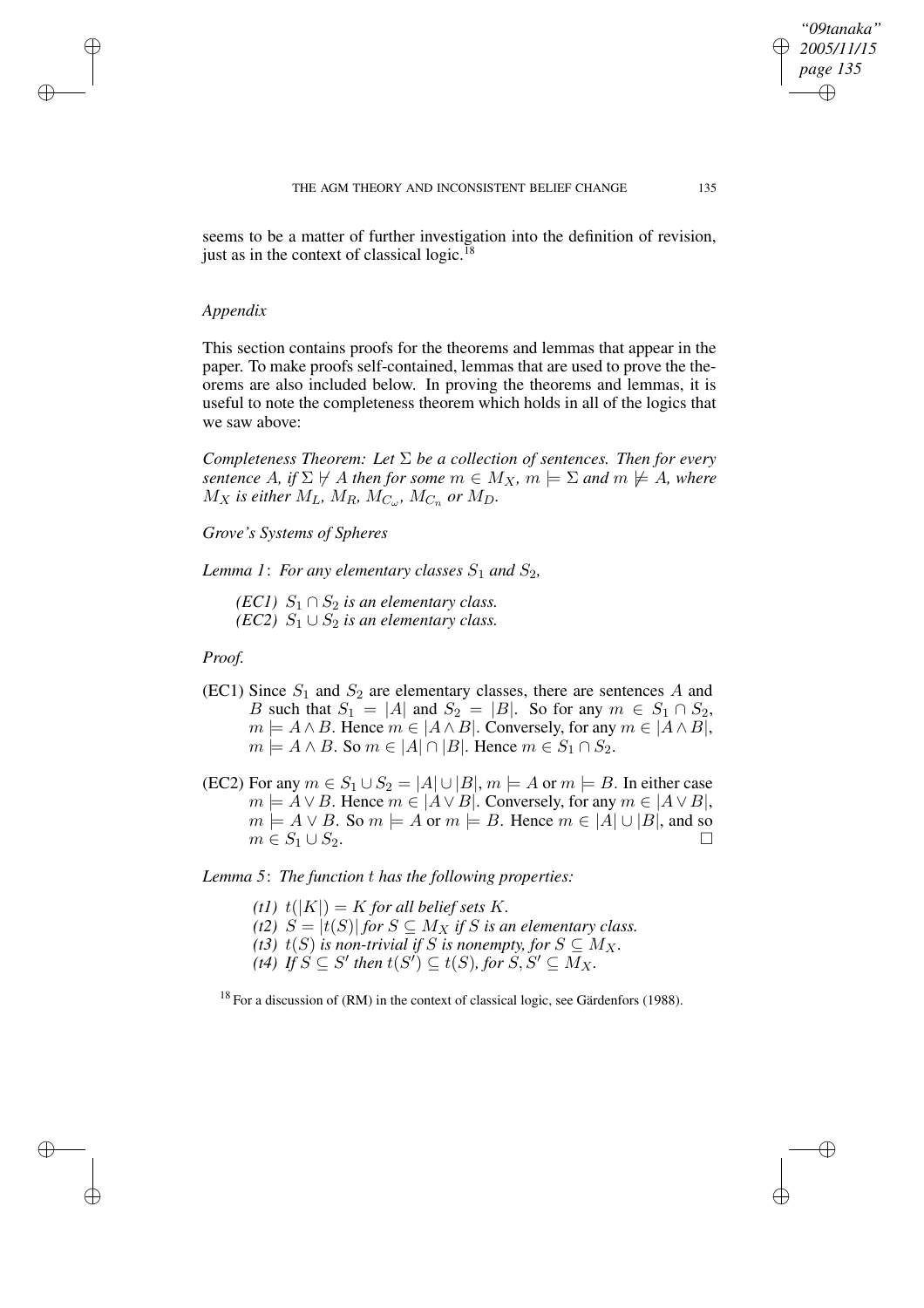*"09tanaka" 2005/11/15 page 136* ✐ ✐

✐

✐

#### 136 KOJI TANAKA

$$
(t5) \ t(S) \cap t(S') = t(S \cup S') \text{ for } S, S' \subseteq M_X.
$$
  

$$
(M_X \text{ is either } M_L, M_R, M_{C_{\omega}}, M_{C_n} \text{ or } M_D.)
$$

*Proof.*

(t1) Take any  $A \in t(|K|)$ . Then  $A \in t(|K|)$  iff for all  $m \in |K|, m \models A$ iff for all m such that  $m \models K$ ,  $m \models A$ . If  $A \in K$  then it is clear that for all m such that  $m \models K$ ,  $m \models A$ . If  $A \notin K$ , then by the completeness theorem, for some  $m, m \models K$ and  $m \not\models A$ . Hence  $A \in t([K])$  iff  $A \in K$ .

(t2) By the definition of elementary class,  $S = |A|$  for some sentence A. Then

 $m \in |t(|A|)|$  iff  $m \models t(|A|)$ iff  $m \models A$ iff  $m \in |A|$ . Hence  $|A| = |t(|A|)|$ , and so  $S = |t(S)|$ .

- (t3) If  $t(S)$  is trivial for  $S \subseteq M_X$ , then S is empty.
- (t4) Suppose  $S \subseteq S'$ . Take any  $A \in t(S')$ . Then for all  $m \in S'$ ,  $m \models A$ . Since  $S \subseteq S'$ , for all  $n \in S$ ,  $n \models A$ . Hence  $A \in t(S)$ .
- (t5) By general set theory  $\bigcap S \cap \bigcap S' = \bigcap (S \cup S')$ . Since  $t(S)$  is defined as  $\bigcap S, t(S) \cap t(S') = t(S \cup S')$ ).  $\qquad \qquad \Box$

*Theorem 1: Let S be any system of spheres in*  $M_L$  *centred on*  $|K|$ *. If an ex*pansion function  $K^+_A$  is defined as in Definition 3 then the postulates  $(K^+2)$  $-(K^+6)$  *are satisfied.* 

*Proof.*

✐

✐

- $(K^+2)$  For all  $m \in |K| \cap |A|$ ,  $m \models A$ . So  $A \in t(|K| \cap |A|)$ . Hence by Definition 3,  $A \in K_A^+$ .
- $(K^+3)$   $|K| \cap |\alpha| \subseteq |K|$ iff  $t(|K|) \subseteq t(|K| \cap |A|)$  by (t4) iff  $K \subseteq K_A^+$  by Definition 3 and (t1)

✐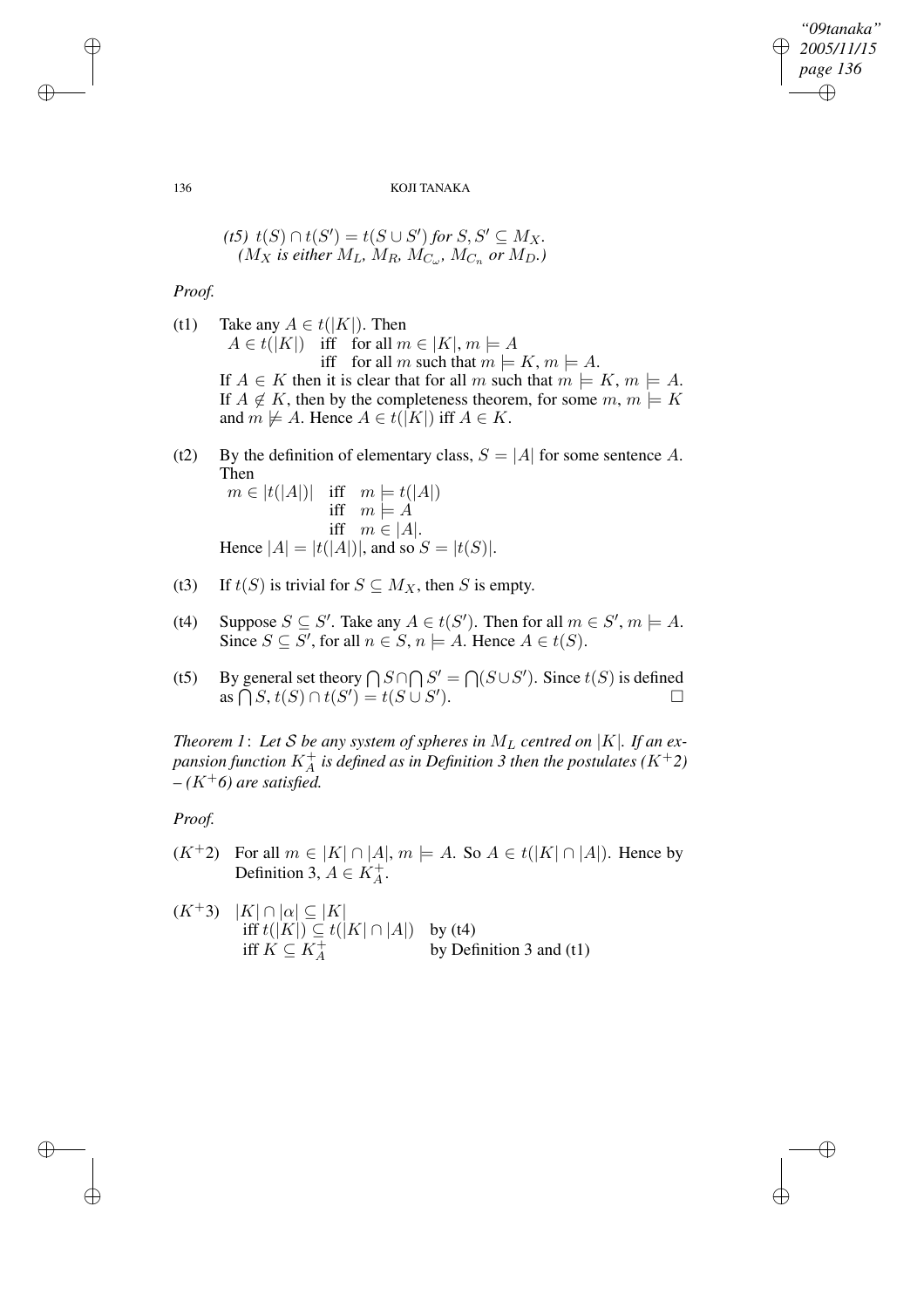$(K^+4)$  Suppose  $A \in K$ . Then for all  $m \in |K|$ ,  $m \models A$ . Hence  $|K| \cap$  $|A| = |K|$ . So  $t(|K| \cap |A|) = t(|K|)$ . Hence by Definition 3 and (t1),  $K_A^+ = K$ .

$$
(K^+5) \quad \text{Suppose } K \subseteq H. \text{ Then}
$$
  
\n|H| ⊆ |K| iff |H| ∩ |A| ⊆ |K| ∩ |A|  
\niff t(|K| ∩ |A|) ⊆ t(|H| ∩ |a|) by (t4)  
\niff K<sup>+</sup><sub>A</sub> ⊆ H<sup>+</sup><sub>A</sub> by Definition 3.

 $(K^+6)$  Suppose there is a function  $K^{\sharp}$  $_A^{\sharp}$  for some belief set K and sentence A satisfying  $(K^+2) - (K^+5)$  and  $K \subseteq K_A^{\sharp} \subseteq K_A^+$ . By  $(K^+5)$ ,  $K_A^+\subseteq(K_A^\sharp$  $(A_A^{\sharp})_A^{\dagger} \subseteq (K_A^+)_A^{\dagger}$ . But by  $(K^+2)$ ,  $A \in K_A^{\sharp}$  $A^{\sharp}$ . So by  $(K^{\pm}4)$ ,  $K_A^{\dagger} \subseteq K_A^{\dagger}$ . Hence  $K_A^{\dagger} = K_A^+$ . Hence  $K_A^+$  is the smallest belief set that satisfies  $(K^+2) - (K^+5)$ .

*Lemma* 6: *If*  $|A| \subseteq |B|$  *for any sentences* A *and* B *then*  $S(B) \subseteq S(A)$ *.* 

*Proof.* Suppose  $|A| \subseteq |B|$ . Then any sphere intersecting  $|A|$  also intersects |B|. Hence  $S(B) \subseteq S(A)$ .

*Theorem* 2: Let *S* be any system of spheres in  $M_L$  centred on  $|K|$ . If a *contraction function* K<sup>−</sup> A *is defined as in Definition 4 then the postulates (*K−*2) – (*K−*8) are satisfied.*

*Proof.*

✐

✐

✐

✐

- $(K^-2)$   $|K|$  ⊆  $|K|$  ∪  $C(\neg A)$ iff  $t(|K| \cup C(\neg A)) \subseteq t(|K|)$  by (t4) iff  $K_A^{\perp} \subseteq K$  by Definition 4 and (t1)
- $(K^-3)$  Suppose  $A \notin K$ . By the completeness theorem, for some  $m \in$  $M_L$ ,  $m \models K$  and  $m \not\models A$ . So  $m \models \neg A$ . Hence  $|K| \cap |\neg A| \neq \phi$ . So by (S2),  $|K|$  is the smallest sphere intersecting  $|\neg A|$ . Hence  $|K| \cup C(\neg A) = |K|$ . Hence  $|K_A^-| = |K| \cup C(\neg A) = |K|$ . Then  $t(|K_A^-|) = t(|K|)$ . Hence by (t1) and Definition 4,  $K_A^- = K$ .
- $(K<sup>-4</sup>)$  Suppose  $\nvdash A$ . Then, since there is at least one sphere intersecting  $|\neg A|$  (viz.,  $M_L$  itself), by (S4) there is a smallest such sphere. So  $C(\neg A) \neq \emptyset$ . Hence  $A \notin t(|K| \cup C(\neg A))$ , i.e.  $A \notin K_A^{-1}$ .

"09tanaka" 2005/11/15 page 137

✐

✐

✐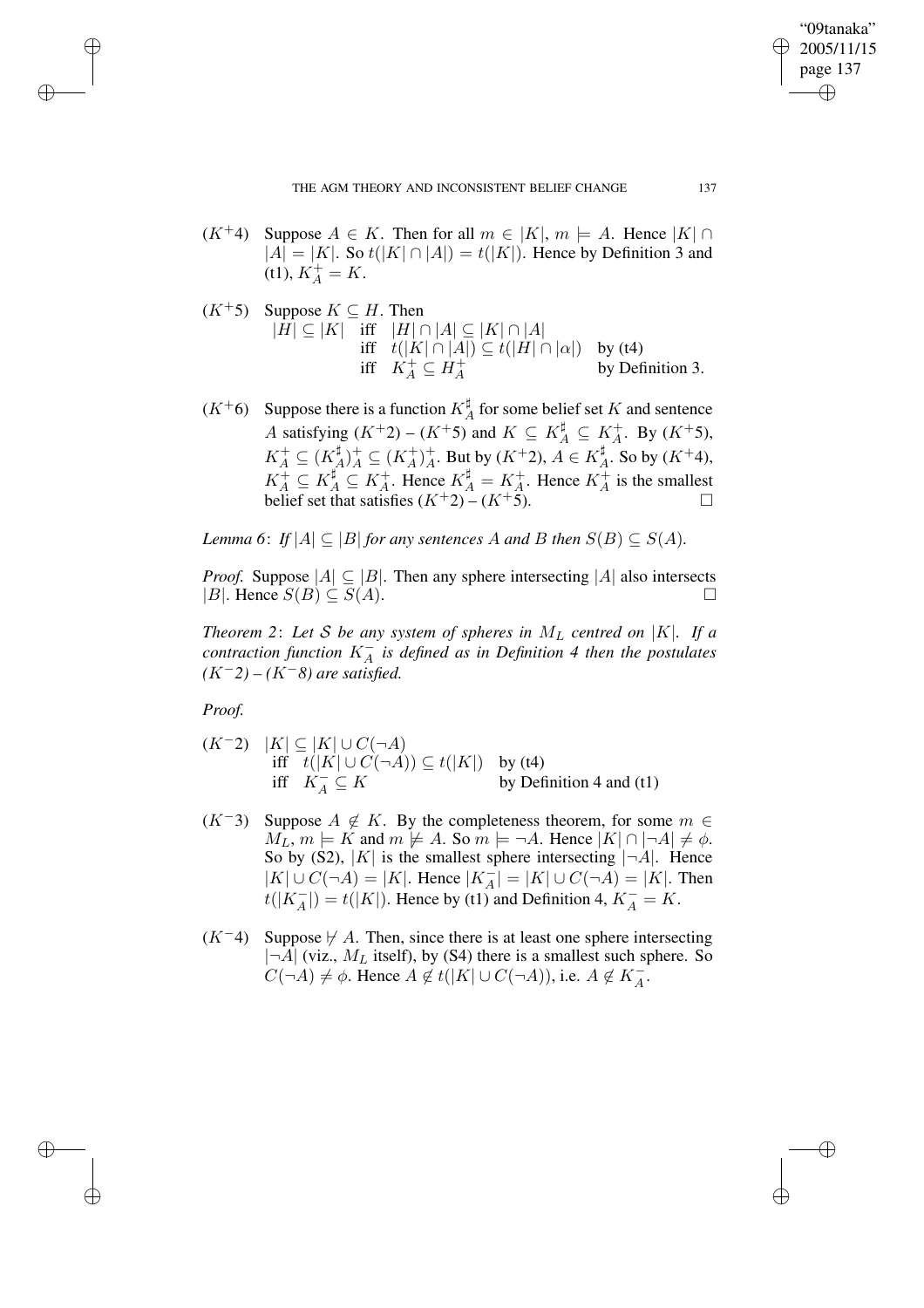✐

138 KOJI TANAKA

$$
(K^{-}5) \quad \text{Suppose } A \in K. \text{ Then } |K| \cap |A| = |K|. \text{ Now}
$$
\n
$$
(K_A^-)_A^+ = t(|K_A^-| \cap |A|)
$$
\n
$$
= t(|t(|K| \cup C(\neg A))| \cap |A|) \qquad \text{by Definition 4}
$$
\n
$$
= t(|K| \cup C(\neg A)) \cap |A|) \qquad \text{by (EC2) and (t2)}
$$
\n
$$
= t(|K| \cap |A|) \cup (C(\neg A) \cap |A|)
$$
\n
$$
\text{But } C(\neg A) \cap |A| = \phi. \text{ Hence } (K_A^-)_A^+ = t(|K| \cap |A|) = t(|K|).
$$
\n
$$
\text{Hence } K = (K_A^-)_A^+.
$$

- $(K^-6)$  If  $\vdash A \leftrightarrow B$  then  $\vdash \neg A \leftrightarrow \neg B$ . So for all m in  $M_L$ ,  $m \models \neg A$  iff  $m \models \neg B$ . So  $C(\neg A) = C(\neg B)$ , and so  $K_A^- = K_B^-$ .
- $(K^-7)$  Since  $\vdash \neg A \rightarrow \neg A \lor \neg B$ ,  $\lvert \neg A \rvert \subseteq \lvert \neg A \lor \neg B \rvert$ . Hence by Lemma 6,  $S(\neg A \vee \neg B) \subseteq S(\neg A)$  iff  $|\neg A| \cap S(\neg A \vee \neg B) \subseteq S(\neg A) \cap |\neg A|$ . Similarly,  $\vdash \neg B \rightarrow \neg A \lor \neg B$ . So  $|\neg B| \cap S(\neg A \lor \neg B) \subseteq S(\neg B) \cap$  $|\neg B|$ . Hence  $(|\neg A| \cap S(\neg A \vee \neg B)) \cup (|\neg B| \cap S(\neg A \vee \neg B))$  $\subseteq (S(\neg A) \cap |\neg A|) \cup (S(\neg B) \cap |\neg B|)$ iff  $(|\neg A| \cup |\neg B|) \cap S(\neg A \vee \neg B)$  $\subseteq (S(\neg A) \cap |\neg A|) \cup (S(\neg B) \cap |\neg B|)$ iff  $C(\neg(A \land B)) \subseteq C(\neg A) \cup C(\neg B)$ .

Now take any  $D \in K_A^- \cap K_B^-$ . Then by (t5),  $t(|K| \cup C(\neg A)) \cap$  $t(|K| \cup C(\neg B)) = t((|K| \cup C(\neg A)) \cup (|K| \cup C(\neg B))).$  So  $m = D$  for any  $m \in (|\mathbf{K}| \cup C(\neg \mathbf{A})) \cup (|\mathbf{K}| \cup C(\neg \mathbf{B})) = |K| \cup$  $C(\neg A) \cup C(\neg B)$ . Since  $C(\neg (A \land B)) \subseteq C(\neg A) \cup C(\neg B)$ , for any  $n \in |K| \cup C(\neg(A \land B)), n \in |K| \cup C(\neg A) \cup C(\neg B)$ . So  $n \models D$ . Hence  $D \in t(|K| \cup C(\neg(A \land B)))$ , i.e.  $D \in K_{A \land B}^{-}$ . Hence  $K_A^- \cap K_B^- \subseteq K_{A \wedge B}^-$ .

 $(K^{-}8)$  Suppose  $A \notin K_{A \wedge B}^{-}$ . There are three cases.

i) 
$$
|K| \cap |A| \cap |B| \neq \phi
$$
 but  $|K| \nsubseteq |A|$  and  $|K| \nsubseteq |B|$ .  
\n $K \not\models A$ . Then  $S(\neg A) = |K| = S(\neg(A \land B))$ . So  
\n $K_A^- = t(|K| \cup (|K| \cap |\neg A|))$   
\n $= t(|K|)$   
\n $= K$  by (t1).  
\n $K_{A \land B}^- = t(|K| \cup (|K| \cap |\neg(A \land B)|))$   
\n $= K$  by (t1).

✐

✐

✐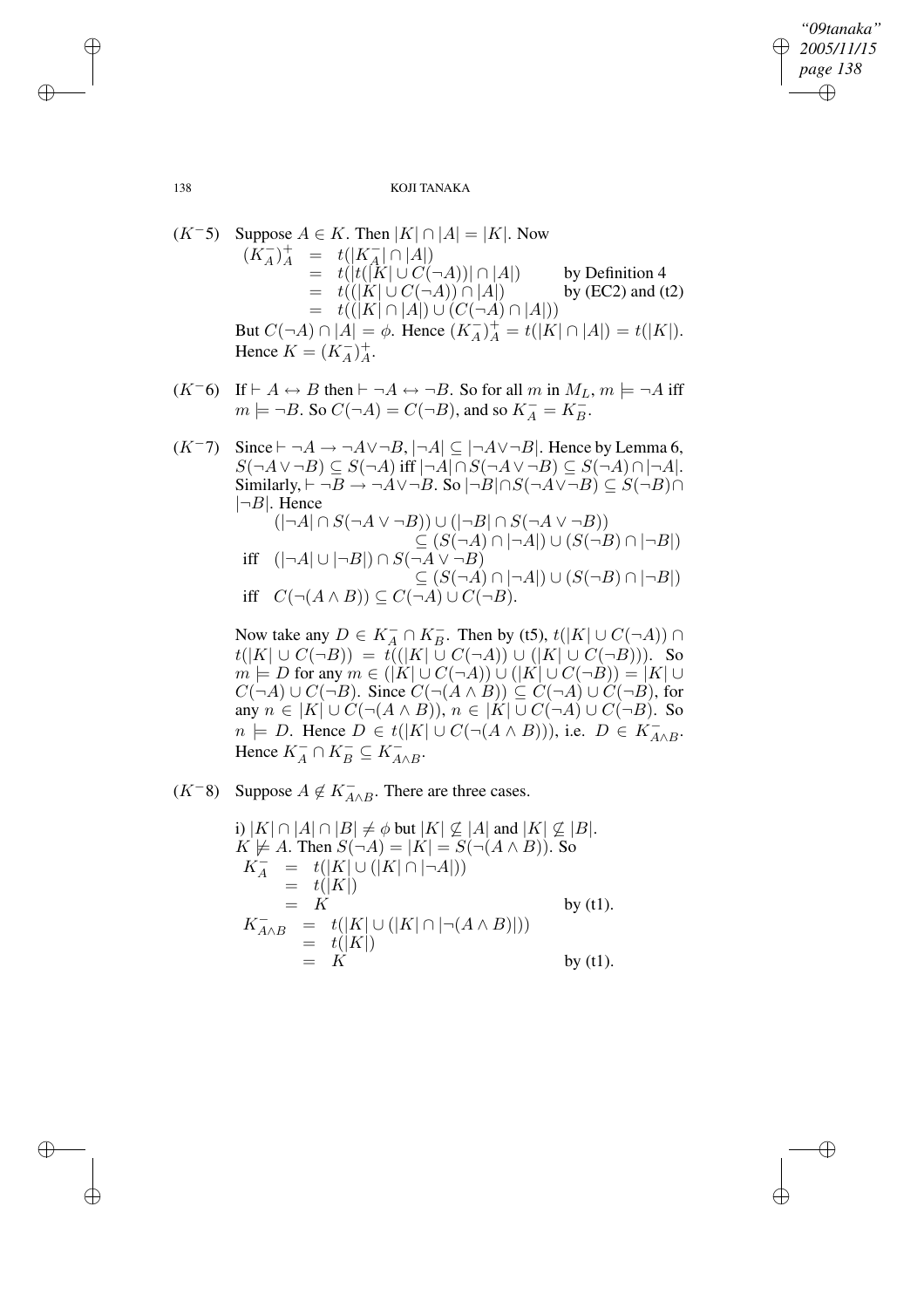THE AGM THEORY AND INCONSISTENT BELIEF CHANGE 139

Hence  $K_{A\wedge B}^- = K_A^-$ , and so  $K_{A\wedge B}^- \subseteq K_A^-$ .

ii)  $|K| \cap |A| \cap |B| \neq \emptyset$  and  $|K| \subseteq |A|$  but  $|K| \not\subseteq |B|$ .  $K \models A$  and  $K \not\models B$ . Then  $S(\neg(A \land B)) = |K|$ . So  $K_{A \land B} = K$ as in i). Since  $K \models A, A \in K^-_{A \wedge B}$ , which contradicts assumption.

iii)  $|K| \cap |A| \cap |B| \neq \phi$  and  $|K| \subseteq |A|$  and  $|K| \subseteq |B|$ .  $K \models A$  and  $K \models B$ . Since  $\vdash A \land B \to A$ ,  $|A \land B| \subseteq |A|$ . So  $|\neg A| \subseteq |\neg(A \land B)|$ . Hence  $S(\neg(A \land B)) \subseteq S(\neg A)$  by Lemma 6. Now by assumption,  $A \notin K_{A \wedge B}$  =  $t([K] \cup C(\neg (A \wedge B)))$ . So for some  $m \in C(\neg(A \land B))$ ,  $m \not\models A$ , since  $K \models A$ . Hence  $S(\neg A) \subseteq S(\neg(A \land B))$ . Thus  $S(\neg A) = S(\neg(A \land B))$ . Then  $\neg A \cap S(\neg A) \subseteq \neg(A \land B) \cap S(\neg(A \land B))$ iff  $|K| \cup (|\neg A| \cap S(\neg A)) \subseteq |K|$  $\cup(|\neg(A \wedge B)| \cap S(\neg(A \wedge B)))$ iff  $t(|K| \cup (|\neg(A \wedge B)| \cap S(\neg(A \wedge B)))$  $\subseteq t(|K| \cup (|\neg A| \cap S(\neg A)))$  by (t4) iff  $t(|K| \cup C(\neg(A \wedge B))) \subseteq t(|K| \cup C(\neg A))$ iff  $K_{A\wedge B}^{-} \subseteq K_A^{-}$   $\qquad \qquad$   $\qquad \qquad$  by Definition 4.  $\square$ 

*Theorem* 3: Let *S* be any system of spheres in  $M_L$  centred on |K|. If a *revision* function  $K_A^*$  *is defined as in Definition* 5 *then the postulates*  $(K^*2)$ *– (*K∗*8) are satisfied.*

*Proof.*

✐

✐

✐

✐

- $(K^*2)$  For any  $m \in |A| \cap S(A)$ ,  $m \models A$ . So  $A \in t(|A| \cap S(A))$ . Hence by Definition 5,  $A \in K_A^*$ .
- $(K^*3)$  By (S2),  $|K|$  ⊆  $S(A)$ . So  $|K| \cap |A|$  ⊆  $S(A) \cap |A|$ . By (t4),  $t(S(A) \cap |A|) \subseteq t(|K| \cap |A|)$ . Hence by Definition 3 and Definition 5,  $K_A^* \subseteq K_A^+$ .
- $(K^*4)$  Suppose that  $\neg A \notin K$ . By the completeness theorem, for some  $m \in M_L$ ,  $m \models K$  and  $m \not\models \neg A$ , i.e.,  $m \models A$ . By (S2), |K| is the smallest sphere intersecting |A|. So  $S(A) = |K|$ . Hence  $K_A^* = t(|A| \cap S(A)) = t(|A| \cap |K|) = K_A^+$ . Hence  $K_A^+ \subseteq K_A^*$ .

"09tanaka" 2005/11/15 page 139

✐

✐

✐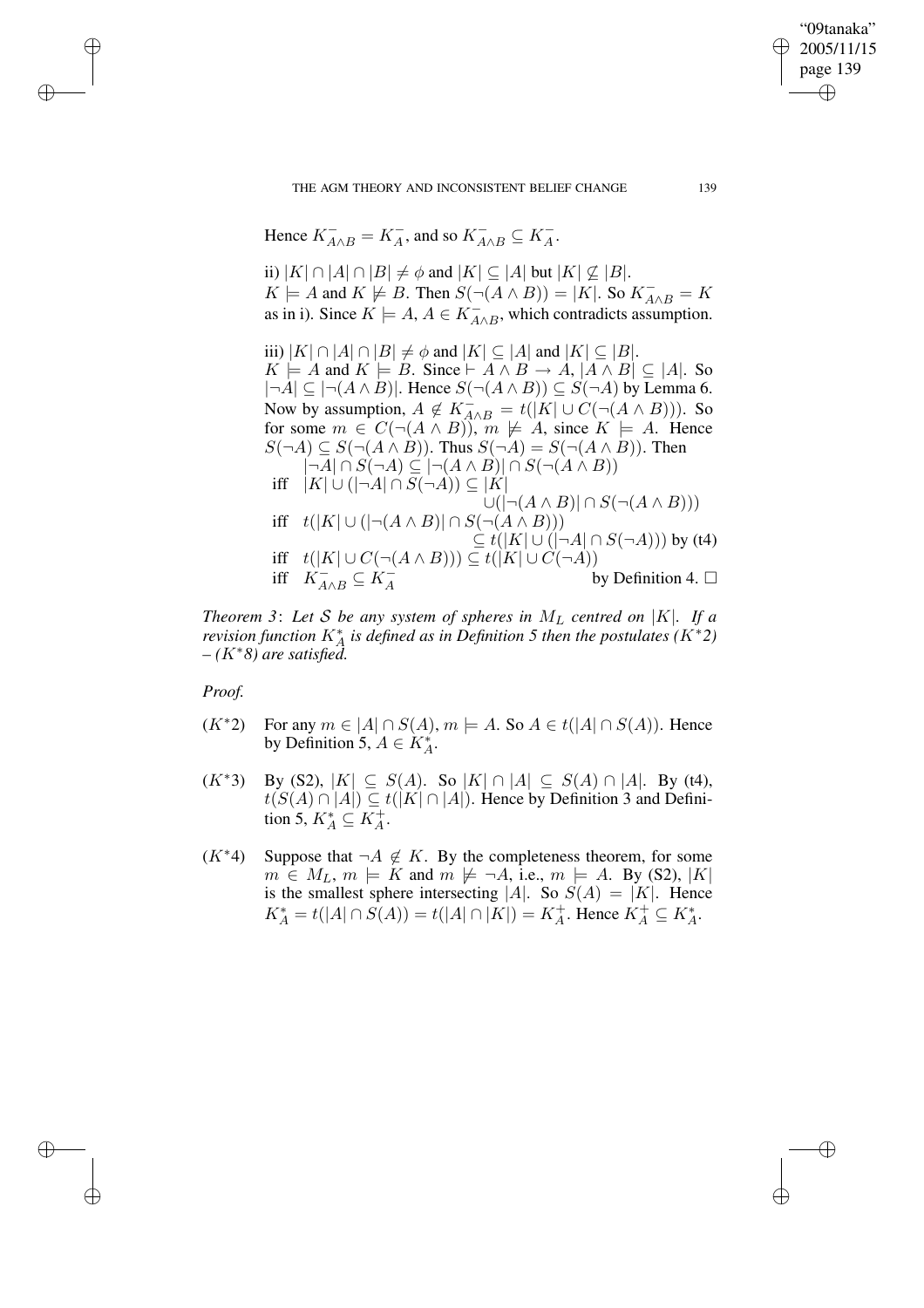✐

#### 140 KOJI TANAKA

- $(K^*5)$  If  $\vdash A$  then  $|\neg A| = \phi$ , so  $C(\neg A) = \phi$ . Hence  $K^*_{\neg A}$  is trivial. If  $\not\vdash A$  then  $|\neg A| \neq \phi$ . Since there is at least one sphere intersecting  $|\neg A|$  (viz.,  $M_L$  itself), by (S4) there is a smallest such sphere  $S(\neg A)$ . So  $|\neg A| \cap S(\neg A) \neq \emptyset$ . Hence by (t3) and Definition 5,  $K_{\neg A}^*$  is non-trivial. Hence  $K_{\neg A}^*$  is trivial iff  $\vdash A$ .
- $(K^*6)$  If  $\vdash A \leftrightarrow B$  then for all m in  $M_L$ ,  $m \models A$  iff  $m \models B$ . Hence  $C(A) = C(B)$ , and so  $K_A^* = K_B^*$ .
- $(K^*7)$  Since  $\vdash A \land B \to A$ ,  $\vert A \land B \vert \subseteq \vert A \vert$ . Hence by Lemma 6  $S(A) \subseteq S(A \wedge B)$ iff  $|A| \cap |B| \cap S(A) \subseteq |A| \cap |B| \cap S(A \wedge B)$  $= |A \wedge B| \cap S(A \wedge B)$ iff  $|t(|A| \cap S(A))| \cap |B| \subseteq |t(|A \wedge B| \cap S(A \wedge B))|$ by  $(EC1)$  and  $(t2)$ iff  $|K_A^*| \cap |B| \subseteq |K_{A \wedge B}^*|$  by Def<br>iff  $t(|K_{A \wedge B}^*|) \subseteq t(|K_A^*| \cap |B|)$  by (t4) by Definition 5 iff  $K^*_{A \wedge B} \subseteq (K^*_A)_B^+$ by Definition 5 and (t1)
- $(K^*8)$  Suppose that  $\neg B \notin K_A^*$ . By the completeness theorem, for some  $m \in M_L$ ,  $m \models K_A^*$  and  $m \not\models \neg B$ , i.e.,  $m \models B$ . So  $|K_A^*| \cap$  $|B| \neq \phi$ . Hence by Definition 5 and (t2),  $|A| \cap S(A) \cap |B| \neq \phi$ , i.e.,  $|A \wedge B| \cap S(A) \neq \emptyset$ . Hence  $S(A \wedge B) = S(A)$ , and so  $S(A \wedge B) \subseteq S(A)$ . Then as in  $(K^*7)$ ,  $(K_A^*)_B^+ \subseteq K_{A \wedge B}^*$ . — П

## *Relevant Systems*

*Theorem* 4: Let  $S_R$  be any system of spheres in  $M_R$  centred on |K|. If *an expansion function* K<sup>+</sup> A *is defined as in Definition 3 then the postulates*  $(K^+2) - (K^+6)$  *are satisfied.* 

*Proof.* The proof is the same as in the classical case, except that S and  $M_L$ are replaced by  $S_R$  and  $M_R$  respectively.

*Theorem* 5: Let  $S_R$  *be any system of spheres in*  $M_R$  *centred on*  $|K|$ *. If a contraction function* K<sup>−</sup> A *is defined as in Definition 7 then the postulates*  $(K^-2) - (K^-4)$  *and*  $(K^2^-6) - (K^-8)$  *are satisfied.* 

✐

✐

✐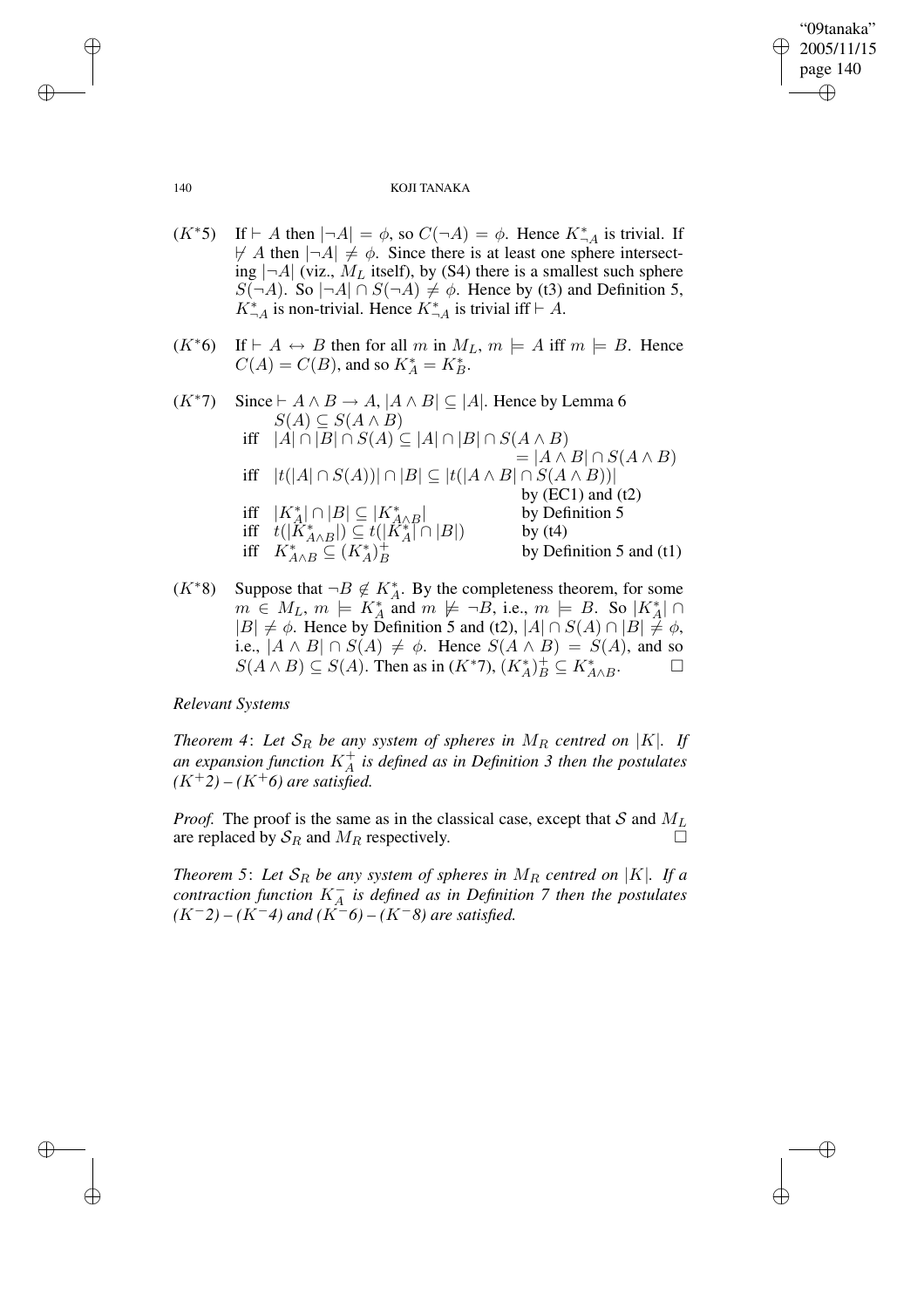## *Proof.*

✐

✐

✐

✐

- $(K^-2)$  Proof is the same as in the classical case, except that  $C(\neg A)$  is replaced by  $C(\overline{A})$ .
- $(K^-3)$  Suppose  $A \notin K$ . By the completeness theorem, for some  $m \in$  $M_R$ ,  $m \models K$  and  $m \not\models A$ . So by (S2), |K| is the smallest sphere intersecting  $\overline{|A|}$ . Hence  $|K| \cup \overline{C(A)} = |K|$ . Hence  $K_A^- = t(|K| \cup$  $\overline{C(A)}$ ) =  $t(|K|) = K$ .
- $(K<sup>-4</sup>)$  Since there is at least one sphere intersecting  $\overline{A}$  (viz.,  $M_R$  itself) by (S4)' there is a smallest such sphere. So  $C(\overline{A}) \neq \phi$ . Hence  $A \notin t(|K| \cup C(\overline{A})),$  i.e.,  $A \notin K_A^{-19}$
- $(K^-6)$  If  $\vdash A \leftrightarrow B$  then for all m in  $M_R$ ,  $m \not\models A$  iff  $m \not\models B$ . So  $\overline{C(A)} = \overline{C(B)}$ , and so  $K_A^- = K_B^-$ .
- $(K^-7)$  Since  $\vdash A \wedge B \to A$ ,  $|A \wedge B| \subseteq |A|$ . So  $\overline{|A|} \subseteq \overline{|A \wedge B|}$ . Hence by Lemma 6,  $S(A \wedge B) \subseteq S(A)$ . So  $|A| \cap S(A \wedge B) \subseteq S(A) \cap |A|$ . Similarly,  $|B| \cap S(A \wedge B) \subseteq S(B) \cap |B|$ , since  $\vdash A \wedge B \to B$ . Then as in the classical case,  $K_A^- \cap K_B^- \subseteq K_{A \wedge B}^-$ , except that everything of the form  $S(\neg A)$ ,  $|\neg A|$ , and  $C(\neg A)$  is replaced by  $S(A)$ , |A|, and  $C(A)$  respectively.
- $(K<sup>-8</sup>)$  Proof is the same as in the classical case, except that everything of the form  $S(\neg A)$ ,  $|\neg A|$ , and  $C(\neg A)$  is replaced by its appropriate form.  $\Box$

*Lemma* 2:  $K_A^* = K_A^+$  *if the underlying logic is a relevant logic.* 

*Proof.* Since 
$$
S(A) = |K|
$$
,  $K_A^* = t(|A| \cap |K|) = K_A^+$ .

*Theorem* 6: Let  $S_R$  *be any system of spheres in*  $M_R$  *centred on* |K|*. If a revision function*  $K_A^*$  *is defined as in Definition* 5 *then the postulates*  $(K^*2)$ *– (*K∗*4) and (*K∗*6) – (*K∗*8) are satisfied.*

<sup>19</sup> Note that the condition of (K<sup>-</sup>4),  $\nvdash$  A, is not required in the proof, and so what is proved here is stronger than  $(K<sup>-4</sup>)$ .

"09tanaka" 2005/11/15 page 141

✐

✐

✐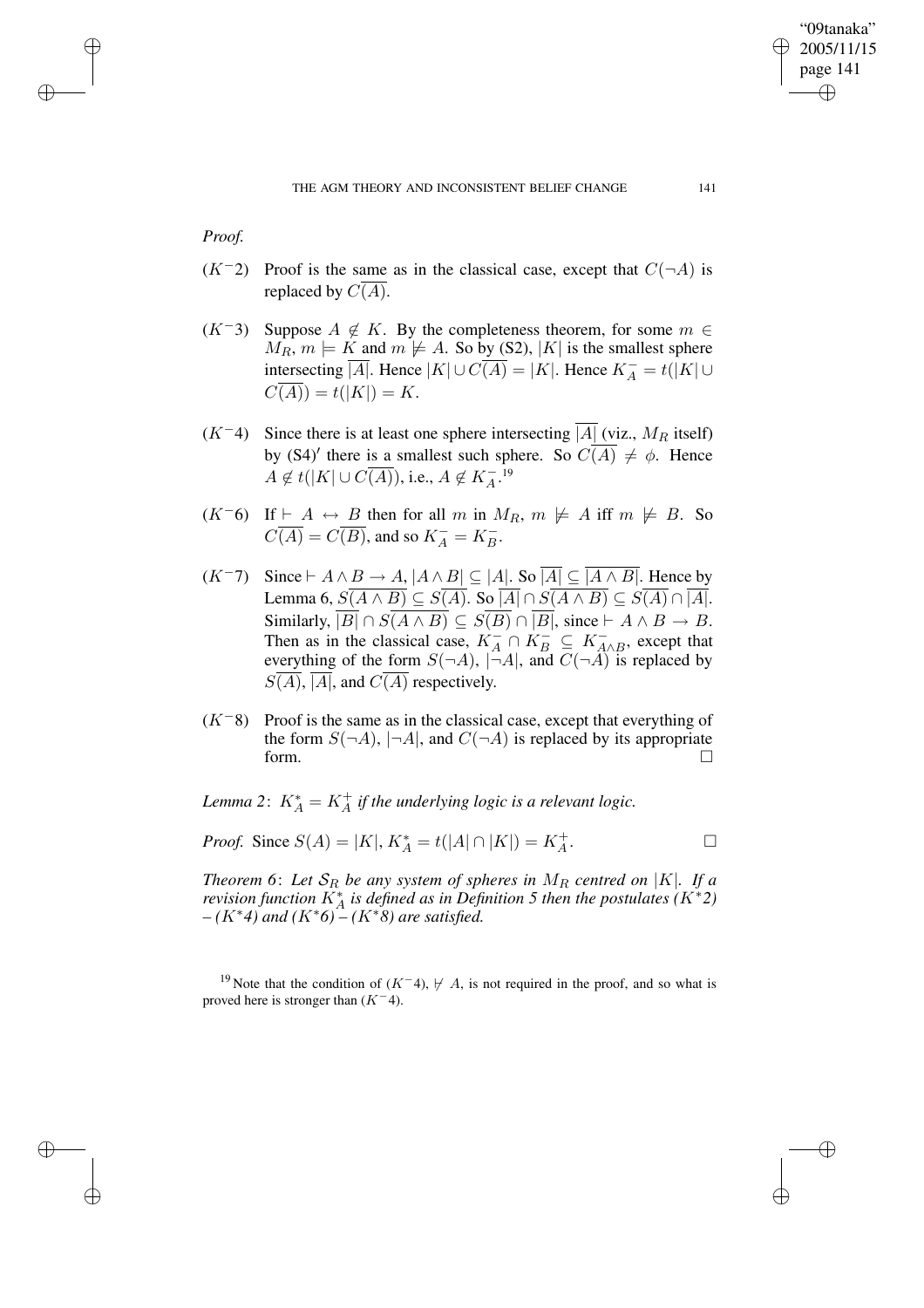"09tanaka" 2005/11/15 page 142 ✐ ✐

✐

✐

#### 142 KOJI TANAKA

*Proof.*

- $(K^*2)$  $A_A^* = t(|A| \cap S(A)) = t(|A| \cap |K|)$ . For any  $m \in |K| \cap |A|$ ,  $m \stackrel{\curvearrowright}{=} A.$  So  $A \in t(|K| \cap |A|)$ . Hence  $A \in K_A^*$ .
- $(K^*3)$  By Lemma 2,  $K_A^* = K_A^+$ . Hence  $K_A^* \subseteq K_A^+$ .
- $(K^*4)$  As in  $(K^*3)$ ,  $K_A^+ = K_A^*$ . Hence  $K_A^+ \subseteq K_A^*$ .<sup>20</sup>
- $(K^*6)$  If  $\vdash A \leftrightarrow B$  then for all  $m \in M_R$ ,  $m \models A$  iff  $m \models B$ . Hence  $C(A) = C(B)$ , and so  $K_A^* = K_B^*$ .

$$
(K^*7) \quad K_{A \wedge B}^* = K_{A \wedge B}^+ = t(|A \wedge B| \cap |K|). \text{ And}
$$
  
\n
$$
(K_A^*)_B^+ = t(|B| \cap |K_A^*|)
$$
  
\n
$$
= t(|B| \cap |K_A^+|)
$$
 by Lemma 2  
\n
$$
= t(|B| \cap (|A| \cap |K|))
$$
 by Definition 5 and (t2)  
\n
$$
= t(|A \wedge B| \cap |K|)
$$
  
\nHence  $K_{A \wedge B}^* = (K_A^*)_B^+$ , and so  $K_{A \wedge B}^* \subseteq (K_A^*)_B^+$ .

(K∗8) As in (K∗7), (K<sup>∗</sup> A ) + <sup>B</sup> <sup>=</sup> <sup>K</sup><sup>∗</sup> A∧B . Hence (K<sup>∗</sup> A ) + <sup>B</sup> <sup>⊆</sup> <sup>K</sup><sup>∗</sup> A∧B . <sup>21</sup>

*Theorem* 7: Let  $\mathcal{S}_R$  be any system of spheres in  $M_R$  centred on |K|. If a *revision function*  $K_A^*$  *is defined as in Definition* 5 *then the postulates*  $(K^*5)$ *is not satisfied.*

*Proof.*

 $(K^*5)$  A counter-example: Let  $K = Cn(p)$  and  $A = p \rightarrow p$ . Then  $\vdash A$ and  $K_{\neg A}^* = t(|\neg(p \rightarrow p)| \cap |p|)$  by Lemma 2. But then  $q \notin K_{\neg A}^*$ for some  $q$  such that  $p$  and  $q$  are different propositional parameters, since  $p, \neg(p \rightarrow p) \not\vdash q$  in any standard system of relevant logic. Hence  $K_{A}^*$  is non-trivial.  $\square$ 

*Positive-Plus Systems*

*Theorem* 8: Let  $\mathcal{S}_{C_{\omega}}$  be any system of spheres in  $M_{C_{\omega}}$  centred on |K|. If *an expansion function* K<sup>+</sup> A *is defined as in Definition 3 then the postulates*  $(K^+2) - (K^+6)$  *are satisfied.* 

<sup>20</sup> Note that the condition,  $\neg A \notin K$ , is not required in the proof.

<sup>21</sup> Note that the condition,  $\neg B \notin K_A^*$ , is not required in the proof.

✐

✐

✐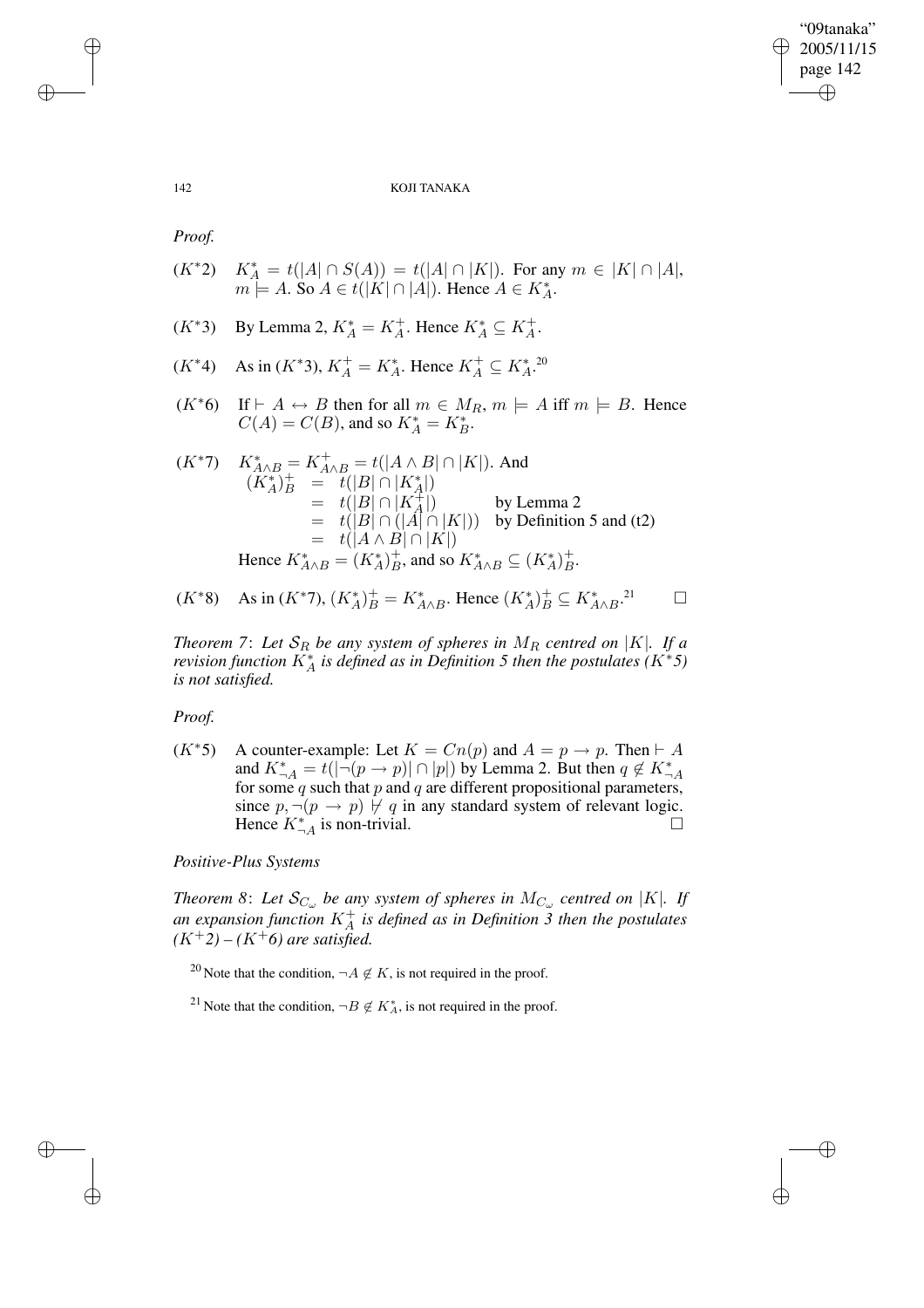*Proof.* The proof is the same as in the classical case, except that S and  $M_L$  are replaced by  $S_C$  and  $M_C$  respectively are replaced by  $\mathcal{S}_{C_{\omega}}$  and  $M_{C_{\omega}}$  respectively.

*Theorem* 9: Let  $\mathcal{S}_{C_{\omega}}$  be any system of spheres in  $M_{C_{\omega}}$  centred on |K|. If *a contraction function* K<sup>−</sup> A *is defined as in Definition 7 then the postulates*  $(K^-2) - (K^-4)$  *and*  $(K^-6) - (K^-8)$  *are satisfied.* 

*Proof.* Proofs for  $(K^-2) - (K^-3)$  and  $(K^-6) - (K^-8)$  are the same as in the case of relevant logic except that  $M_R$  is replaced by  $M_{C_{\omega}}$ . The proof for  $(K^-4)$  is the same as in the classical case, except that  $M_L$  is replaced by  $M_{C_{\omega}}$  and everything of the form  $|\neg A|$ ,  $S(\neg A)$ , and  $C(\neg A)$  is replaced by its appropriate form. Also  $(S4)'$  is used instead of  $(S4)$ .

*Lemma* 3:  $K_A^* = K_A^+$  *if the underlying logic is*  $C_{\omega}$ *.* 

*Proof.* In virtue of the semantics of  $C_{\omega}$ , for any sentences A and B, |A| ∩  $|B| \neq \phi$ . In particular,  $|K| \cap |A| \neq \phi$ . So  $S(A) = |K|$ . Hence  $K_A^*$  =  $t(|A| \cap |K|) = K_A^+$ .

*Theorem 10: Let*  $\mathcal{S}_{C_{\omega}}$  *be any system of spheres in*  $M_{C_{\omega}}$  centred on  $|K|$ *. If a revision function*  $K_A^*$  *is defined as in Definition* 5 *then the postulates*  $(K^*2)$ *– (*K∗*4) and (*K∗*6) – (*K∗*8) are satisfied.*

*Proof.* The proof is the same as in the relevant case, except that  $S_R$  and  $M_R$ are replaced by  $\mathcal{S}_{C_{\omega}}$  and  $M_{C_{\omega}}$  respectively, and Lemma 3 is used instead of Lemma 2.  $\Box$ 

*Theorem 11*: Let  $\mathcal{S}_{C_\omega}$  be any system of spheres in  $M_{C_\omega}$  centred on |K|. If a *revision function*  $K_A^*$  *is defined as in Definition* 5 *then the postulate*  $(K^*5)$ *is not satisfied.*

*Proof.*

✐

✐

✐

✐

 $(K^*5)$  A counter-example: Let  $K = Cn(p)$  and  $A = p \supset p$ . Then  $\vdash A$ and  $K_{\neg A}^* = t(|\neg (p \supset p)| \cap |p|)$  by Lemma 3. But then  $q \notin K_{\neg A}^*$ for some  $q$  such that  $p$  and  $q$  are different propositional parameters, since  $p, \neg(p \supset p) \nvdash q$  in  $C_{\omega}$ . Hence  $K_{\neg A}^*$  is non-trivial.

*Theorem* 12: Let  $\mathcal{S}_{Cn}$  be any system of spheres in  $M_{C_n}$  centred on |K|. If an expansion function  $K_A^+$  is defined as in Definition 3 then the postulates  $(K^+2) - (K^+6)$  *are satisfied.* 

"09tanaka" 2005/11/15 page 143

✐

✐

✐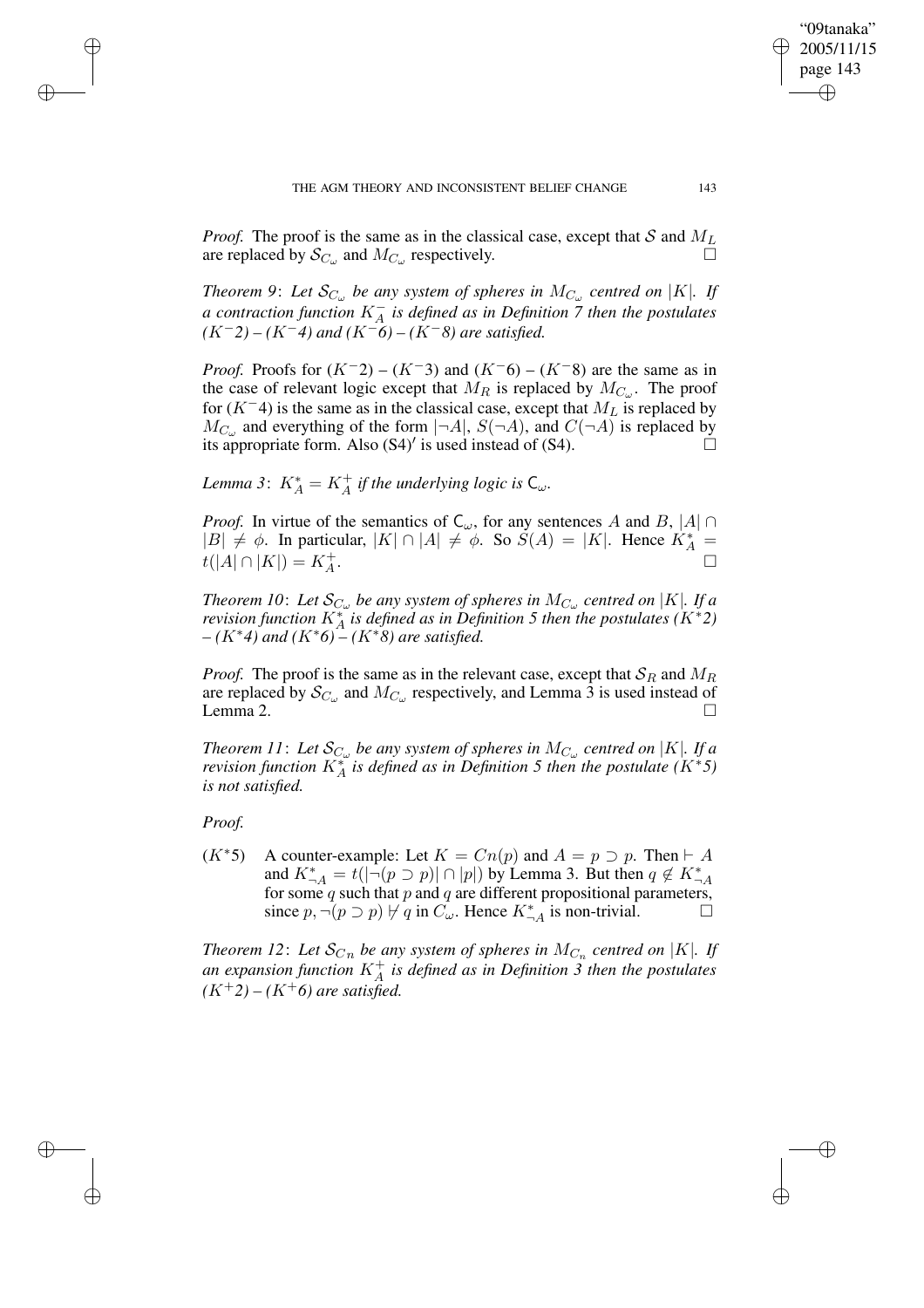✐

#### 144 KOJI TANAKA

*Proof.* The proof is the same as in the classical case, except that S and  $M_L$  are replaced by  $S_C$  and  $M_C$  respectively are replaced by  $\mathcal{S}_{C_n}$  and  $M_{C_n}$  respectively.

*Theorem* 13: Let  $\mathcal{S}_{Cn}$  be any system of spheres in  $M_{C_n}$  centred on |K|. If *a contraction function* K<sup>−</sup> A *is defined as in Definition 7 then the postulates (*K−*2) – (*K−*8) are satisfied.*

*Proof.* Proofs for  $(K^-2) - (K^-4)$  and  $(K^-6) - (K^-8)$  are the same as in the case of  $C_{\omega}$ , except that  $M_{C_{\omega}}$  is replaced by  $M_{C_n}$ . The proof for  $(K^-5)$  is the same as in the classical case, except that  $M_L$  is replaced by  $M_{C_n}$  and everything of the form  $|\neg A|$ ,  $S(\neg A)$ , and  $C(\neg A)$  is replaced by its appropriate form.  $\Box$ 

*Lemma* 4: Let  $|K| \cap |\overline{A^{\circ}|} \neq \emptyset$ . Then  $K_A^* = K_A^+$  if the underlying logic is  $C_n$   $(1 \leq n \leq \omega)$ .

*Proof.* If  $|K| \cap \overline{|A^{\circ}|} \neq \emptyset$  then  $S(A) = |K|$ . Hence  $K_A^* = t(|A| \cap |K|) =$  $K_A^+$ . В последните поставите на селото на селото на селото на селото на селото на селото на селото на селото на се<br>Селото на селото на селото на селото на селото на селото на селото на селото на селото на селото на селото на

*Lemma* 7: *If*  $m \in |A|$  *then*  $m \in |\neg A|$  *for any sentence* A *and*  $m \in M_{C_n}$ .

*Proof.* The proof is immediate in virtue of the semantics of  $C_n$ .

*Theorem 14: Let*  $\mathcal{S}_{C_n}$  *be any system of spheres in*  $M_{C_n}$  *centred on*  $|K|$ *<i>. If a revision function*  $K_A^*$  *is defined as in Definition* 5 *then the postulates*  $(K^*2)$ *– (*K∗*4) and (*K∗*6) – (*K∗*8) are satisfied.*

*Proof.* The proof is the same as in the classical case, except:

- $(K^*4)$  Suppose that  $\neg A \notin K$ . By the completeness theorem, for some  $m \in M_{C_n}$ ,  $m \models K$  and  $m \not\models \neg A$ . Then  $m \in |K|$  and  $m \in |\neg A|$ . So  $m \in |A|$  by Lemma 7. Thus by (S2),  $|K|$  is the smallest sphere intersecting |A|. Then as in the classical case,  $K_A^+ \subseteq K_A^*$ .
- $(K^*8)$  Suppose that  $\neg B \notin K_A^*$ . By the completeness theorem, for some  $\underline{m \in M_{C_n}}$ ,  $m \models K_A^*$  and  $m \not\models \neg B$ . Then  $m \in |K_A^*|$  and  $m \in$  $\overline{|\neg B|}$ . So  $m \in |B|$  by Lemma 7. Hence  $|K_A^*| \cap |B| \neq \phi$ . Then as in the classical case,  $(K_A^*)^+_B \subseteq K_{A \wedge B}^*$ . — Процессиональные производствовались и производствовались и производствовались и производствовались и произ<br>В собстановки производствовались производствовались и производствовались производствовались и производствовали

✐

✐

✐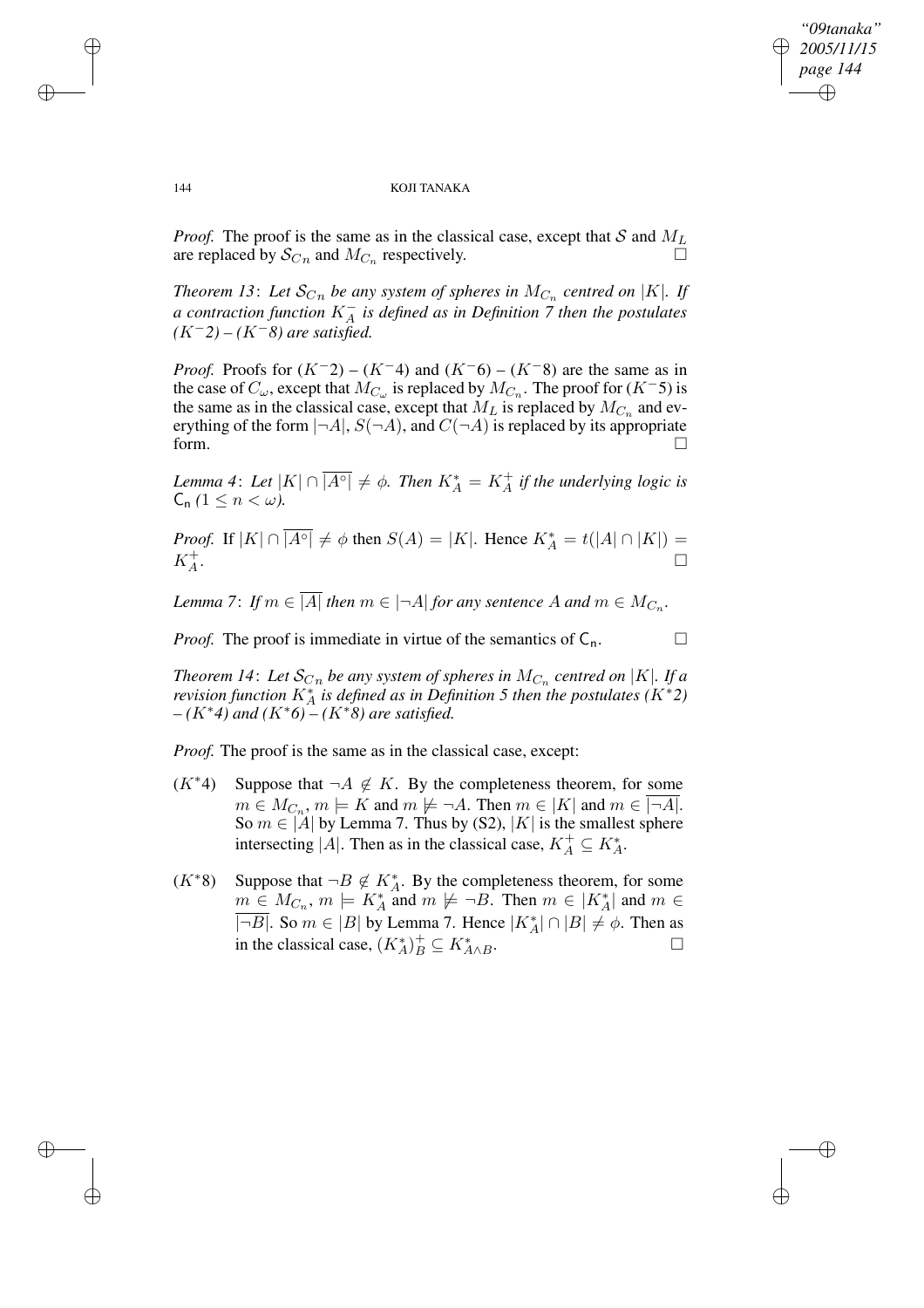*Theorem 15*: Let  $\mathcal{S}_{C_n}$  be any system of spheres in  $M_{C_n}$  centred on  $|K|$ . If a *revision function*  $K_A^*$  *is defined as in Definition* 5 *then the postulate*  $(K^*5)$ *is not satisfied.*

*Proof.*

✐

✐

✐

✐

 $(K^*5)$  A counter-example: Let  $K = Cn(p)$ ,  $A = p \supset p$ . Then  $\vdash A$ . Also  $|K| \cap \overline{|A^{\circ}|} \neq \emptyset$ . Hence  $K_{\neg A}^* = t(|\neg(p \supset p)| \cap |p|)$  by Lemma 4. But then  $q \notin K^*_{\neg A}$  for some q such that p and q are different propositional parameters, since  $p, \neg(p \supset p) \not\vdash q$  in  $C_n$ . Hence  $K_{-A}^*$  is non-trivial.

## *Non-Adjunctive Systems*

*Theorem* 16: Let  $S_D$  be any system of spheres in  $M_D$  centred on |K|. If an expansion function  $K_A^+$  is defined as in Definition 3 then the postulates  $(K^+2) - (K^+6)$  *are satisfied.* 

*Proof.* The proof is the same as in the classical case, except that S and  $M_L$ are replaced by  $S_D$  and  $M_D$  respectively.

*Theorem* 17: Let  $S_D$  *be any system of spheres in*  $M_D$  *centred on*  $|K|$ *. If a contraction function* K<sup>−</sup> A *is defined as in Definition 7 then the postulates*  $(K^-2) - (K^-4)$  *and*  $(K^-6) - (K^-8)$  *are satisfied.* 

*Proof.* The proof is the same as in the case of  $C_{\omega}$ , except:

 $(K<sup>-7</sup>)$  There are two cases.

i)  $K \not\models A \wedge B$ . Then  $S(\overline{A \wedge B}) = |K|$ . So  $|K| \cup C(\overline{A \wedge B}) = |K|$ . Hence  $|K| \cup C(A \wedge B) \subseteq |K| \cup C(A) \cup C(B)$ iff  $t(|K| \cup C(A) \cup C(B)) \subseteq t(|K| \cup C(A \wedge B))$ by  $(t4)$ iff  $t((|K| \cup C(A)) \cup (|K| \cup C(B))) \subseteq t(|K| \cup C(A \wedge B))$ iff  $t(|K| \cup C(A)) \cap t(|K| \cup C(B)) \subseteq t(|K| \cup C(A \wedge B))$ by  $(t5)$ iff  $K_A^- \cap K_B^- \subseteq K_{A \wedge B}^-$ .

ii)  $K \models A \land B$ . This part of the proof requires epistemic entrenchment which is not provided in this paper. So the proof is not given here. None the less, it can be shown that  $(K^-7)$  is satisfied.

*"09tanaka" 2005/11/15 page 145*

✐

✐

✐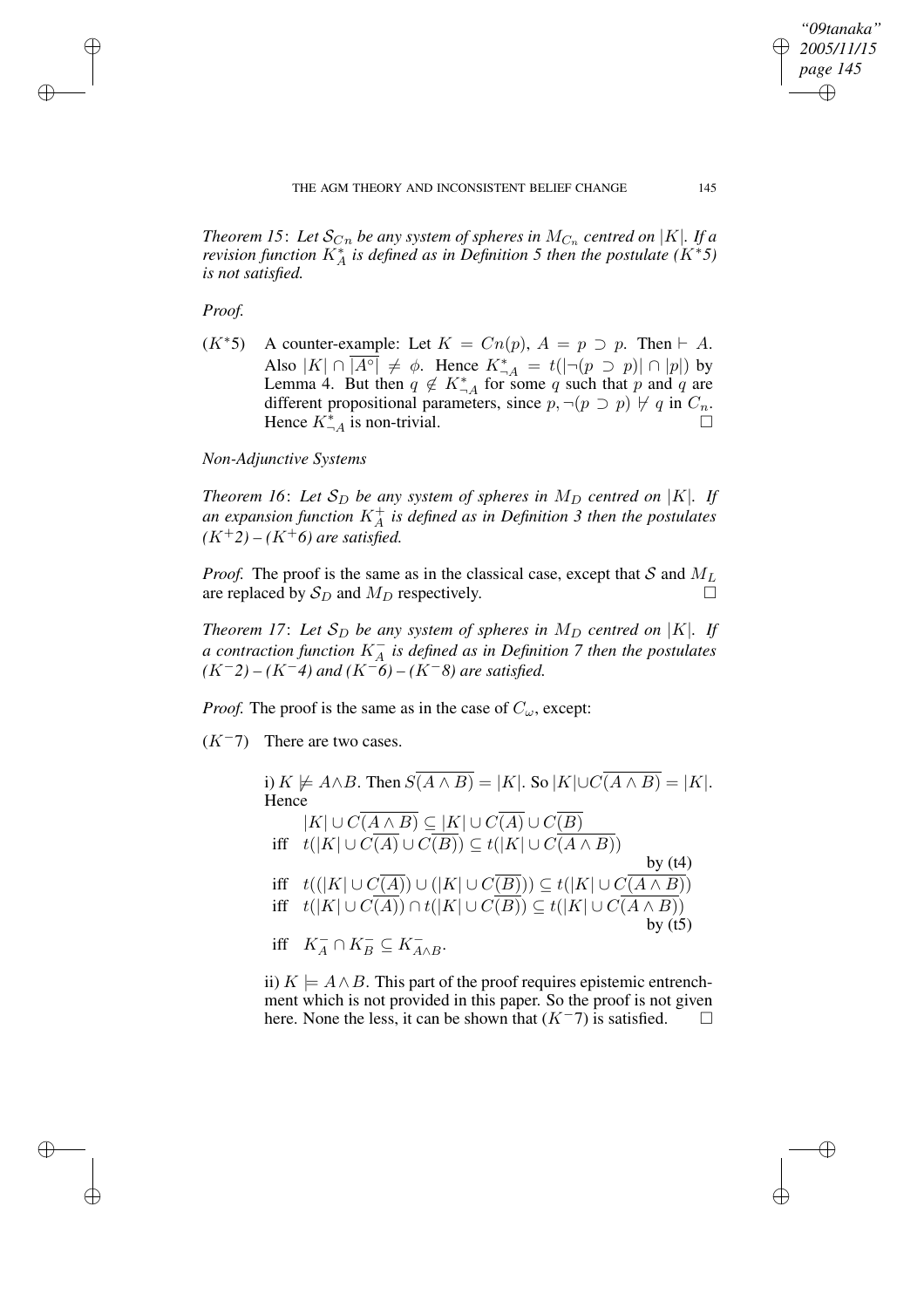✐

#### 146 KOJI TANAKA

*Theorem* 18: Let  $S_D$  be any system of spheres in  $M_D$  centred on |K|. If a *revision function*  $K_A^*$  *is defined as in Definition* 5 *then the postulates*  $(K^*2)$ *– (*K∗*4) and (*K∗*6) are satisfied.*

*Proof.* The proof is the same as in the case of  $C_n$ , except that  $M_{C_n}$  is replaced by  $M_D$ .

*Theorem* 19: Let  $S_D$  *be any system of spheres in*  $M_D$  *centred on* |K|*. If a revision function*  $K_A^*$  *is defined as in Definition* 5 *then the postulates*  $(K^*5)$ *and (*K∗*7) are not satisfied.*

*Proof.*

- $(K^*5)$  A counter-example: Let  $A = \Box \neg p \lor p$ . Then  $\vdash A$ , since  $\vdash_{S5}$  $\Diamond(\Box\neg p\lor p)$ .<sup>22</sup> But  $|\neg A|\neq \emptyset$ , since  $\nvdash_{S5} \neg \Diamond \neg (\Box \neg p\lor p)$ . Now since there is at least one sphere intersecting  $|\neg A| = |\neg(\Box \neg p \lor p)|$  (viz.,  $M_D$  itself), by (S4)', there is a smallest such sphere  $S(\neg(\Box\neg p \vee$ p)). So  $C(\neg(\Box \neg p \lor p)) \neq \phi$ . Hence by (t3) and Definition 5,  $K_{\neg A}^*$ is non-trivial.
- $(K^*7)$  A counter-example: Let  $A = p$  and  $B = \neg p$ . Since  $|p \wedge p|$  $|\neg p| = \phi$ ,  $C(p \land \neg p) = \phi$ . Thus  $K^*_{p \land \neg p}$  is trivial. But for any  $m \in |t(|p| \cap S(p))| \cap |\neg p|, m \not\models p \land \neg p$ . Hence  $p \land \neg p \not\in$  $t(|t(|p| \cap S(p))| \cap |\neg p|) = (K_p^*)^+_{\neg p}$ . So  $(K_p^*)^+_{\neg p}$  is non-trivial. Hence  $K^*_{p \wedge \neg p} \not\subseteq (K^*_p)^+_{\neg p}$ . Thus  $K^*_{A \wedge B} \not\subseteq (K^*_A)^+_{B}$  $\Box$

*Levi Identity and Relevant Logics*

Lemma 8:  $(K_\alpha^+)_\beta^+ \subseteq K_{\alpha \wedge \beta}^+$ .

*Proof.* By  $(K^+3)$ ,  $K \subseteq K^+_{\alpha \wedge \beta}$ . So  $(K^+_{\alpha})^+_{\beta} \subseteq ((K^+_{\alpha \wedge \beta})^+_{\alpha})^+_{\beta}$  by  $(K^+5)$ twice. By  $(K^+2)$ ,  $\alpha, \beta \in K^+_{\alpha \wedge \beta}$ , since  $\vdash \alpha \wedge \beta \rightarrow \alpha$  and  $\vdash \alpha \wedge \beta \rightarrow \beta$ . So  $((K_{\alpha\wedge\beta}^+)_\alpha^+)_\beta^+ = K_{\alpha\wedge\beta}^+$  by  $(K^+4)$  twice. Hence  $(K_\alpha^+)_\beta^+ \subseteq K_{\alpha\wedge\beta}^+$ . — П

 $22$  This can be shown by the following:

| $\Box A \supset A$ | Reflexivity axiom                                                                                                                                                             |
|--------------------|-------------------------------------------------------------------------------------------------------------------------------------------------------------------------------|
|                    |                                                                                                                                                                               |
|                    |                                                                                                                                                                               |
|                    |                                                                                                                                                                               |
|                    |                                                                                                                                                                               |
|                    | iff $\Box$ $\Diamond p \supset \Diamond p$<br>iff $\neg \Box \Diamond p \vee \Diamond p$<br>iff $\Diamond \Box \neg p \vee \Diamond p$<br>iff $\Diamond(\Box \neg p \vee p).$ |

I owe this proof to Tim Surendonk.

✐

✐

✐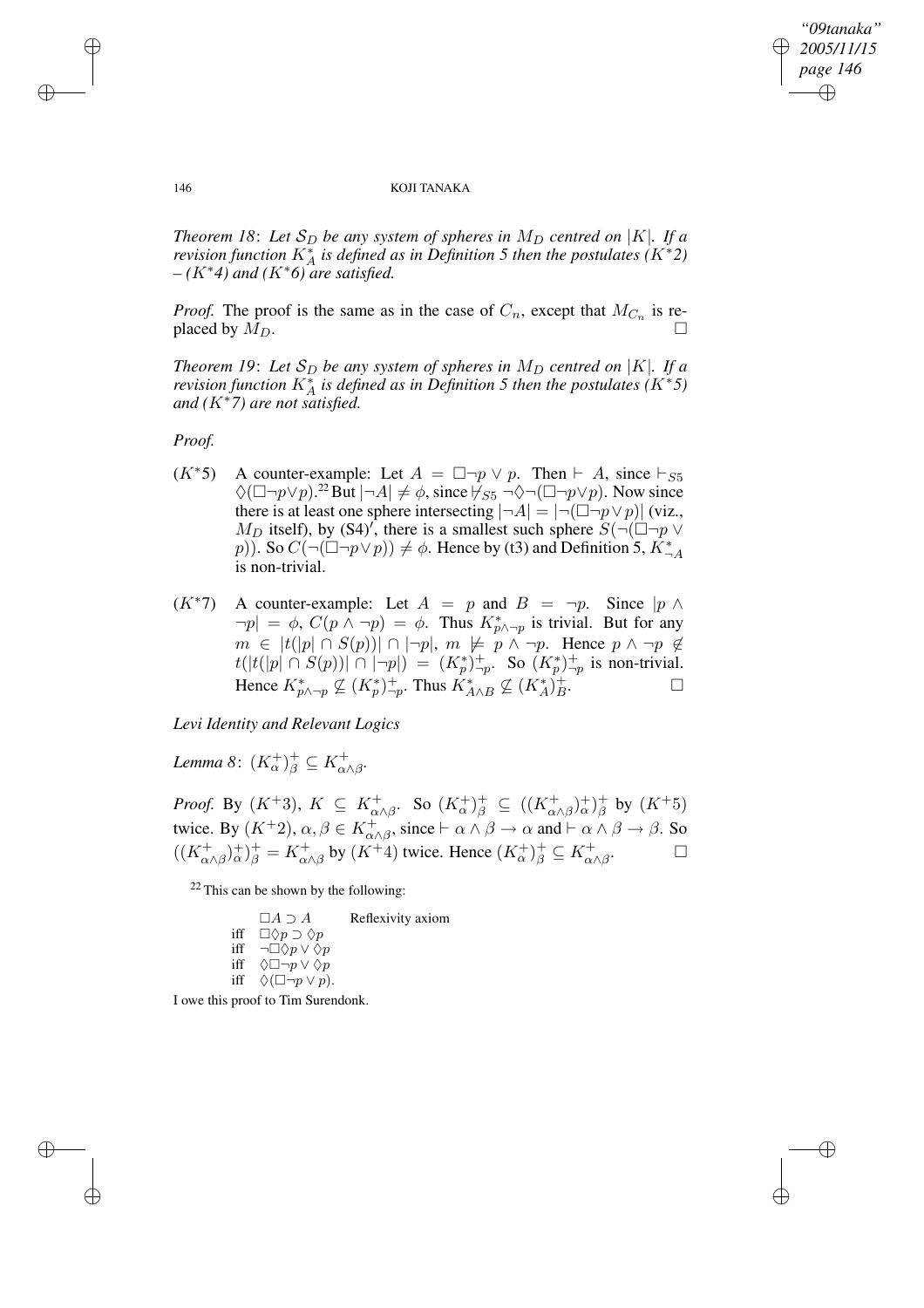✐

*Theorem* 20: If a revision function  $K^*_{\alpha}$  is defined as  $K^*_{\alpha} = (K^-_{-\alpha})^+_{\alpha}$  then the *postulates*  $(K^*2)$ – $(K^*4)$ ,  $(K^*6)$  *and*  $(K^*8)$  *are satisfied.* 

*Proof.*

✐

✐

✐

✐

- $(K^*2)$  The result follows from  $(K^+2)$ .
- $(K^*3)$  By  $(K^-2)$ ,  $K^-_{\neg \alpha} \subseteq K$ . Hence by  $(K^+5)$ ,  $(K^-_{\neg \alpha})^+_{\alpha} \subseteq K^+_{\alpha}$ .
- $(K^*4)$  Suppose  $\neg \alpha \notin K$ . Then  $K_{\neg \alpha}^- = K$  by  $(K^-3)$ . Hence  $K_{\alpha}^+ =$  $(K_{\neg\alpha}^{-})_{\alpha}^{+}$ . Then the result follows.
- $(K^*6)$  Suppose  $\vdash \alpha \leftrightarrow \beta$ . Then  $\vdash \neg \alpha \leftrightarrow \neg \beta$ . So  $K^-_{\neg \alpha} = K^-_{\neg \beta}$  by  $(K^{-}6)$ . Hence  $(K^{-}_{\neg\alpha})_{\alpha}^{+} = (K^{-}_{\neg\beta})_{\beta}^{+}$ .
- $(K^*8)$  Suppose that  $\neg \beta \notin (K_{\neg \alpha}^-\dagger)^+$ . Then  $\neg \beta \notin K_{\neg \alpha}^-\$ . Also  $\neg \alpha \notin K_{\neg \alpha}^-\$ . Hence by the primeness of a belief set,  $\neg \alpha \lor \neg \beta \notin K_{\neg \alpha}^-$ . Since  $\vdash \neg \alpha \leftrightarrow (\neg \alpha \vee \neg \beta) \wedge \neg \alpha$ ,  $K_{\neg \alpha}^{-} = K_{(\neg \alpha \vee \neg \beta) \wedge \neg \alpha}^{-}$  by  $(K^{-}6)$ . So by  $(K^{-}8)$ ,  $K_{\neg \alpha}^{-} = K_{(\neg \alpha \vee \neg \beta) \wedge \neg \alpha}^{-} \subseteq K_{\neg \alpha \vee \neg \beta}^{-} = K_{\neg (\alpha \wedge \beta)}^{-}$ . Hence  $(K_{\neg\alpha}^{-})_{\alpha\wedge\beta}^{+} \subseteq (K_{\neg(\alpha\wedge\beta)}^{-})_{\alpha\wedge\beta}^{+}$  by  $(K^{+}5)$ . Hence  $((K_{\neg\alpha}^{-})_{\alpha}^{+})_{\beta}^{+} \subseteq$  $(K^{-}_{\neg(\alpha \wedge \beta)})^+_{\alpha \wedge \beta}$  by Lemma 8.<sup>23</sup>

*Theorem* 21: If a revision function  $K^*_{\alpha}$  is defined as  $K^*_{\alpha} = (K^-_{-\alpha})^+_{\alpha}$  then the *postulates*  $(K^*5)$  *and*  $(K^*7)$  *are not satisfied.* 

## *Proof.*

 $(K^*5)$  A counter-model: Let  $K = Cn(p)$  and  $\alpha = p \rightarrow p$ . Then  $\vdash \alpha$ , and  $(p, \neg(p \rightarrow p) \in (K_{\alpha}^{-})_{\neg \alpha}^{+}$  by  $(K^{\rightarrow}2)$ . But  $q \notin (K_{\alpha}^{-})_{\neg \alpha}^{+}$  for some  $q$  such that  $p$  and  $q$  are different propositional parameters, since  $p, \neg(p \rightarrow p) \not\vdash q$  in any standard system of relevant logic. Hence  $(K_{\alpha}^{-})_{-\alpha}^{+}$  is non-trivial.

 $23$  The proofs given here are the same as the classical proofs. See Gärdenfors (1988), p. 215.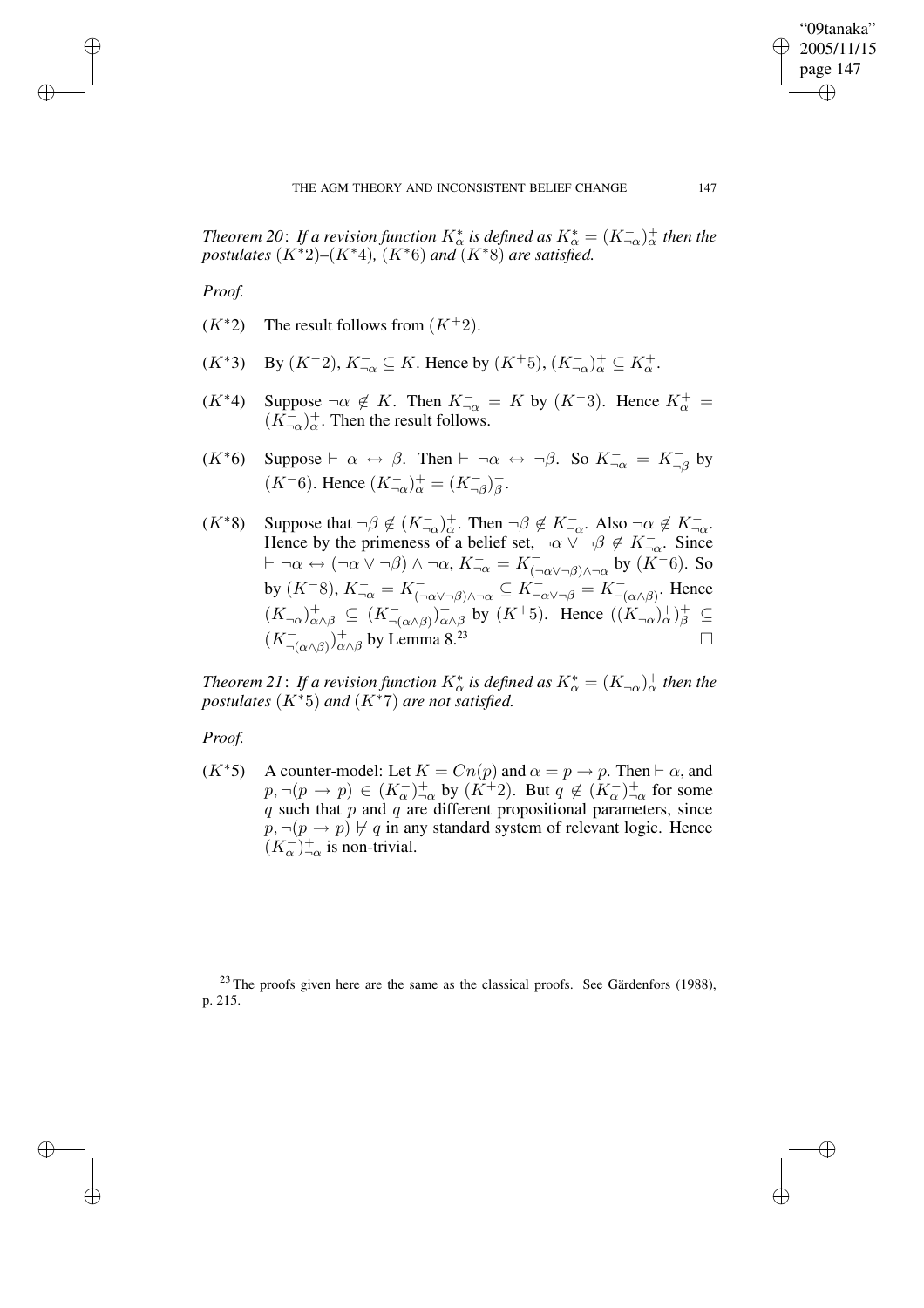✐

#### 148 KOJI TANAKA

 $(K^*7)$  The proof requires more machinery than we have got in this paper. So the proof is not provided here. None the less, it can be shown that  $(K^*7)$  is not satisfied.<sup>24</sup>

> Philosophy Department Macquarie University Sydney NSW 2109 Australia E-mail: Koji.Tanaka@scmp.mq.edu.au

## REFERENCES

- 1. Alchourrón, G., P. Gärdenfors and D. Makinson (1985) 'On the Logic of Theory Change: Partial Meet Functions for Contraction and Revision', *Journal of Symbolic Logic*, Vol. 50, pp. 510–30.
- 2. Anderson, A.R. and N.D. Belnap Jr. (1975) *Entailment: The Logic of Relevance and Necessity*, Vol. I, Princeton University Press, Princeton.
- 3. Chopra, S. and R. Parikh (2000) 'Relevance Sensitive Belief Structures', *Annals of Mathematics and Artificial Intelligence*, Vol. 28, pp. 259–285.
- 4. da Costa, N.C.A. (1974) 'On the theory of Inconsistent Formal Systems', *Notre Dame Journal of Formal Logic*, Vol. XV, pp. 497–510.
- 5. da Costa, N.C.A. and E.H. Alves (1977) 'Semantical Analysis of the Calculi Cn', *Notre Dame Journal of Formal Logic*, Vol. XVIII, pp. 621– 30.
- 6. da Costa, N.C.A. and L. Dubikajtis (1977) 'On Jaskowski's Discussive Logic', *Non-Classical Logics, Modal Theory and Computability*, A.I. Arruda, N.C.A. da Costa and R. Chuaqui (eds.), North-Holland Publishing Company, Amsterdam, pp. 37–56.
- 7. Fuhrmann, A. (1991) 'Theory Contraction Through Base Contraction', *Journal of Philosophical Logic*, Vol. 20, pp. 175–203.
- 8. Gärdenfors, P. (1988) *Knowledge in Flux: Modelling the Dynamics of Epistemic States*, MIT Press, Cambridge, MA.
- 9. Grove, A. (1988) 'Two Modellings for Theory Change', *Journal of Philosophical Logic*, Vol. 17, pp. 157–70.
- 10. Hansson, S.O. (1989) 'New Operators for Theory Change', *Theoria*, Vol. 55, pp. 114–132.
- 11. Hansson, S.O. (1992) 'Reversing the Levi Identity', *Journal of Philosophical logic*, Vol. 22, pp. 637–39.
- 12. Hansson, S.O. and R. Wassermann (2002) 'Local Change', *Studia Logica*, Vol. 70, pp. 49–76.

<sup>24</sup> The proof was given by Greg Restall. It appeals to *epistemic entrenchment*. See Gärdenfors (1988) for a discussion of epistemic entrenchment.

✐

✐

✐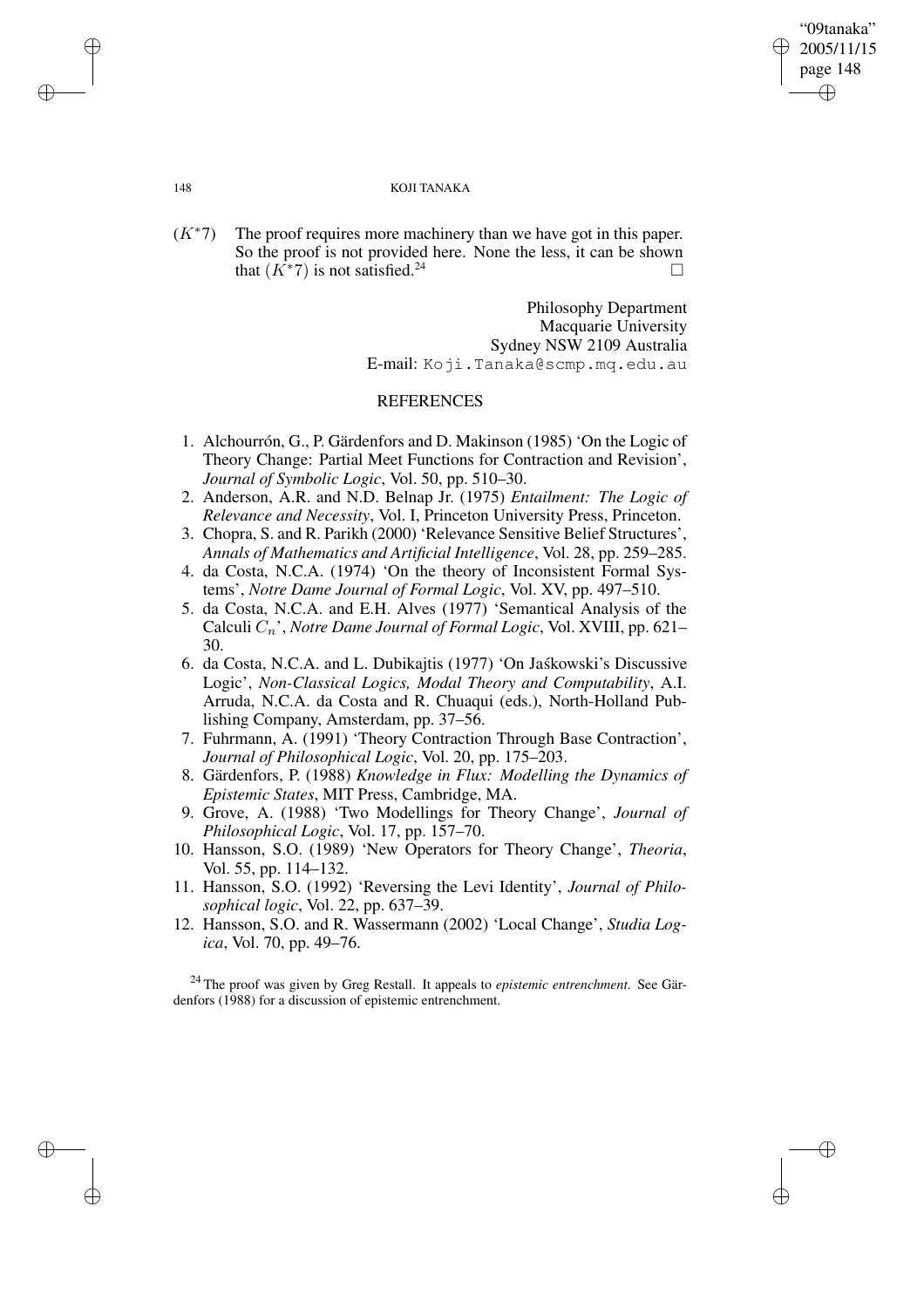THE AGM THEORY AND INCONSISTENT BELIEF CHANGE 149

✐

✐

✐

✐

- 13. Jaskowski, S. (1969) 'Propositional Calculus for Contradictory Deductive Systems', *Studia Logica*, Vol. XXIV, pp. 143–57, first appeared as 'Rachunek zdah dla systemów dedukcyjnych sprzecznych', *Studia Societatis Scientiarun Torunesis*, Sectio A, Vol. I, No. 5, pp. 55–77, 1948.
- 14. Lewis, D. (1973) *Counterfactuals*, Blackwell Publishers, Oxford.
- 15. Lewis, D. (1982) 'Logic for Equivocators', *Noûs*, Vol. 16, pp. 431–441.
- 16. Loparić, A., (1977) 'Une étude sémantique de quelques calculs propositionnels', *Comptes Rendus Hebdomadeives des séances de l'Académic des Sciences*, Paris 284, pp. 835–8.
- 17. Makinson, D. (1987) 'On the Status of the Postulate of Recovery in the Logic of Theory Change', *Journal of Philosophical Logic*, Vol. 16, pp. 383–394.
- 18. Nebel, B. (1992) 'Syntax-based Approaches to Belief Revision', *Belief Revision*, P. Gärdenfors (ed.), Cambridge University Press, Cambridge, pp. 52–88.
- 19. Priest, G. (1987) *In Contradiction*, Martinus Nijhoff Publishers, Dordrecht.
- 20. Priest, G. (2001) 'Paraconsistent Belief Revision', *Theoria*, Vol. 67, pp. 214–28.
- 21. Priest, G. (2002) 'Paraconsistent Logic', *Handbook of Philosophical Logic* (Second Edition), Vol. 6, D.M. Gabbay and F. Guenthner (eds.), Kluwer Academic Publishers, Dordrecht, pp. 287–393.
- 22. Priest, G. and R. Routley (1989) 'Systems of Paraconsistent Logic', *Paraconsistent Logic: Essays on the Inconsistent*, G. Priest, R. routley and J. Norman (eds.), Philosophia Verlag, München, pp. 151–86.
- 23. Priest, G., T.J. Surendonk and K. Tanaka (1996) 'An Error in Grove's Proof', Technical Report: TR-ARP-07-96, Automated Reasoning Project, Australian National University.
- 24. Priest, G. and R. Sylvan (1992) 'Simplified Semantics for Basic Relevant Logics', *Journal of Philosophical Logic*, Vol. 21, pp. 217–32.
- 25. Priest, G. and K. Tanaka (1997) 'On an Error in Grove's Proof', *Logique & Analyse*, Vol. 158, pp. 215–217.
- 26. Priest, G. and K. Tanaka (2004) 'Paraconsistent Logic', *Stanford Encyclopedia of Philosophy* (Winter 2004 Edition), E.N. Zalta (ed.), Stanford University, Stanford.
- 27. Rescher, N. and R. Brandom (1980) *The Logic of Inconsistency*, Basil Blackwell, Oxford.
- 28. Rescher, N. and R. Manor (1970) 'On Inference from Inconsistent Premises', *Theory and Decision*, Vol. 1, pp. 179–217.
- 29. Restall, G. (1993) 'Simplified Semantics for Relevant Logics (and some of their rivals)', *Journal of Philosophical Logic*, Vol. 22, pp. 481–511.

"09tanaka" 2005/11/15 page 149

✐

✐

✐